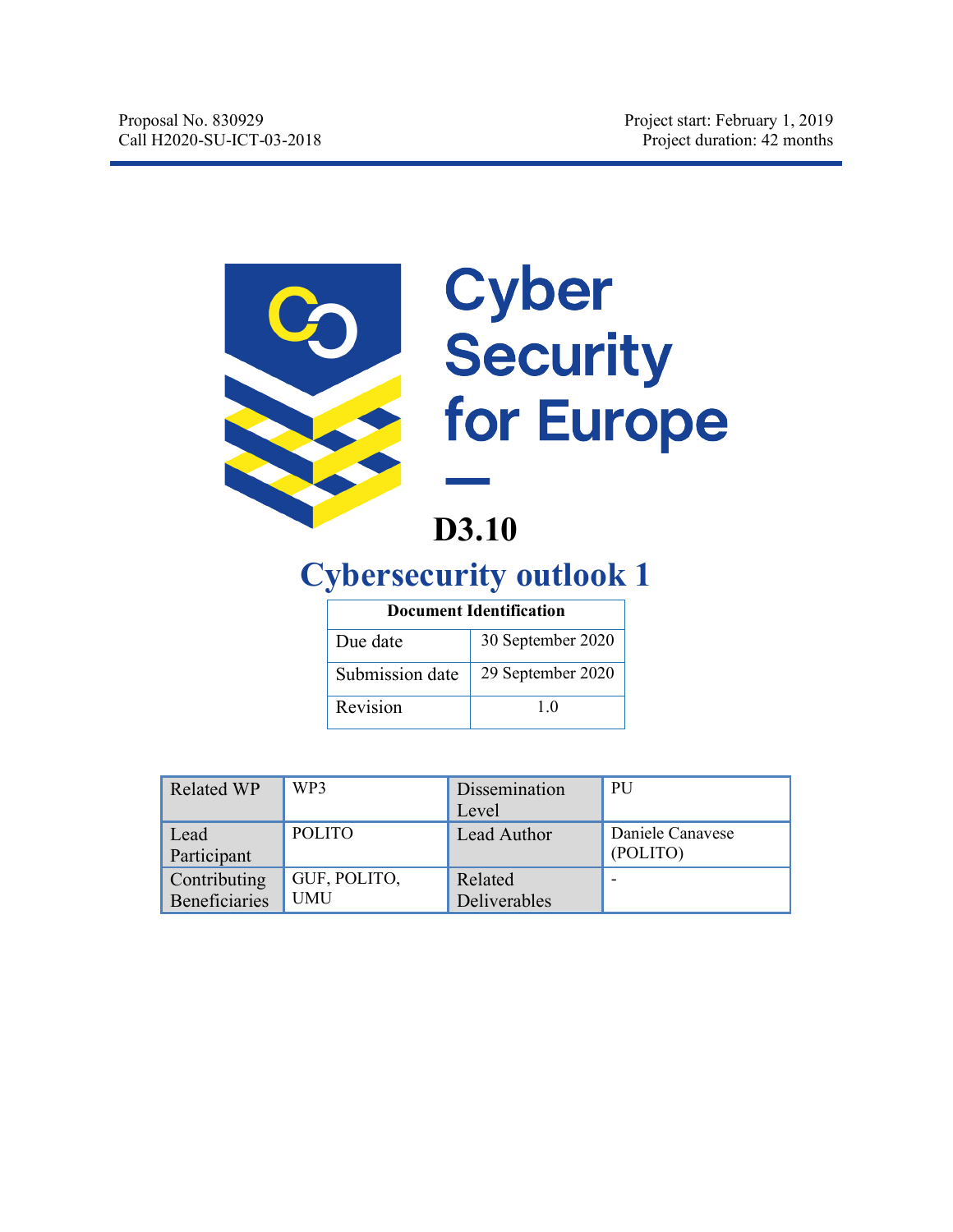

**Abstract:** This deliverable describes the state-of-the-art, the current trends that are currently emerging in the cybersecurity field. This document is the first outcome of Task 3.9 'Continuous scouting', whose goal is to constantly look for new outgoing research challenges and developments that can provide interesting ideas not only to the academic partners, but also to the use case owners. Henceforth, this document reports a variety of new advancements, and emerging security technologies in various branches, such as artificial intelligence, 5G applications and trusted execution environments, that, in the near future, could play a pivotal role in our daily lives, but, at least for now, provide us with new hints and food for thoughts.

This document is issued within the CyberSec4Europe project. This project has received funding from the European Union's Horizon 2020 Programme under grant agreement no. 830929. This document and its content are the property of the CyberSec4Europe Consortium. All rights relevant to this document are determined by the applicable laws. Access to this document does not grant any right or license on the document or its contents. This document or its contents are not to be used or treated in any manner inconsistent with the rights or interests of the CyberSec4Europe Consortium and are not to be disclosed externally without prior written consent from the CyberSec4Europe Partners. Each CyberSec4Europe Partner may use this document in conformity with the CyberSec4Europe Consortium Grant Agreement provisions and the Consortium Agreement.

The information in this document is provided as is, and no warranty is given or implied that the information is fit for any particular purpose. The user thereof uses the information at its sole risk and liability.

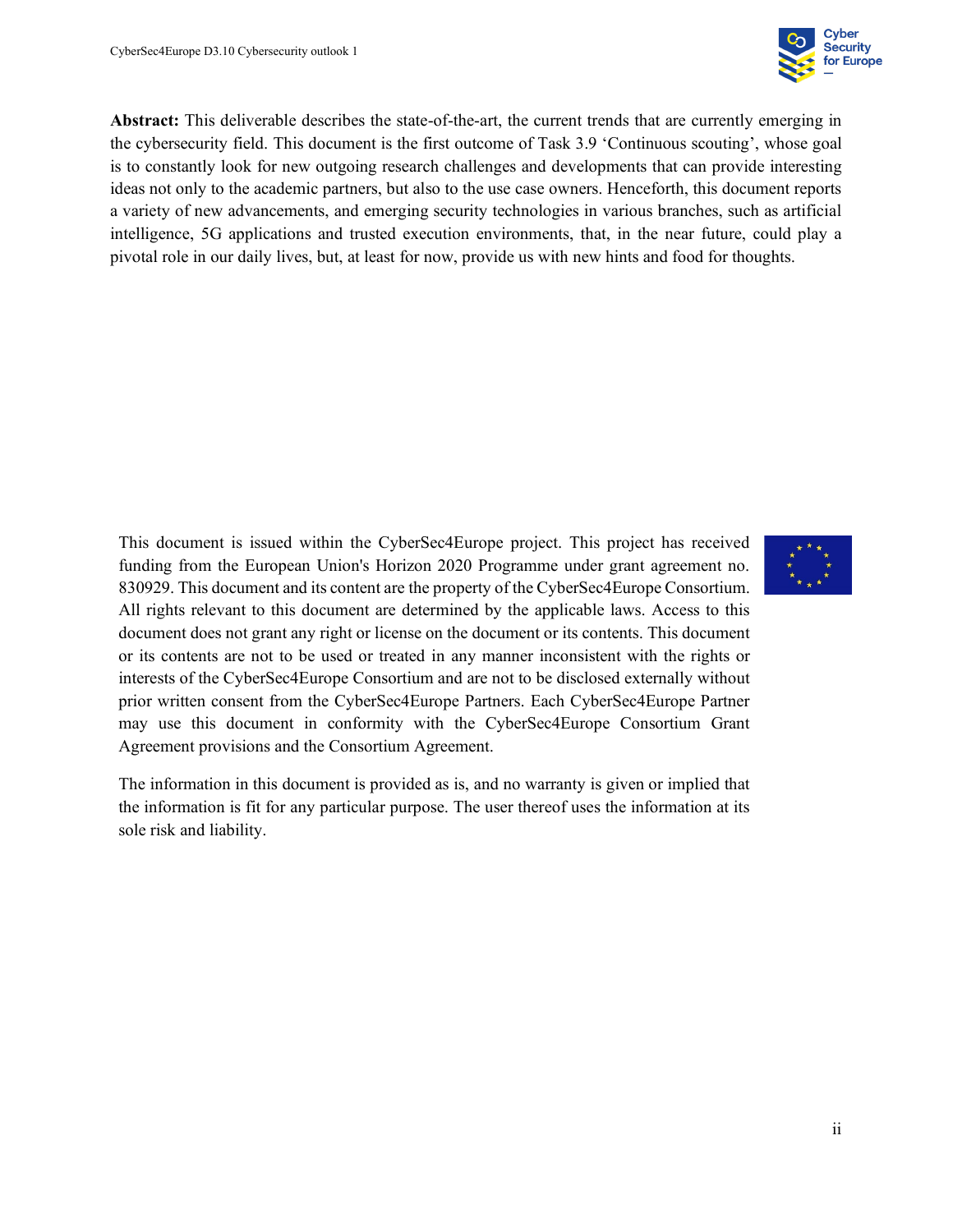

#### **Executive Summary**

This deliverable reports the outcomes of Task 3.9 on Continuous Scouting. The goal of this task is to constantly analyze emerging technologies and new trends in the cybersecurity field in order to give both academic and industrial partners interesting food for thoughts for the future.

This document describes four IT branches that have seen several interesting developments and applications in the cybersecurity area in the last couple of years:

- *intelligence techniques*, mostly based on machine learning models, can be used to handle threats in a timely and privacy-preserving manner with the least amount of human interaction possible;
- *artificial intelligence* is frequently used to secure digital assets, but an attacker can also use them for a variety of purposes such as to confuse a machine learning system in order perform the wrong action when an input is received (e.g. misclassify a cyberattack) or help an evildoer to automatically gather information about a victim (i.e. for social engineering purposes);
- *zero-trust security systems* can be used to create a more secure environments and the last few years have seen the developments of new technologies and the discovery of state-of-the-art attacks;
- *5G*, the new wireless standard, promises to make the world more connected than ever since it is being adopted in various embedded and Internet-of-Things devices.

This document reports not only new trends, attacks and emerging developments in the research world, but it also discusses how these state-of-the-art technologies are deployed and used by the current industries.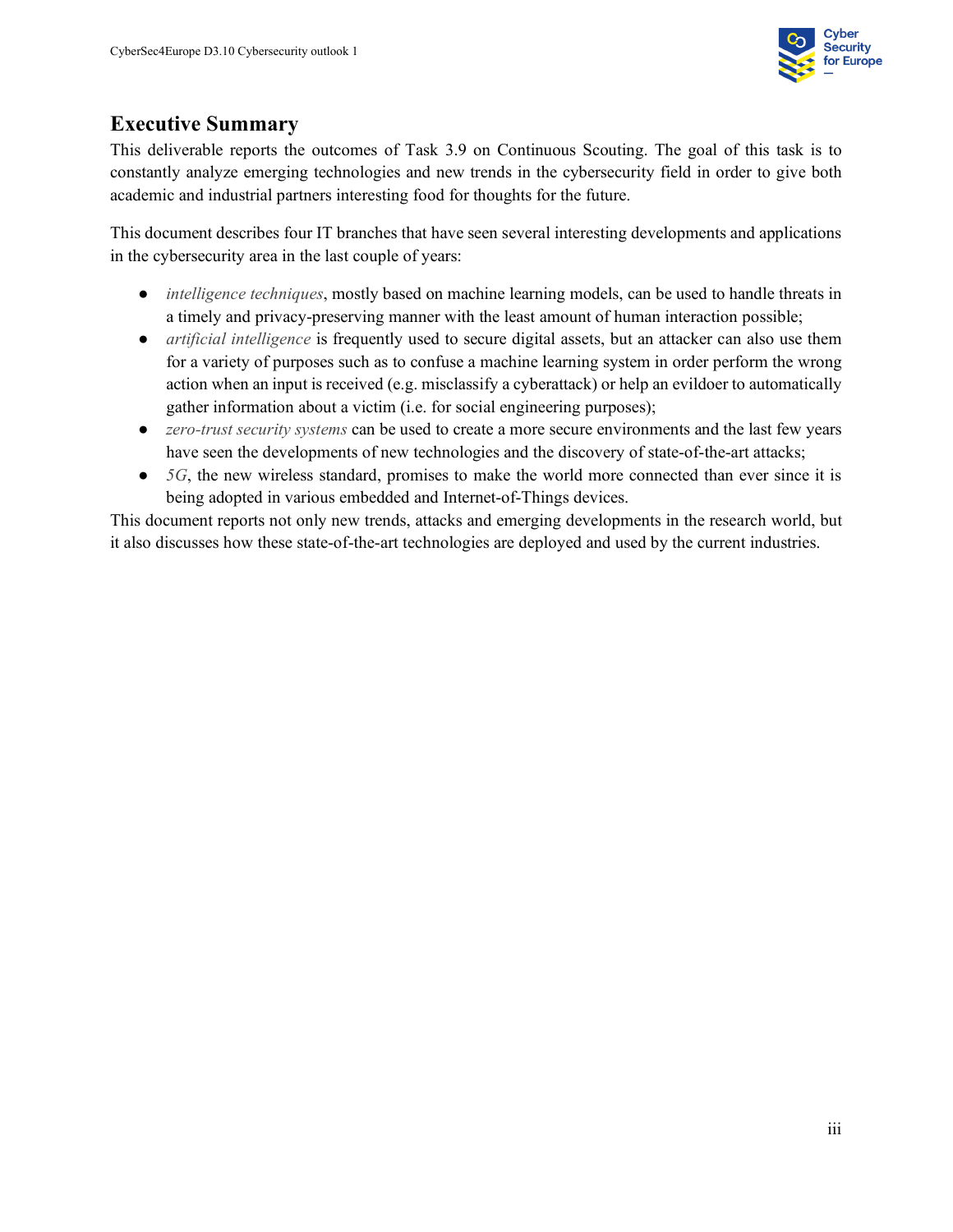

## **Document information**

#### **Contributors**

| <b>Name</b>      | Partner       |
|------------------|---------------|
| Daniele Canavese | <b>POLITO</b> |
| Antonio Lioy     | <b>POLITO</b> |
| Ignazio Pedone   | <b>POLITO</b> |
| Leonardo Regano  | <b>POLITO</b> |
| Majid Hatamian   | <b>GUF</b>    |
| Sascha Löbner    | <b>GUF</b>    |
| Sebastian Pape   | <b>GUF</b>    |
| Narges Arastouei | <b>GUF</b>    |
| Antonio Skarmeta | <b>UMU</b>    |
| Alba Hita        | <b>UMU</b>    |
| Jorge Bernal     | <b>UMU</b>    |

#### **Reviewers**

| <b>Name</b>   | Partner |
|---------------|---------|
| Kimmo Halunen | I/TTT   |
| João Resende  | C3P     |

## **History**

| 0.01 | 2020-07-03 | Daniele Canavese, Antonio Lioy   | 1 <sup>st</sup> draft                     |
|------|------------|----------------------------------|-------------------------------------------|
| 0.02 | 2020-07-23 | Antonio Skarmeta, Alba Hita,     | Added the 5G chapter                      |
|      |            | Jorge Bernal                     |                                           |
| 0.03 | 2020-07-27 | Sascha Löbner                    | Added the intelligence GDPR section       |
| 0.04 | 2020-07-27 | Ignazio Pedone                   | Added the ZTS systems chapter             |
| 0.05 | 2020-07-29 | Leonardo Regano                  | Added the threat detection section        |
| 0.06 | 2020-07-29 | Majid Hatamian, Sebastian Pape   | Added the adversarial AI chapter          |
| 0.07 | 2020-08-05 | Daniele Canavese                 | Minor cleanup, added the abstract and the |
|      |            |                                  | executive summary                         |
| 0.08 | 2020-08-06 | Daniele Canavese                 | Added the introduction                    |
| 0.09 | 2020-08-07 | Daniele Canavese                 | Major restructuring of the deliverable    |
| 0.10 | 2020-08-07 | Daniele Canavese                 | Cleanup of Chapters 1 and 2               |
| 0.11 | 2020-08-08 | Daniele Canavese                 | Cleanup of Chapters 3, 4 and 5            |
| 0.12 | 2020-08-08 | Daniele Canavese                 | Added the conclusion chapter              |
| 0.13 | 2020-08-28 | Ignazio Pedone, Daniele Canavese | Major refactoring of Chapter 4            |
| 0.14 | 2020-09-02 | Daniele Canavese                 | Major cleanups here and there             |
| 0.15 | 2020-09-04 | Daniele Canavese                 | Minor fixes and bibliography cleanup      |
| 0.16 | 2020-09-18 | Daniele Canavese                 | Fixes after internal review               |
| 0.17 | 2020-09-18 | Sebastian Pape                   | Updates to Section 3.2.2                  |
| 0.18 | 2020-09-21 | Sascha Löbner                    | Updates to Section 3.1.3                  |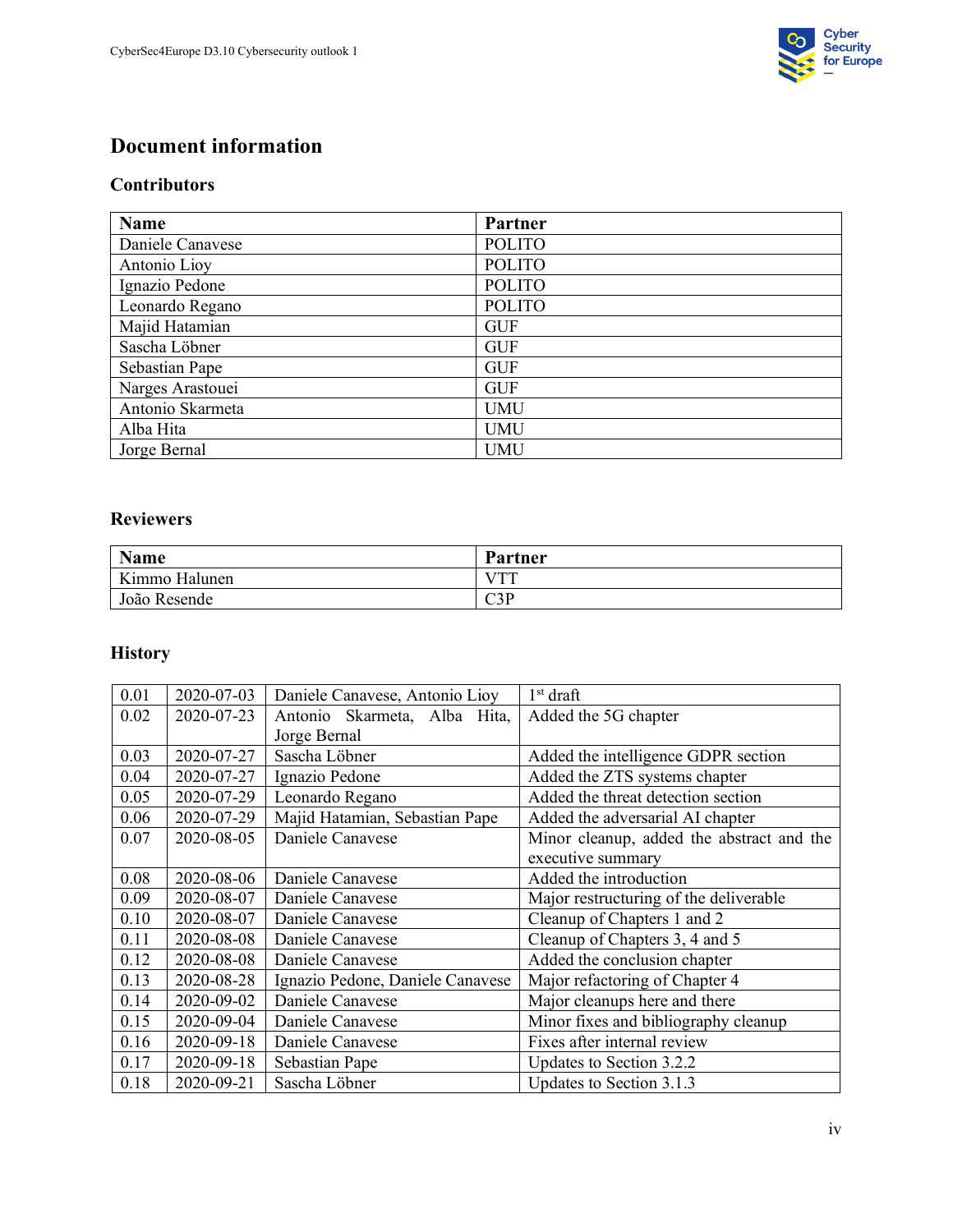

| 0.19 |                         | $\vert$ 2020-09-24 $\vert$ Daniele Canavese |                         | Minor cleanup                           |
|------|-------------------------|---------------------------------------------|-------------------------|-----------------------------------------|
|      | $2020 - 09 - 29$ Narges | Canavese                                    | Arastoue <sub>1</sub> . | Daniele   Final check before submission |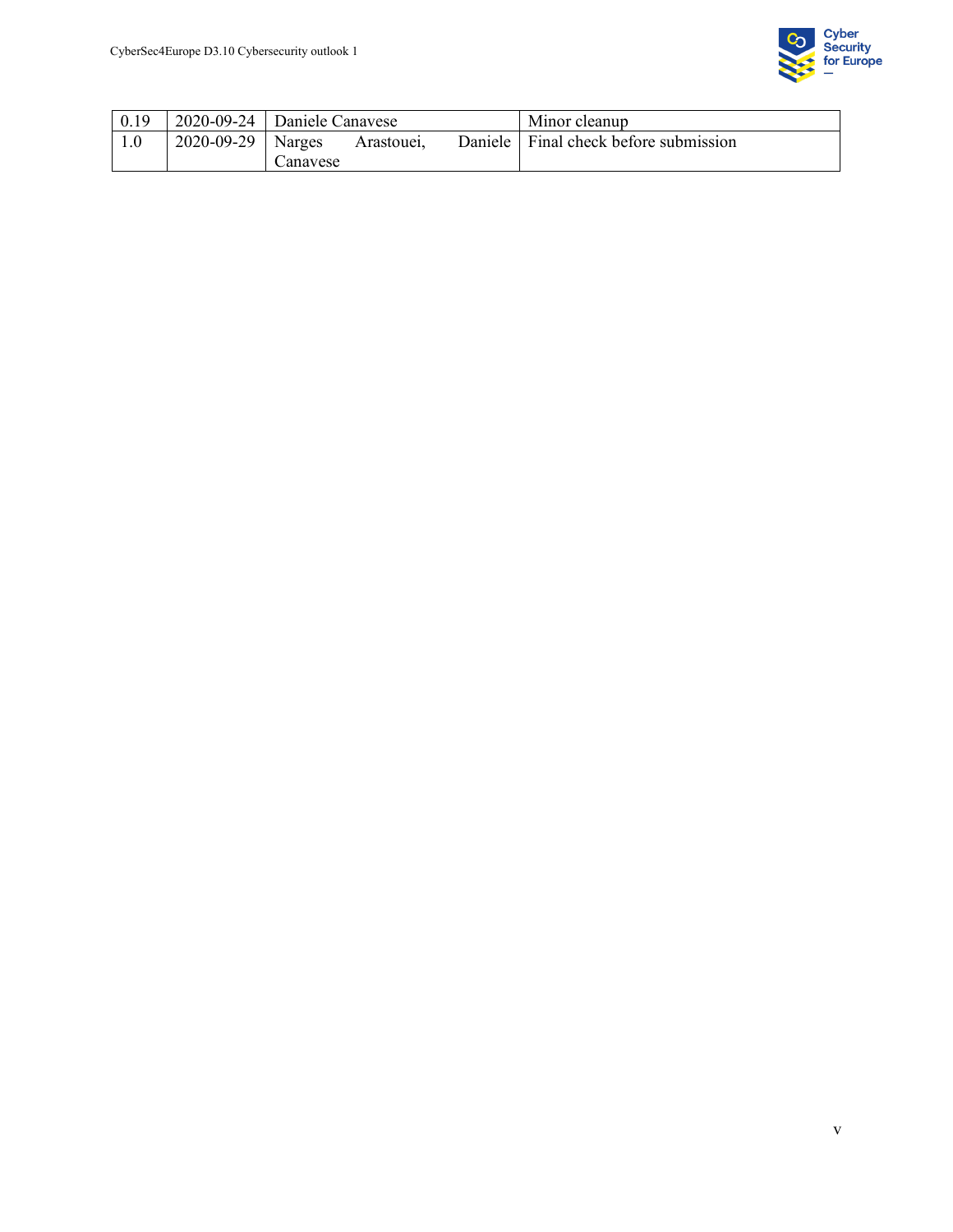

# List of contents

| $\mathbf{1}$   |       |  |
|----------------|-------|--|
| $\overline{2}$ |       |  |
|                | 2.1   |  |
|                | 2.1.1 |  |
|                | 2.1.2 |  |
|                | 2.1.3 |  |
|                | 2.1.4 |  |
|                | 2.2   |  |
|                | 2.2.1 |  |
|                | 2.2.2 |  |
|                | 2.2.3 |  |
| $\overline{3}$ |       |  |
|                | 3.1   |  |
|                | 3.1.1 |  |
|                | 3.1.2 |  |
|                | 3.1.3 |  |
|                | 3.1.4 |  |
|                | 3.2   |  |
|                | 3.2.1 |  |
|                | 3.2.2 |  |
|                | 3.2.3 |  |
|                | 3.2.4 |  |
| $\overline{4}$ |       |  |
|                | 4.1   |  |
|                | 4.1.1 |  |
|                | 4.1.2 |  |
|                | 4.1.3 |  |
|                | 4.2   |  |
|                | 4.2.1 |  |
|                | 4.2.2 |  |
|                | 4.2.3 |  |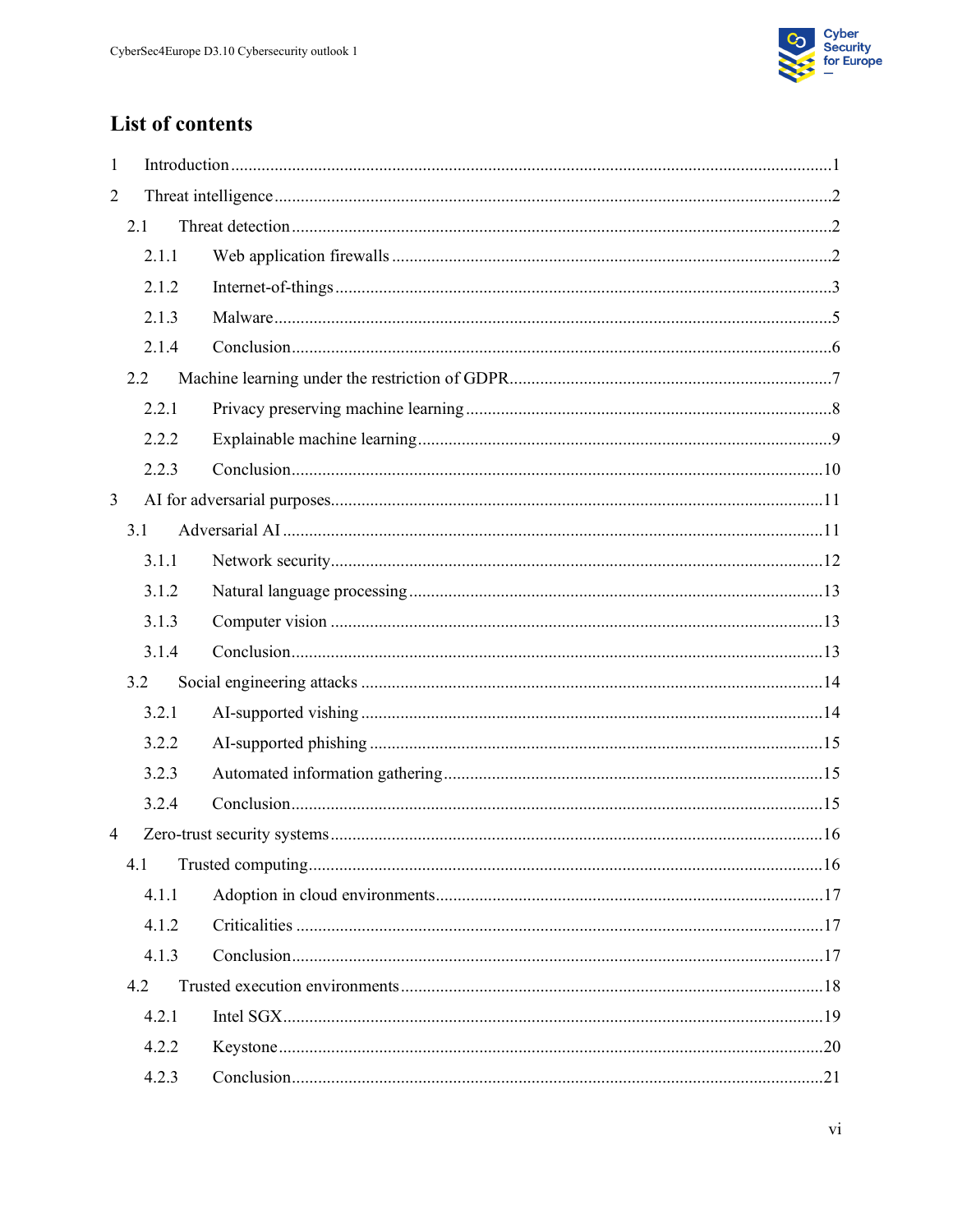

| 5              |       |  |
|----------------|-------|--|
| 5.1            |       |  |
|                | 5.1.1 |  |
|                | 5.1.2 |  |
| 5.2            |       |  |
|                | 5.2.1 |  |
|                | 5.2.2 |  |
|                | 5.2.3 |  |
| 5.3            |       |  |
|                | 5.3.1 |  |
|                | 5.3.2 |  |
| 5.4            |       |  |
|                | 5.4.1 |  |
|                | 5.4.2 |  |
| 6              |       |  |
| $\overline{7}$ |       |  |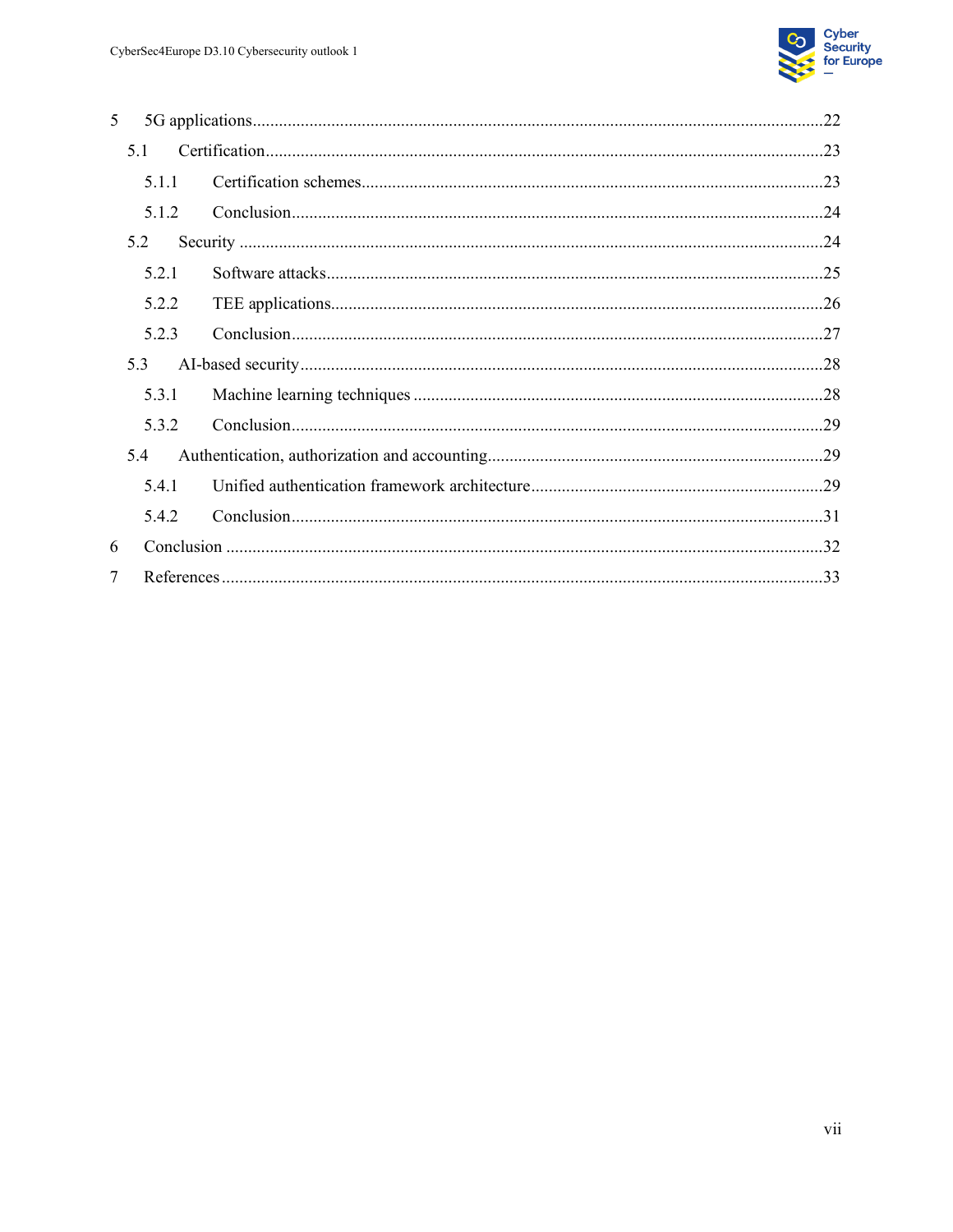

# **List of figures**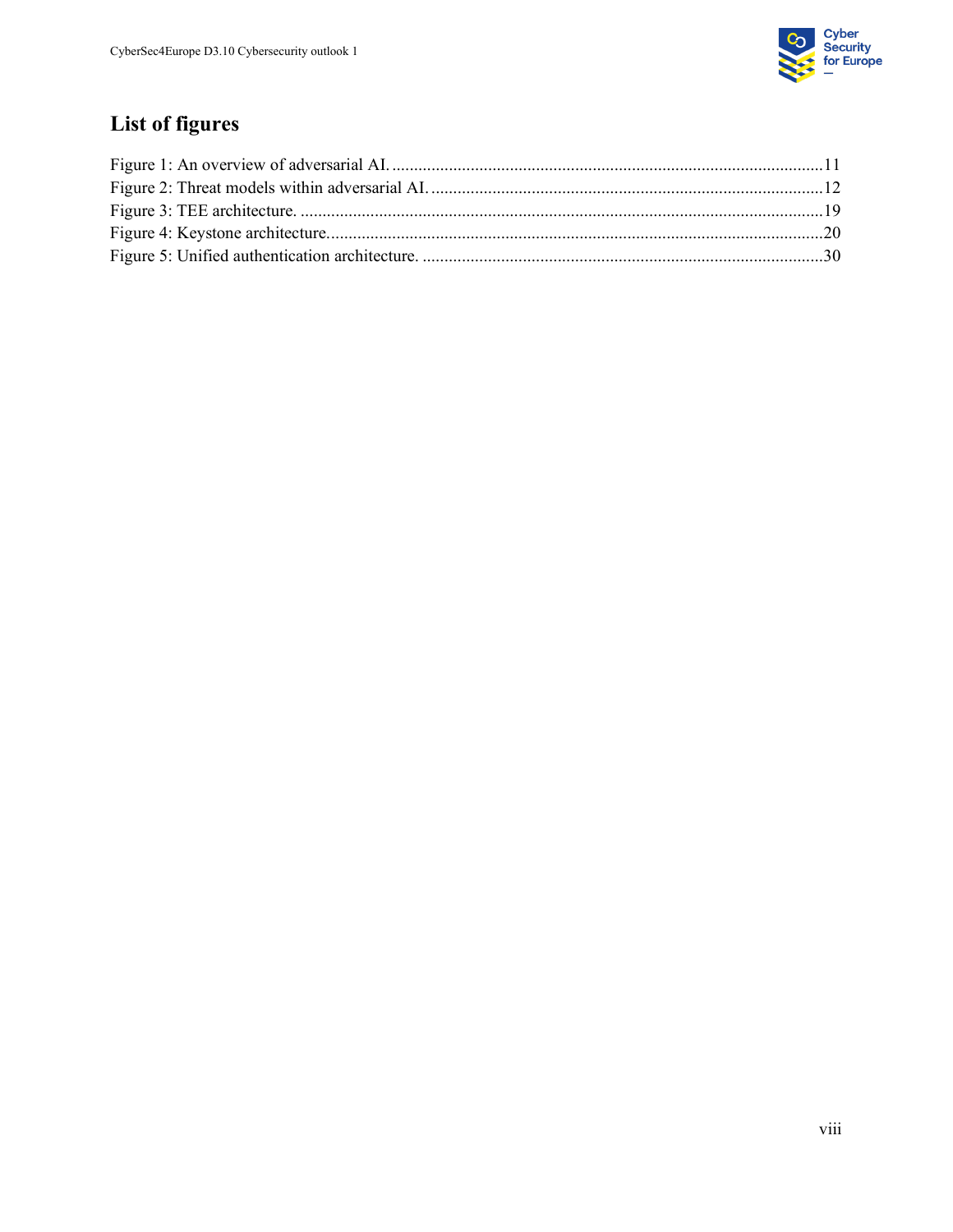

# **List of tables**

|--|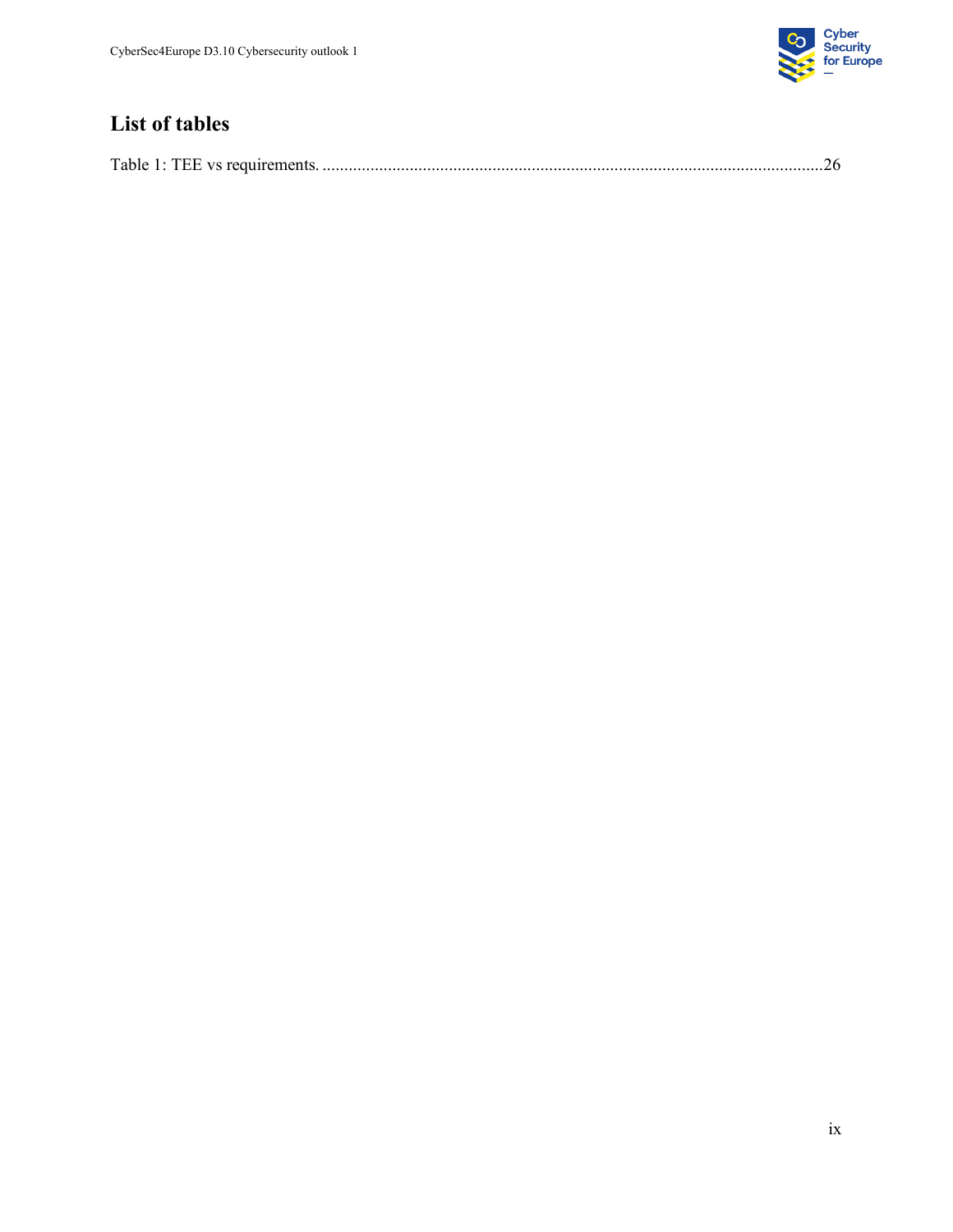

# **List of acronyms**

| 3GPP         | 3 <sup>rd</sup> Generation Partnership Project               |
|--------------|--------------------------------------------------------------|
| 5GPPP        | 5G infrastructure Public Private Partnership                 |
| AAA          | Authentication, Authorization and Accounting                 |
| <b>ACM</b>   | <b>Authenticated Code Modules</b>                            |
| AI           | Artificial Intelligence                                      |
| AIK          | <b>Attestation Identity Key</b>                              |
| <b>ANN</b>   | <b>Artificial Neural Network</b>                             |
| API          | Application Programming Interface                            |
| <b>ARPF</b>  | Authentication credential Repository and Processing Function |
| <b>AUC</b>   | Area Under Curve                                             |
| <b>AUSF</b>  | <b>AUthentication Server Function</b>                        |
| <b>BIOS</b>  | Basic Input-Output System                                    |
| C&C          | Command & Control                                            |
| CoT          | Chain of Trust                                               |
| <b>CPU</b>   | <b>Central Processing Unit</b>                               |
| <b>CSRF</b>  | <b>Cross-Site Request Forgery</b>                            |
| <b>DDoS</b>  | Distributed Denial-of-Service                                |
| <b>DFDC</b>  | Deepfake Detection Challenge                                 |
| <b>DGA</b>   | Domain Generation Algorithm                                  |
| <b>DNN</b>   | Deep Neuronal Network                                        |
| <b>DSM</b>   | Digital Single Market                                        |
| DT           | Decision Tree                                                |
| EA           | <b>Enhanced Authorization</b>                                |
| EAP          | <b>Extensible Authentication Protocol</b>                    |
| EC           | European Commission                                          |
| EK           | <b>Endorsement Key</b>                                       |
| eMBB         | enhanced Mobile BroadBand                                    |
| <b>ENISA</b> | European union agency for cybersecurity                      |
| <b>ETSI</b>  | European Telecommunications Standard Institute               |
| EU           | European Union                                               |
| <b>FCNN</b>  | Fully Connected Neural Network                               |
| <b>GAN</b>   | Generative Adversarial Network                               |
| <b>GDPR</b>  | General Data Protection Regulation                           |
| <b>HIPAA</b> | Health Insurance Portability and Accountability Act          |
| <b>HMEE</b>  | Hardware Mediated Execution Enclave                          |
| <b>HTTP</b>  | HyperText Transfer Protocol                                  |
| <b>ICS</b>   | <b>Industrial Control Systems</b>                            |
| <b>ICT</b>   | Information and Communications Technology                    |
| IoT          | Internet-of-Things                                           |
| IP           | <b>Internet Protocol</b>                                     |
| <b>ISA</b>   | <b>Instruction Set Architecture</b>                          |
|              |                                                              |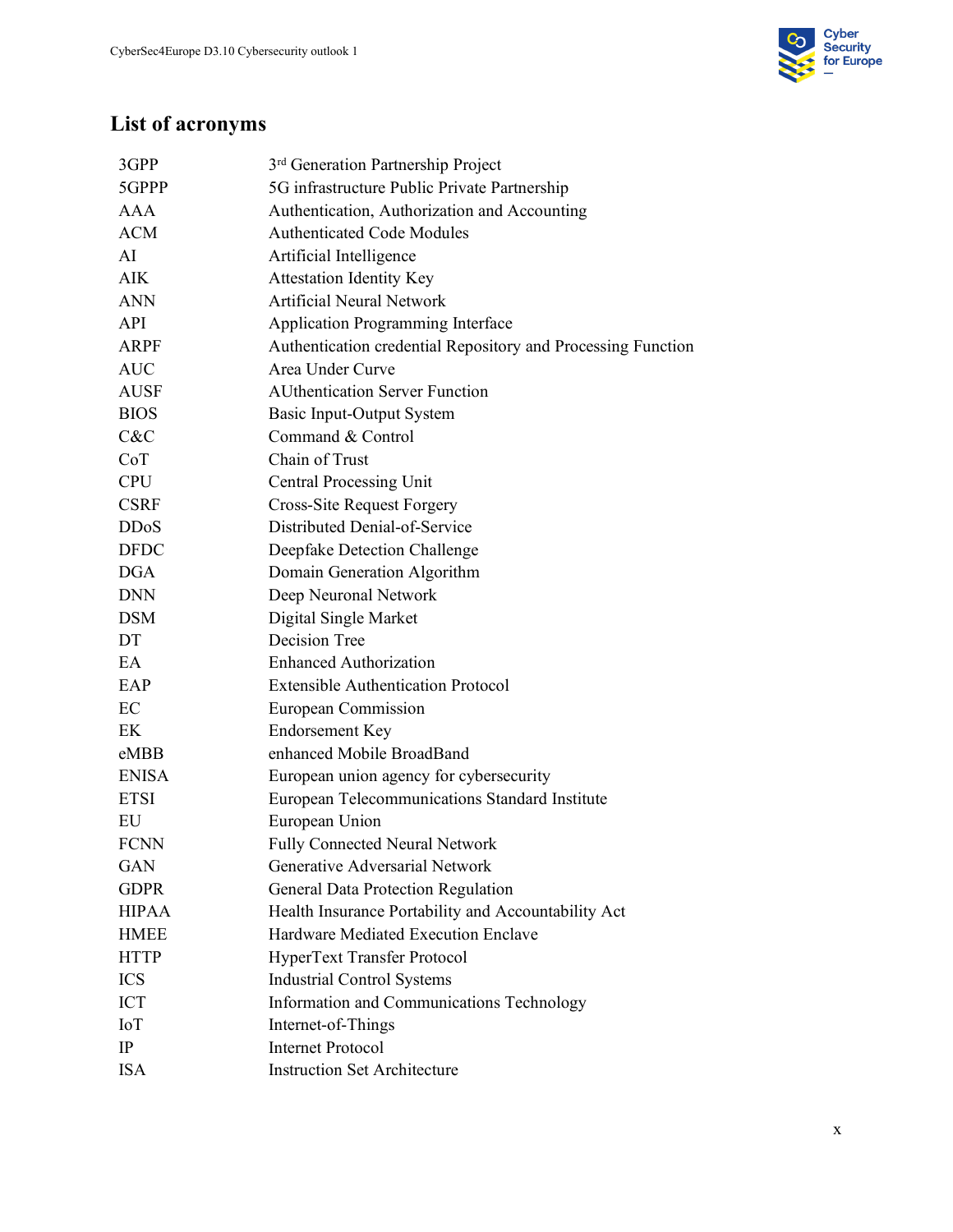

| $k-NN$      | k-Nearest Neighbors                             |
|-------------|-------------------------------------------------|
| <b>LIME</b> | Local Interpretable Model-agnostic Explanations |
| <b>ME</b>   | Mobile Equipment                                |
| <b>MIMO</b> | Multiple-Input Multiple-Output                  |
| MitM        | Man in the Middle                               |
| ML          | Machine Learning                                |
| mMTC        | Massive Machine Type Communication              |
| <b>MPC</b>  | Secure MultiParty Computation                   |
| MS          | <b>Member States</b>                            |
| <b>MTM</b>  | Mobile Trusted Module                           |
| N3IWF       | Non-3gpp InterWorking Function                  |
| <b>NFV</b>  | <b>Network Function Virtualisation</b>          |
| <b>NGMN</b> | <b>Next Generation Mobile Networks</b>          |
| <b>NIS</b>  | Network and Information Security (directive)    |
| <b>NIST</b> | National Institute of Standards and Technology  |
| <b>OS</b>   | <b>Operating System</b>                         |
| <b>OT</b>   | <b>Operational Technology</b>                   |
| <b>PMP</b>  | <b>Physical Memory Protection</b>               |
| <b>PPML</b> | Privacy Preserving Machine Learning             |
| RA          | <b>Remote Attestation</b>                       |
| <b>RAM</b>  | Random Access Memory                            |
| <b>REE</b>  | <b>Rich Execution Environment</b>               |
| <b>RF</b>   | <b>Random Forest</b>                            |
| RL          | Reinforcement Learning                          |
| <b>RNN</b>  | <b>Recurrent Neural Network</b>                 |
| <b>ROC</b>  | Receiver Operating Characteristic               |
| <b>ROP</b>  | Return Oriented Programming                     |
| RT.         | RunTime                                         |
| <b>SDN</b>  | Software-Defined Networking                     |
| <b>SEAF</b> | <b>SEcurity Anchor Function</b>                 |
| <b>SGX</b>  | <b>Software Guard Extensions</b>                |
| <b>SIDF</b> | Subscription Identifier De-concealing Function  |
| <b>SIM</b>  | <b>Subscriber Identity Module</b>               |
| <b>SL</b>   | <b>Supervised Learning</b>                      |
| <b>SME</b>  | Small and Medium-sized Enterprise               |
| SQL         | <b>Structured Query Language</b>                |
| <b>SVM</b>  | <b>Support Vector Machine</b>                   |
| <b>SM</b>   | <b>Security Monitor</b>                         |
| <b>TA</b>   | <b>Trusted Application</b>                      |
| TC          | <b>Trusted Computing</b>                        |
| <b>TCG</b>  | <b>Trusted Computing Group</b>                  |
| <b>TCP</b>  | <b>Transmission Control Protocol</b>            |
| <b>TEE</b>  | <b>Trusted Execution Environment</b>            |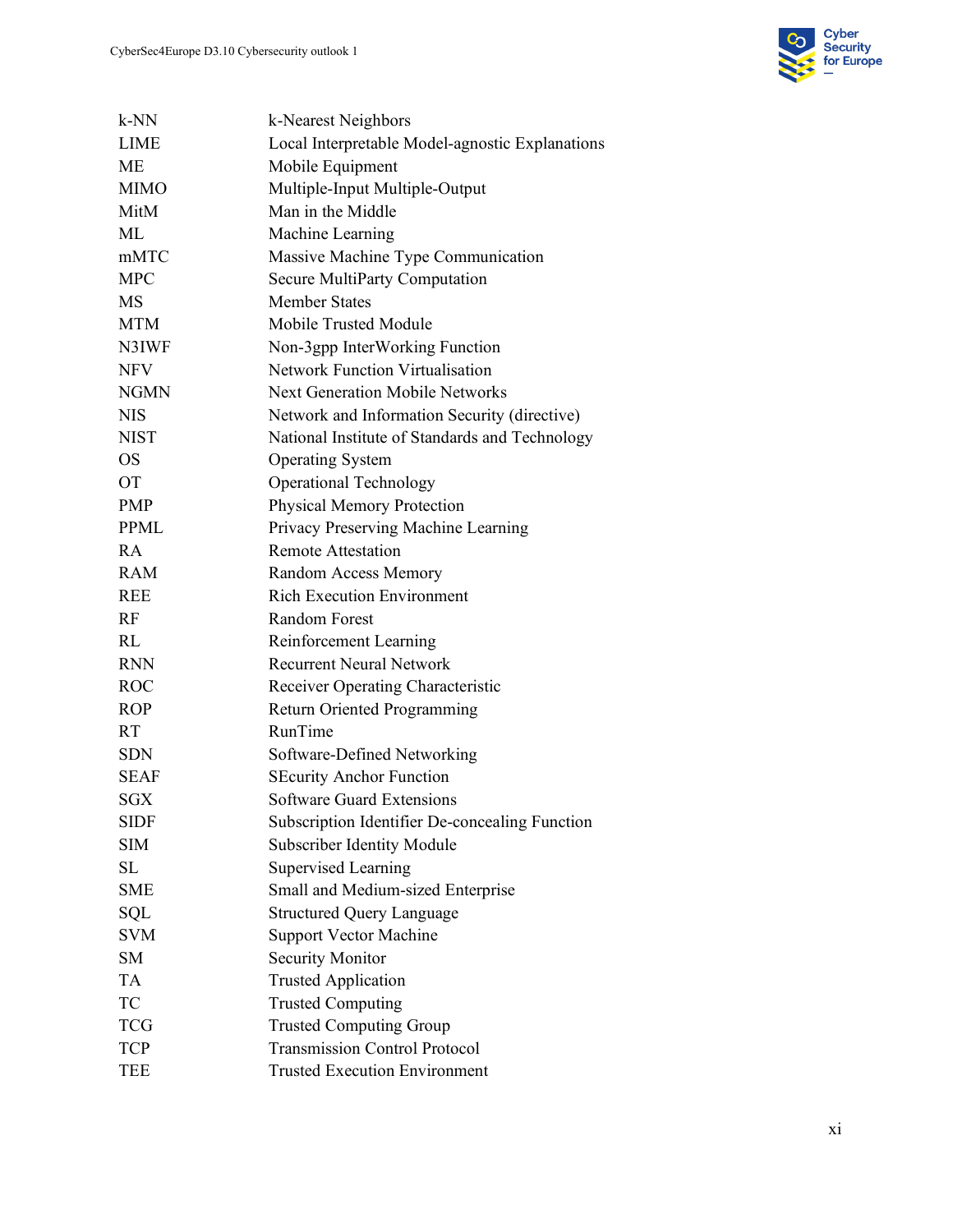

| <b>TPM</b>   | Trusted Platform Module                                      |  |  |  |
|--------------|--------------------------------------------------------------|--|--|--|
| TSG-SA       | Technical Specification Group of Services and system Aspects |  |  |  |
| <b>TXT</b>   | <b>Trusted Execution Technology</b>                          |  |  |  |
| <b>UDP</b>   | <b>User Datagram Protocol</b>                                |  |  |  |
| <b>UDM</b>   | Unified Data Management                                      |  |  |  |
| UE           | User Equipment                                               |  |  |  |
| UL           | Unsupervised Learning                                        |  |  |  |
| URLLC        | Ultra-Reliable Low Latency Communications                    |  |  |  |
| <b>USIM</b>  | Universal Subscriber Identity Module                         |  |  |  |
| <b>VANET</b> | Vehicular Ad-hoc NETwork                                     |  |  |  |
| VM.          | Virtual Machine                                              |  |  |  |
| <b>VNF</b>   | Virtualised Network Function                                 |  |  |  |
| <b>VPN</b>   | Virtual Private Network                                      |  |  |  |
| vRoT         | virtual Root of Trust                                        |  |  |  |
| vTPM         | virtual Trusted Platform Module                              |  |  |  |
| WAF          | Web Application Firewall                                     |  |  |  |
| <b>XSS</b>   | Cross-Site Scripting                                         |  |  |  |
| ZTS          | Zero-Trust Security                                          |  |  |  |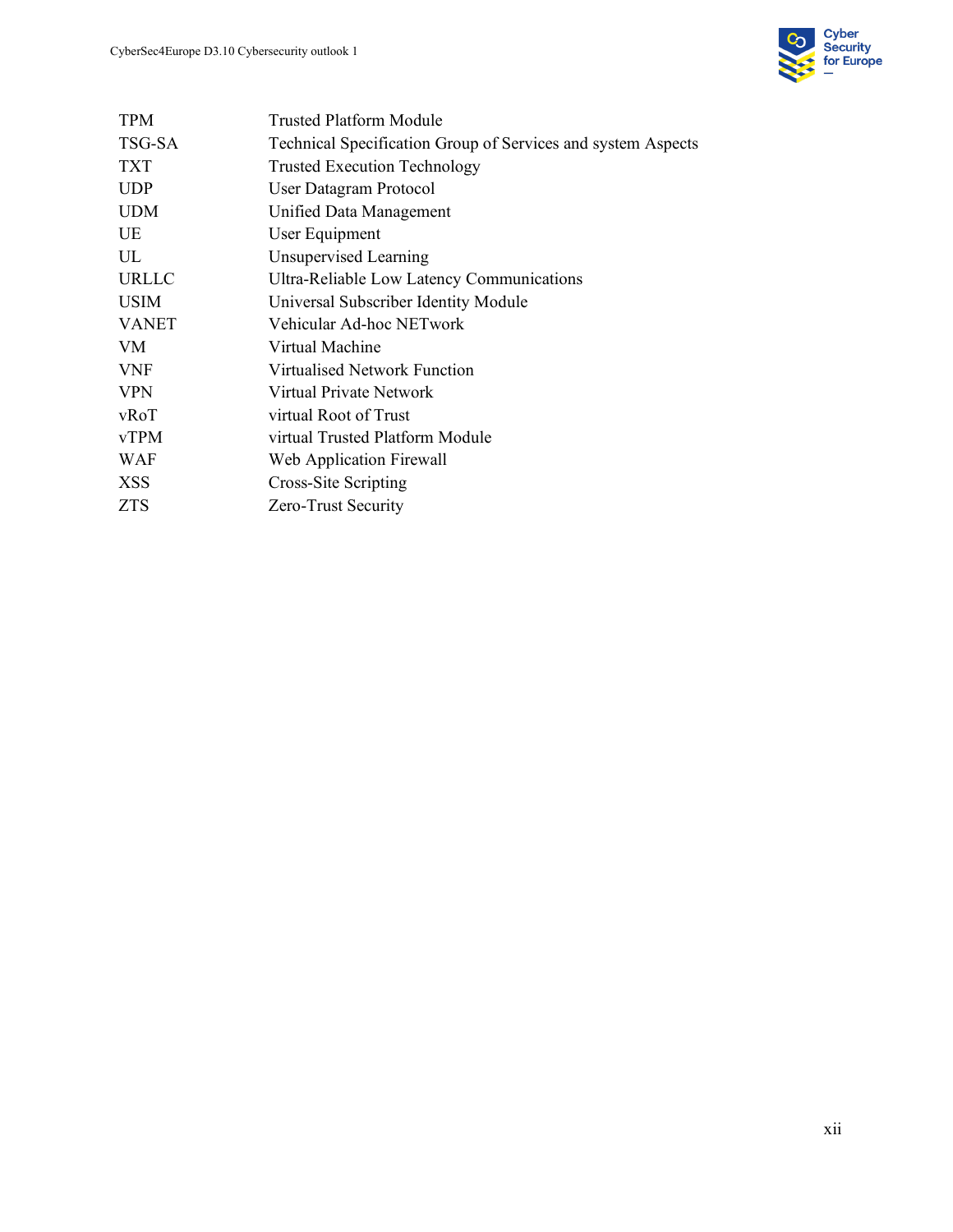

# <span id="page-12-0"></span>**1 Introduction**

In our fast-moving world, life quality is largely determined by the technological level that an individual can directly and indirectly access. Computers, Internet-of-things and embedded devices are ubiquitous. They surround us in our working place, in our homes, on the streets and even in our cars. With so much hardware and software close to our personal lives, a cyberattack can threaten us closer than ever. The first and last line of defense against these threats is given by many new cybersecurity techniques that are constantly emerging and evolving.

Due to the ever-changing quality of technology it is important to be constantly prepared against new form of menaces. In this document we report a variety of new cybersecurity technologies, trends and issues that have emerged in the last couple of years and that can become game changers soon. We report the current state-of-the-art in various cybersecurity fields and, where applicable, we also discuss what are the challenges for their deployment.

The investigation documented in this report is useful not only for researchers, but also for the people more directly involved in the industry as it can yield interesting food for thought for real world applications.

This document contains several chapters, each one devoted to a specific cybersecurity field:

- in Chapter 2 *Threat intelligence* we analyze what are the most recent trends and machine-learning techniques that can be used to detect network and malware attacks, discussing also their applicability and their privacy issues according to the recent GDPR [GDPR 2016];
- in Chapter 3 *AI for adversarial purposes* we investigate how various artificial intelligence techniques can be exploited by an evildoer to craft ad-hoc samples to purposely confuse various types of detection systems and how they can use AI-based approaches to automate various aspects of social engineering attacks (e.g. phishing);
- in Chapter 4 *Zero-trust security systems* we discuss what are the most recent zero-trust security technologies that can be used to create tamper-free execution environments, and, in addition, we also report some new (worrying) attacks against these technologies;
- in Chapter 5 *5G applications* we analyze the security of 5G networks, what are their weaknesses, and how artificial intelligence, hardware protections and various other approaches can be used to strengthen this soon-to-be pervasive technology.

Finally, in Chapter 6 we present our conclusions and in Chapter 7 we list all our references in alphabetical order.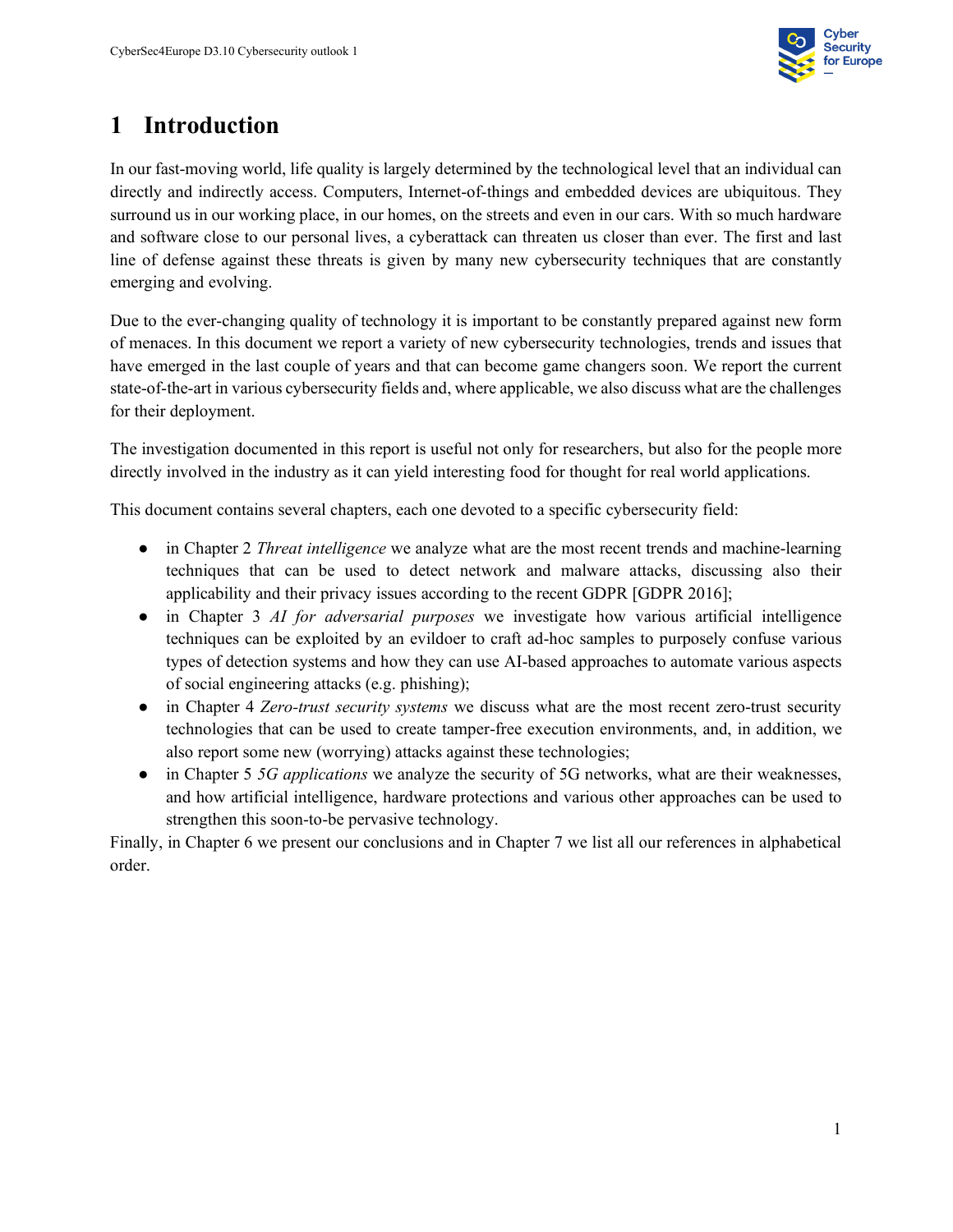

# <span id="page-13-0"></span>**2 Threat intelligence**

*Threat intelligence* is a broad field in the heterogeneous realm of cybersecurity where information about attacks and attackers is gathered in a manual or automated fashion. The standard approach over the last years has been the manual analysis of security related events. However, the exponential growth of data produced by organizations makes the adoption of artificial intelligence and automatic techniques for cybersecurity purposes a necessity. Machine and deep learning techniques have been recently applied in a plethora of real-life scenarios.

## <span id="page-13-1"></span>**2.1 Threat detection**

The NIST (National Institute of Standards and Technology) defines a *threat*[1](#page-13-3) as "any circumstance or event with the potential to adversely impact organizational operations (including mission, functions, image, or reputation), organizational assets, or individuals through an information system via unauthorized access, destruction, disclosure, modification of information, and/or denial of service". Identifying threats in a timely fashion is of paramount importance for organizations, since it is the only way to appropriately respond to such menaces and thus limit the related damages. In this section we present a selection of these use cases, explaining the use of threat intelligence techniques for the automatic configuration of web application firewalls, the protection of Internet-of-things appliances against botnet infections and the detection of malware threats.

#### <span id="page-13-2"></span>**2.1.1 Web application firewalls**

*Web Application Firewalls* (WAF) are security appliances employed on web servers to monitor the HTTP (HyperText Transfer Protocol) traffic exchanged between the hosted applications and the clients requesting the offered services, in order to detect and consequently block attacks, typically mounted by malicious actors by leveraging vulnerabilities in the code of web applications. WAFs are typically configured manually by network administrators, specifying rules on the payload of HTTP packets to identify specific attacks. However, writing such rules is typically cumbersome and error prone. Thus, a lot of research is being conducted in using machine learning algorithms to automate this task.

Mereani et al. [Mereani 2018] investigated the use of an algorithm to identify *Cross-Site Scripting* (XSS) attacks, which occur when an attacker successfully injects a malicious script in a web application's code. The script is therefore downloaded and executed in the browser of the victim browsing the infected page. It should be noted that typically attackers employ strong forms of obfuscation to render the scope of such script unintelligible by manual analysis (the same is done by legitimate web application coders to preserve their intellectual rights). The authors analyzed scripts from the XSSed archive<sup>[2](#page-13-4)</sup> to build a dataset, extracting 59 features both structural (presence of non-alphanumeric characters, employed extensively by obfuscation techniques) and behavioral (including objects, events, methods and tags used in the script code). The authors used the dataset to train SVM, k-NN and random forest models able to identify malicious XSS scripts. All

<span id="page-13-3"></span><sup>&</sup>lt;sup>1</sup> Se[e https://csrc.nist.gov/glossary/term/threat.](https://csrc.nist.gov/glossary/term/threat)

<span id="page-13-4"></span><sup>2</sup> Se[e http://www.xssed.com/.](http://www.xssed.com/)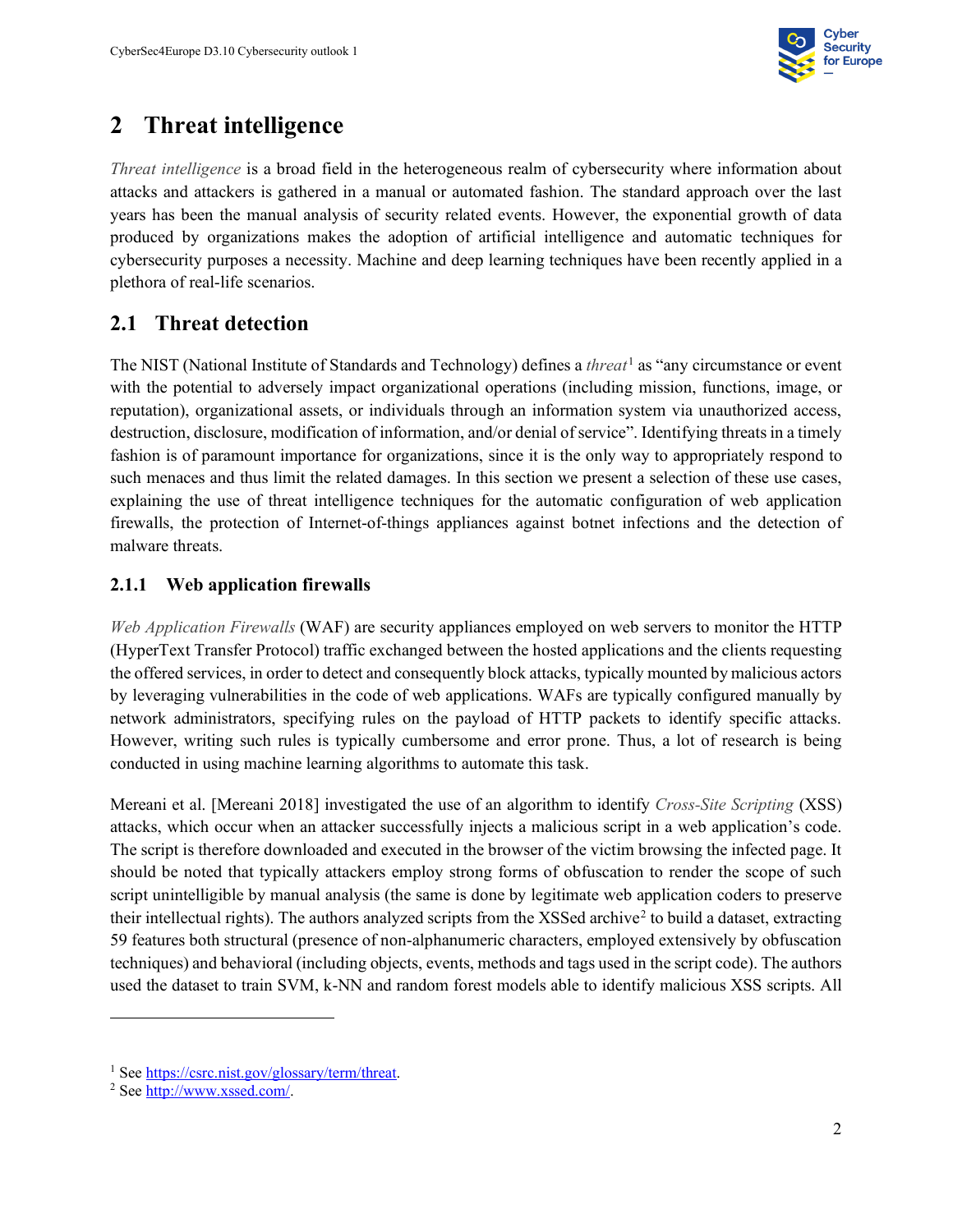

models performed well, with an accuracy over 95%, with the best one being the k-NN based one with an accuracy over 99%.

Another typical attack against web applications is the *SQL injection*. Attackers can try to exfiltrate sensitive data (e.g. login credentials, e-mails, credit card numbers) hosted in databases used by such applications, by abusing user input (e.g. login forms) to execute special SQL queries. Ross et al. [Ross 2018] presented a comprehensive comparison of different machine learning techniques to identify injection attacks against a MySQL server, acting as a backend for a custom messaging web application. They propose a concurrent analysis of traffic on both the web application server interface over the Internet and on the connection between the server and the MySQL database, in order to increase the attack detection performances. Three different datasets are obtained generating and consequently capturing traffic using a set of custom-made Python scripts. The first two are obtained by capturing traffic respectively on the web application and MySQL servers, and the third by correlating samples captured on both sites originating from the same SQL query. The authors trained various algorithms using different machine learning techniques (RF, SVM and ANN) on the three datasets. Using the dataset containing the correlated samples, the average accuracy among different machine learning techniques increased from 95% to 97%, with the best algorithm being based on ANNs (97,2% accuracy).

Finally, Calzavara et al. presented Mitch [Calzavara 2019], an approach to detect *Cross-Site Request Forgery* (CSRF) vulnerabilities on web applications. In this kind of attack, a user, logged in a legitimate but vulnerable website, visits (unknowingly) a malicious website, which uses the logged state of the user to forge requests to the legitimate website on the user's behalf. The authors have built a dataset by manually browsing 60 websites obtained from the Alexa ranking<sup>[3](#page-14-1)</sup>, capturing the HTTP traffic, and marking the requests that can be potentially subject to CSRF attacks (e.g. functionalities of the web application that are available only after a login by the user). The authors have subsequently built a dataset by extracting from the requests 49 features, originating from structural (e.g. number of parameters), textual (e.g. occurrences of specific words) and functional (e.g. HTTP request method) characteristics of the analyzed requests. Using this dataset, they have tested various machine learning techniques (comprising SVM, DT and RF), the best performing being the RF-based one with a ROC AUC score of 93.2%.

#### <span id="page-14-0"></span>**2.1.2 Internet-of-things**

The introduction of the Internet-Of-Things (IoT) paradigm is one of the last big revolutions in the IT scenario. The IoT term encompasses the introduction of computational intelligence in objects used in many objects of everyday life, including, for example, wearable devices (e.g. smartwatches), automobiles, domestic and video surveillance appliances. Typically, these objects do not need a high amount of computational power to carry out their tasks. Employing powerful hardware would lead therefore to unnecessary costs, and in many cases would be impossible (e.g. battery capacity limitations on wearable devices). However, from a cybersecurity point of view, this limitation renders the application of typical security solutions (e.g. antiviruses and firewalls) impossible. This in turn renders such devices a perfect target for attacks by malicious actors. Typically, they try to infect such unprotected devices with some kind

<span id="page-14-1"></span><sup>3</sup> Se[e https://www.alexa.com/topsites.](https://www.alexa.com/topsites)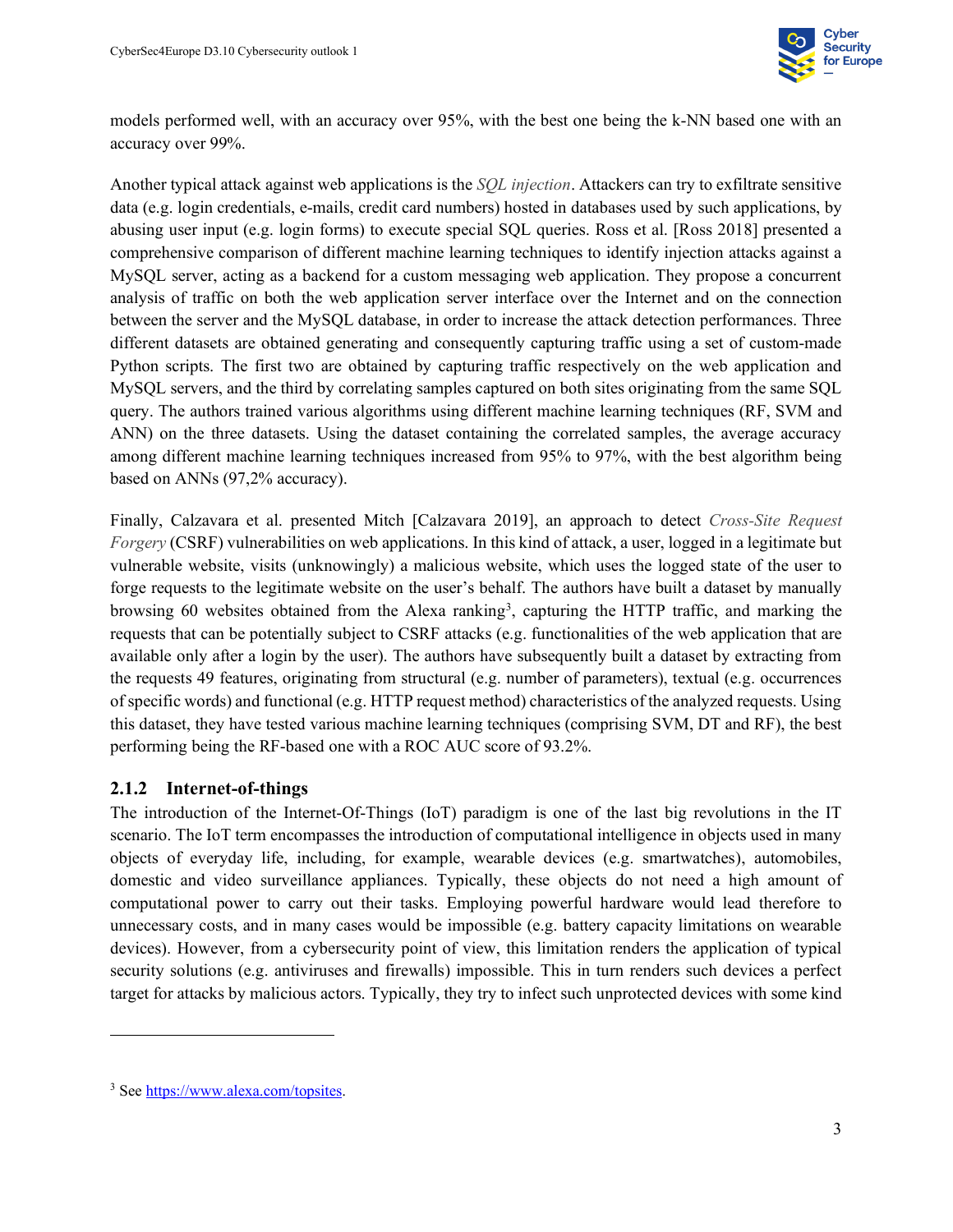

of malware, taking control of them in order to create botnets, which are typically used to carry on Distributed Denial-of-Service (DDoS) attacks, unknowingly from the legitimate proprietors of the involved devices. A notable example has been the Mirai malware [Manos 2017], which in 2016 has been used to create botnets, which in turn have been employed to undertake successful DDoS attacks against a wide range of wellknown websites and web hosting platforms (including GitHub, Twitter, Reddit and OVH).

A report by Kaspersky[4](#page-15-0) [Kupreev 2020] indicates a staggering increase of the occurrence of DDoS attacks, with the number of such attack duplicating in Q1 2020 with respect to the same quarter of the previous year.

Two main strategies are found in literature to defend against this kind of attacks, both employing various machine learning techniques. The first one is the identification of TCP/UDP connections established by the controlled botnet devices (or *zombies*) with the target (e.g. a web server hosting the attacked web page). Such controls may be executed both on the access point of the network comprising the zombies (e.g. the home gateway), or on the targeted devices (e.g. a web server). The latter can close these connections as soon as they are identified as DDoS-related ones, thus preserving computational resources and consequently mitigating the attack effects (i.e. preserving the availability of the service offered by the attack target). A recent work by Doshi et al. [Doshi 2018] tackles this problem, presenting the performances of five different machine learning algorithms (k-nearest neighbors, support vector machines, decision trees, random forests and fully connected neural networks) trained to identify three typical DoS attacks (employed for example by the Mirai botnets): TCP SYN flood, UDP flood and HTTP GET flood. They used a combination of stateless (e.g. packet size, inter-packet interval and protocol) and stateful (e.g. bandwidth, IP destination address cardinality and novelty) features evaluated on the analyzed traffic to train the machine learning algorithms, with the one performing better being the FCNN with an accuracy of 99%. Another work by Aamir et al. [Aamir 2019] presents a semi-supervised approach for the same problem. The work is particularly interesting, since the traffic constituting the dataset must not be completely labelled (i.e. only a portion of the dataset must be manually labelled as DDoS traffic). The authors first use two different clustering algorithms (agglomerative clustering and k-means with feature extraction via principal component analysis) to analyze the traffic of unknown origin, thus obtaining a fully labelled dataset. Then, they evaluate the performance of three different supervised machine learning algorithms (KNN, SVM and RF), with the best performing one being the random forest with an accuracy of 96.6%.

The other strategy typically adopted to counter DDoS attacks consists in the identification of the Command and Control (C&C) channel, which the owner of the botnet (or *botmaster*) establishes with the *zombies* to control them, for example to coordinate an attack against a specific target. These types of controls are especially interesting on the edge network appliances. Occurrences of this kind of traffic clearly indicate the presence of infected devices on the network, so the network administrator can take the appropriate actions (e.g. detect and remove malware from the infected devices). Gadelrab et al. introduced BotCap [Gadelrab 2018], an approach to identify HTTP-based botnet C&C channels with machine learning algorithms trained on statistical features of the traffic. In particular, the authors created a dataset by running six different botware families (all employing HTTP C&C channels) in a controlled scenario, capturing the

<span id="page-15-0"></span><sup>4</sup> Se[e https://securelist.com/ddos-attacks-in-q1-2020/96837/.](https://securelist.com/ddos-attacks-in-q1-2020/96837/)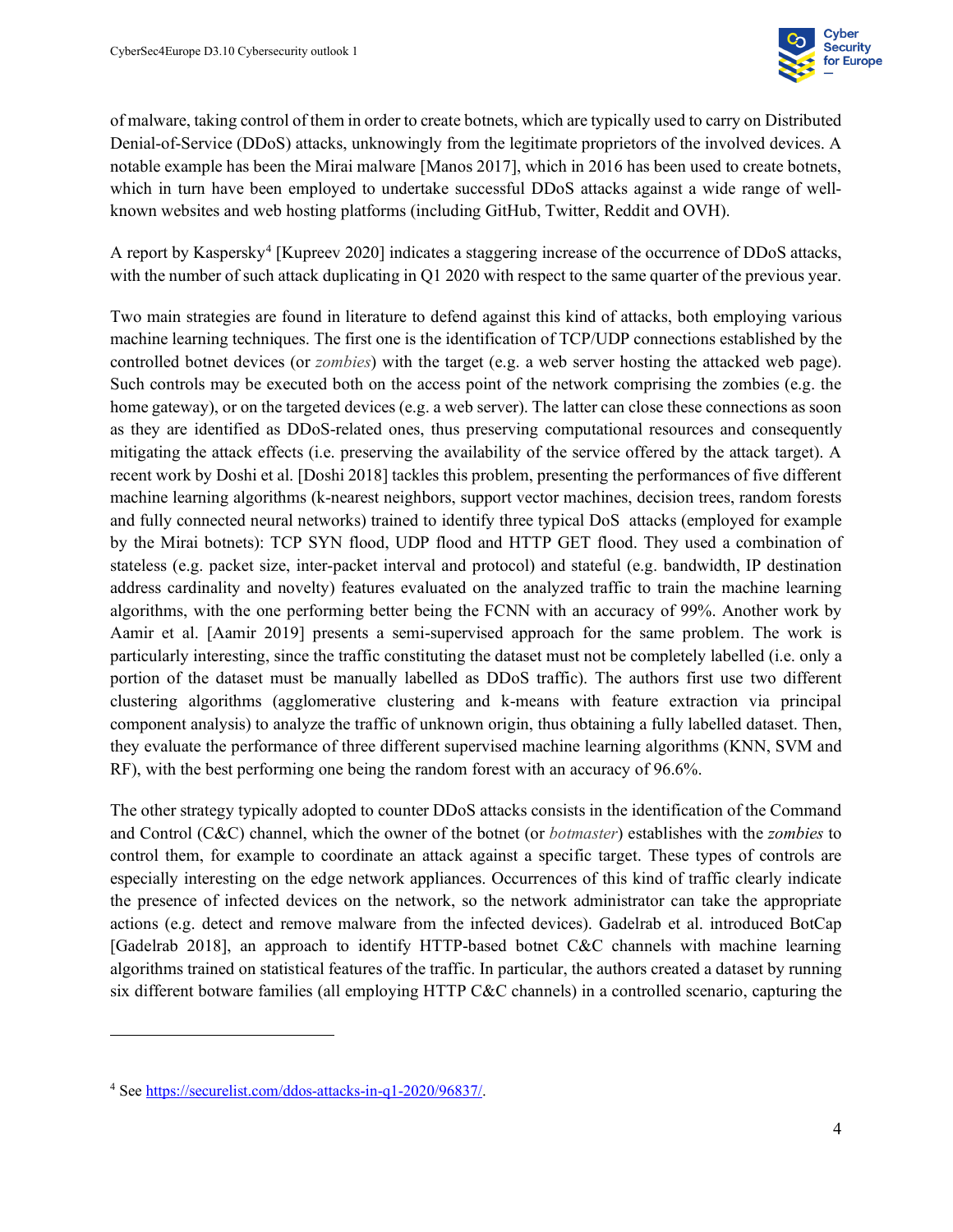

generated traffic and consequently analyzing it to extract 55 features, comprising, for example, statistics about duration of connections and the amount of exchanged traffic. The resulting dataset has been used to train three different SVM-based algorithms, with the best one obtaining a 95% F1-score in identifying HTTP C&C channels. Hoang and Nguyen [Hoang 2018] have proposed a different approach to tackle the same problem, based on the identification of the DNS requests submitted by zombies to obtain the IP address of the C&C server. Such requests are necessary, since botmasters typically change over time their IP in order to avoid detection. In particular, they analyzed both benign (top 30000 domain names ranked by Alexa) and botnet domain names (created by the Conficker and DGA botnets), then they extracted 18 features obtained from various text characteristics of the domain names (e.g. bi-gram and tri-gram clusters, vowel distribution) to generate three datasets, with a varying ratio between benign and botnet samples. The authors used these datasets to train four different machine learning algorithms (kNN, DT, RF and Naïve Bayes), with the best performing one being the fandom forest model, with an average accuracy of about 90% on the three datasets.

#### <span id="page-16-0"></span>**2.1.3 Malware**

*Malware* (malicious software) is any kind of software designed with the objective of harming the devices on which it is installed (i.e. *infected* by it). Indeed, malware applications are one of the most longstanding menaces in the IT scenario. In fact, the first known malware dates to 1988 [Orman 2003]. While in the early days such programs were written mainly for fun or as experiments, nowadays malwares are typically either financially motivated or engineered for political and industrial espionage. The most common typologies of malware are:

- *ransomware* (or cryptolockers): after infecting a device, these viruses encrypt all or some data present on a victim and then ask the device owner to pay a ransom (to be paid with hard-to-trace cryptocurrencies such as Bitcoin), in order to obtain the encryption key and regain access to his data. A notable example is the WannaCry worm, which encrypted data on more than 200000 devices in 150 countries [Mackenzie 2019].
- *cryptojackers*: this kind of malware hides a cryptomining process on the infected device, using the computational power of the latter to mine new cryptocurrency units for the malware owner. This may take a high toll on the performances of the infected device, may cause an early obsolescence and a reduced battery life in the case of mobile devices. Cryptojacking infections started in 2017 and these kinds of malwares are among the ones spreading with the highest rate [Liebenberg 2018].
- *trojans* (short for *trojan horse*): these viruses are typically downloaded and executed on the target machine unknowingly by the user, for example by misleading him into opening an apparently legitimate e-mail attachment. While the payload of this kind of malware can be virtually anything, usually they are used as vectors to gain complete remote control of the infected machine (remote access trojans), either for financial motives (e.g. Metamorfo [Szeles 2020], a trojan written to obtain access to the user's bank account) or to gain illicitly information (e.g. industrial espionage or state surveillance).

In general, given the dominant position in the market of operating systems, malware have traditionally targeted devices running Microsoft Windows (in 2018 still half of the new malware targeted this OS). Still, there is an increase in diffusion of malware targeting Android mobile devices and for the Apple MacOS operating system [Kujawa 2020].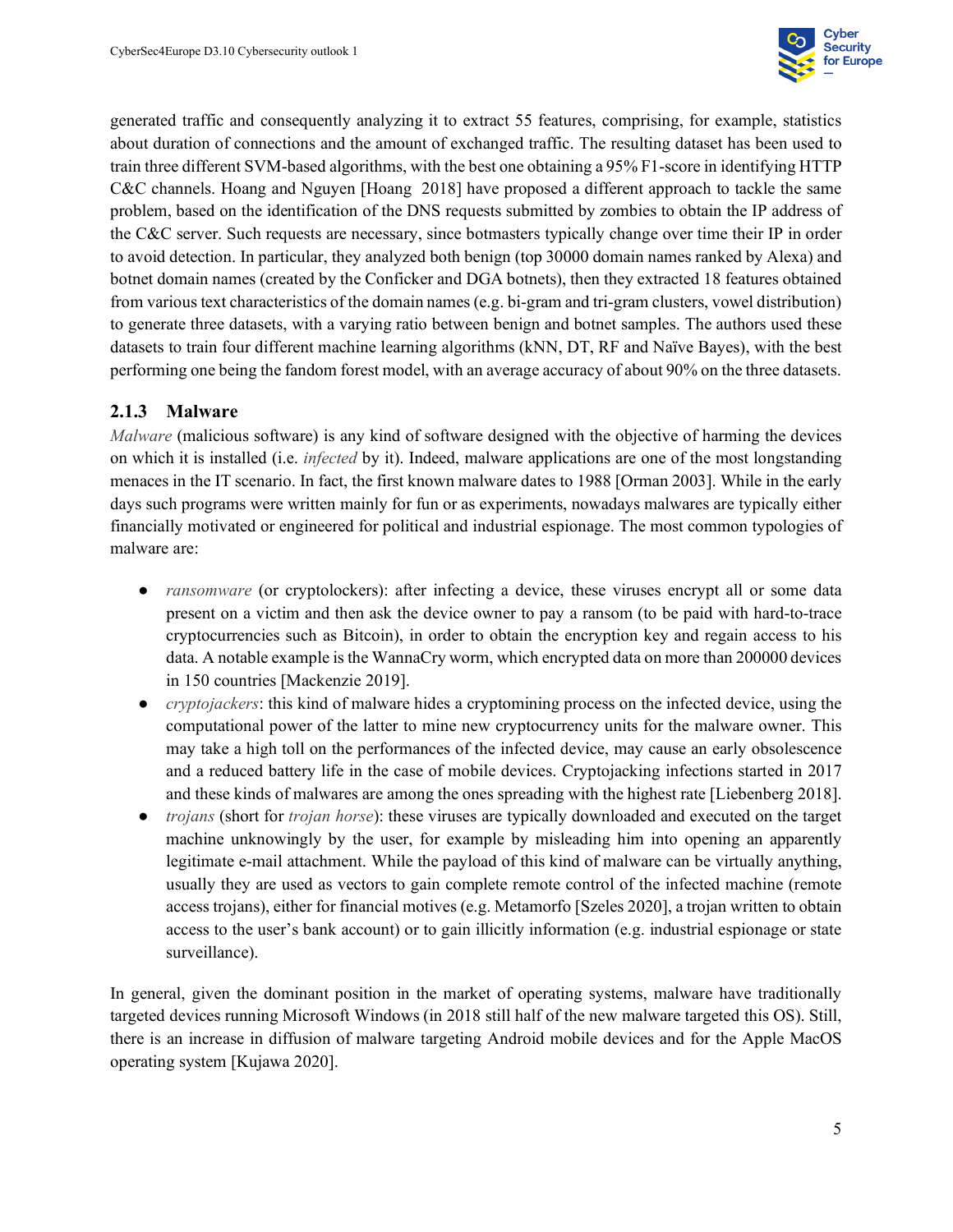

Anti-virus software usually resorts to two main strategies to identify the presence of malware on the protected devices:

- *signature* (or *definition*): a unique identifier (typically obtained with an hash or a custom algorithm executed on the malware's binary) of a specific malware or of a specific portion of it (e.g. a function or method); anti-virus programs using this kind of strategy analyze continuously the protected system, searching processes in execution that match signatures of known malware;
- *behavioral analysis*: potentially malicious software is executed in a virtual and controlled environment (*sandbox*), to analyze the possible outcomes of its execution on the main OS of the device, trying to identify typical behaviors of malware (e.g. replication in different locations of the file system, attempts of spreading via network interfaces, encryption of the files on the device).

Given the importance of this menace, a lot of effort has been put in researching new and more effective ways of identifying malware. In particular, the application of machine learning techniques has been found to be promising in this area. Regarding the signature-based approach, a recent survey by Shalaginov et al. [Shalaginov 2018] show that the most commonly used features, employed to train machine learning algorithm for this purpose, are the raw representation of bytes of the executable (e.g. for randomness analysis, which may indicate the presence of encrypted malicious content), the disassembled binary code, and, regarding the Windows portable executable format (an executable format frequently used to distribute malwares), the information contained in the file header.

Another interesting work using the same approach is the one by Ma et al. [Ma 2019]. The authors focused on Android malware, using a collection of more than 10000 Android malwares (obtained from the Android malware dataset [Jang 2017]). They built a malware detection framework based on three machine learning algorithms. They extract API calls from the malware artifacts and correlated them to create three datasets, based on the presence of certain API calls known to be commonly used by malware, the frequency of these calls and their sequences. The first two datasets are used to build classical decision tree algorithms. The third dataset is definitely more interesting, since the API (Application Programming Interface) sequences are modeled as time-series, and used to train a long-short term memory RNN (Recurrent Neural Network), a neural network able to classify sequences of events (used for example for financial predictions). The framework proves to be very effective, with a detection accuracy of more than 98%.

#### <span id="page-17-0"></span>**2.1.4 Conclusion**

Machine learning approaches can be successfully used to automatize various critical tasks. This trend seems to be exponentially growing in the last few years and it will most likely continue in the foreseeable future.

Machine Learning (ML) models are continuously proving to be very effective for coping with cyberthreats in a timely and accurate manner. Given the astonishing results obtained in the last few years it seems sensible that various industries will integrate even more ML algorithms in their software and hardware appliances. In fact, several existing anti-virus frameworks started to adopt these methods. For example, Microsoft launched recently Advanced threat protection, an extension of its Defender anti-virus software that uses a combination of big-data and machine learning techniques to improve its malware detection capabilities.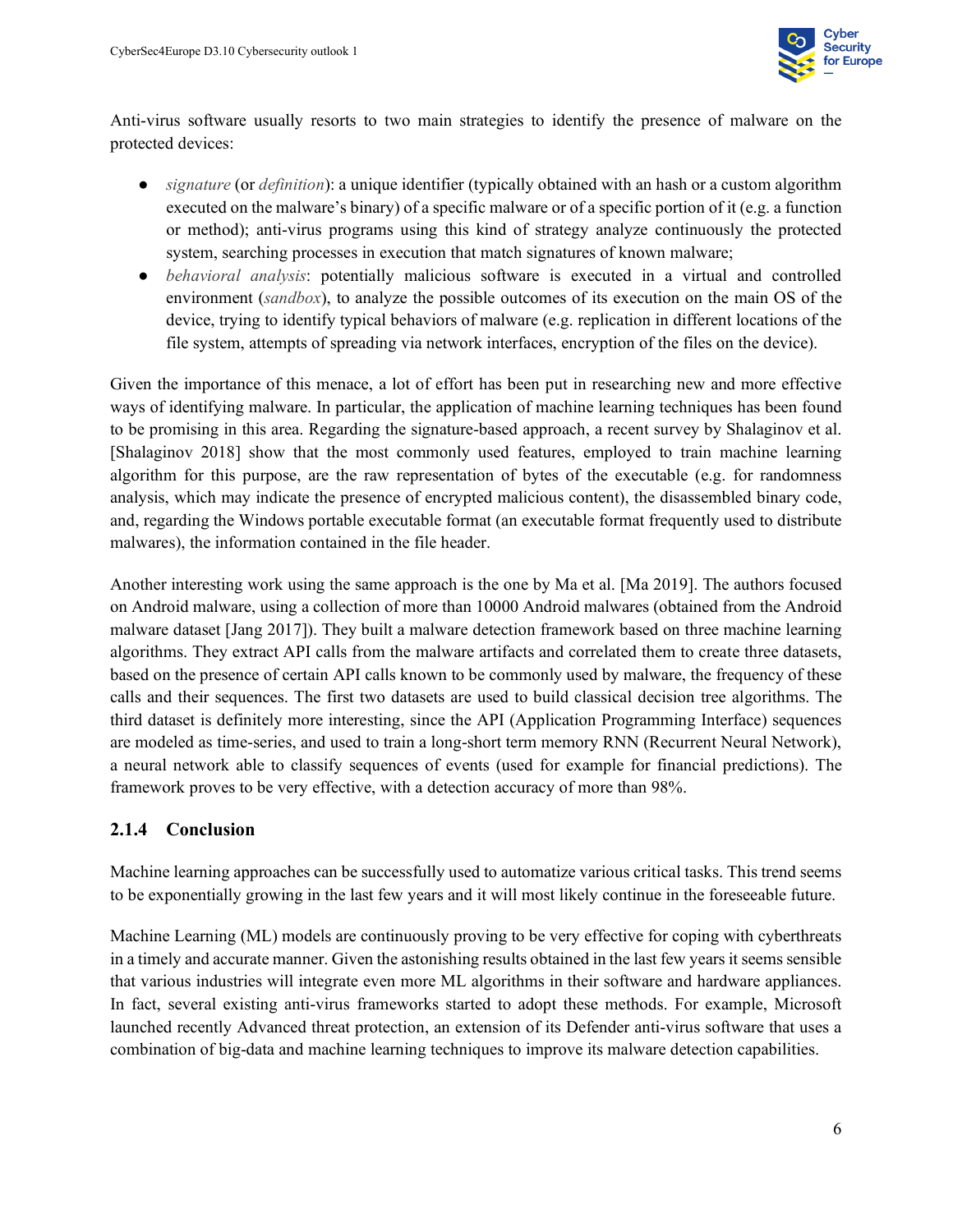

Apart from direct threat detection, these approaches can also be used to (semi-)automatically configure WAFs, with less space for human error. Many industry leaders in the cybersecurity fields are starting to integrate such approaches in their firewalls, such as Fortinet<sup>[5](#page-18-1)</sup> and Alibaba Cloud<sup>[6](#page-18-2)</sup>.

#### <span id="page-18-0"></span>**2.2 Machine learning under the restriction of GDPR**

While the applications of machine learning seem to be endless, many countries have started to restrict and regulate the handling and usage of data and therefore also the field of application by data protection regulations such as the EU GDPR [GDPR 2016]. Nowadays, many companies still struggle with the implementation and maintenance of GDPR-conform data handling, not only for cybersecurity related tasks but also for many other purposes. Especially in conservative markets such as for many finance applications, the usage of complex models or even the storage of related data is obviated [Guidotti 2018]. To fulfill the requirements of the GDPR on the one hand and to enter new fields of application on the other hand, a variety of new technologies that enable privacy protecting machine learning have emerged during the recent years. Before the potentially game changing technologies are presented, a brief look is taken into the GDPR and four major requirements are elicited:

- *explainability***:** the first requirement in designing ML models is to make the models explainable [Goodman 2017]. Following Article 13 and 14 of the GDPR a user has the right to explanation if decision making or profiling is involved. Then the controller must provide information in an understandable way that the user can assess a fair and transparent processing of the model's logic. This leverages the tradeoff between simple easy understandable so called "white-box models" that often generalize better with a lower accuracy and more complex so called "black-box models" that can achieve a higher accuracy but are much more difficult to explain.
- *non-discrimination*: the second requirement, the right to non-discrimination, can be defined as the absence of unfair treatment of a natural person based on the belonging to a specific group, such as religion, gender or race [Goodman 2017]. In relation to machine learning, this stands in opposition to the concept of allocating individuals in different classes on basis of a huge amount of data, collected from society. Reasoned by the fact that the society exhibits per definition exclusion, discrimination or inequality, bigdata can only be treated as fair, if these differences in treatment are detected and balanced during the development of the ML model.
- *the right to be forgotten*: the third requirement is the user's right to be forgotten what implies the deletion of instances from an existing dataset [Yang 2019]. This leads to the question whether it can use a ML model that has been trained on deleted or withdrawn data. Therefore, ML model should be somehow adoptable during their lifetime.
- *data security*: the fourth requirement is the data security. Personal data that is "any information" relating to an identified or identifiable natural person" (GDPR article 4) has to be protected against loss, damage and unauthorized processing [GDPR 2016]. Data from different locations or

<span id="page-18-1"></span><sup>&</sup>lt;sup>5</sup> Se[e https://www.fortinet.com/products/web-application-firewall/fortiweb.](https://www.fortinet.com/products/web-application-firewall/fortiweb)

<span id="page-18-2"></span><sup>6</sup> Se[e https://www.alibabacloud.com/product/waf.](https://www.alibabacloud.com/product/waf)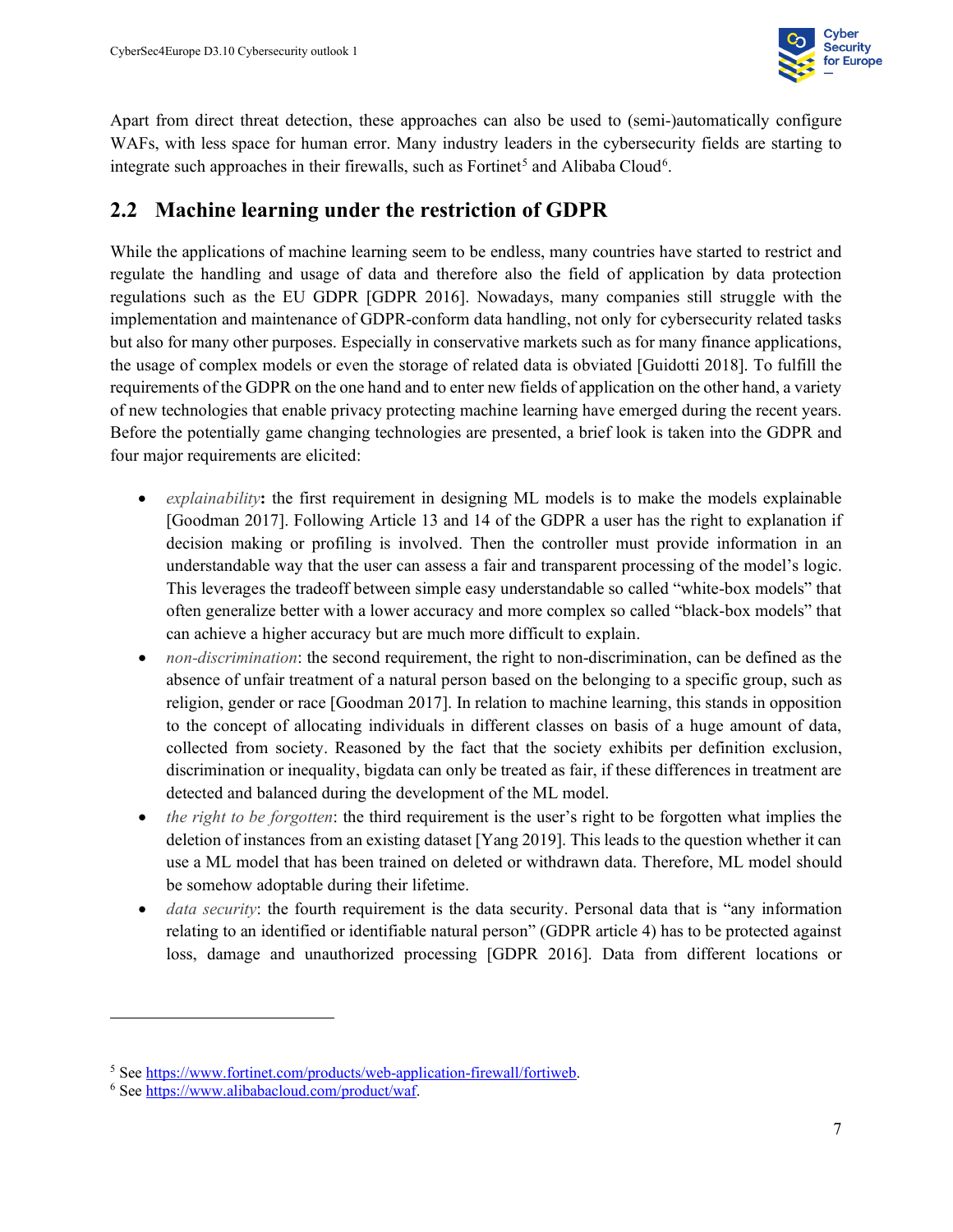

companies cannot easily combined to one big dataset because collected data must be restricted to a defined purpose [Yang 2019].

While the above-mentioned requirements restrict the application of classic ML approaches although they aim to protect the data of a user, new technologies have evolved that try to guarantee and fulfill the abovementioned challenges.

#### <span id="page-19-0"></span>**2.2.1 Privacy preserving machine learning**

To protect ML models from a variety of attacks that try to reveal the data, training features or the algorithm itself, a variety of countermeasures have evolved during the recent years. These techniques in general, can be summarized under the term of *Privacy Preserving Machine Learning* (PPML). While most techniques, were not invented in the recent years, their application to the field of machine learning is new and most of them are not well established or applied. Examples for this are cryptographic protocols to encrypt data that is submitted from multiple parties to one single database, or homomorphic encryption that enables simple computation tasks with encrypted data [Al-Rubaie 2019].

Distributed learning was designed for problems that a single machine cannot handle in enough time, due to the size of the data or the complexity of the model [Li 2014]. While distributed machine learning is widely used nowadays to address performance issues, current methods such as federated learning focus also on privacy protection. Generally, federated learning is expected to break the barriers between data sources while the leakage of data is prevented. The idea of *federated learning* was first proposed 2017 by Google and aims to build a ML model based on datasets that are distributed across multiple devices whereby the data is not merged to an overall dataset. There are different approaches, such as horizontal, vertical federated learning and federated transfer learning [Yang 2019].

One of the potentially most relevant fields in the future is the domain of medicine. While noticeable success in the training of Deep Neuronal Networks (DNN) has been achieved, AI for reliable clinical decision support, requires larger amounts of imaging and clinical data. These data cannot be achieved in voluntary clinical studies among a small number of institutions that are not well geographically diversified. As described above, this problem is leveraged by regulations such as the GDPR or the United States Health Insurance Portability and Accountability Act (HIPAA) that strictly regulate the exchange and storage of personal data [Kaissis 2020]. This is where federated learning comes in, ensuring data protection on the one hand and the usage of data among institutions on the other hand.

Another potential field is the domain of banking. In the prediction of credit risk, a large variety of factors is combined. Although efficient intra-bank machine learning systems exist, a huge gain of efficiency can be expected for inter-bank models. Federated learning can enable banks to share information about the credit risk of their customers while the privacy relevant data remains locally stored and is not visible for other banks [Kawa 2019].

Although a lot of advantages can be expected, it is not easy to distinguish between federated learning as privacy protecting or privacy vanishing. e.g. in smart retail federated learning can be used to break the barrier between different data holders. This enables companies to combine financial data from banks disclosing the willingness to pay, personal preferences from social products characteristics from e-shops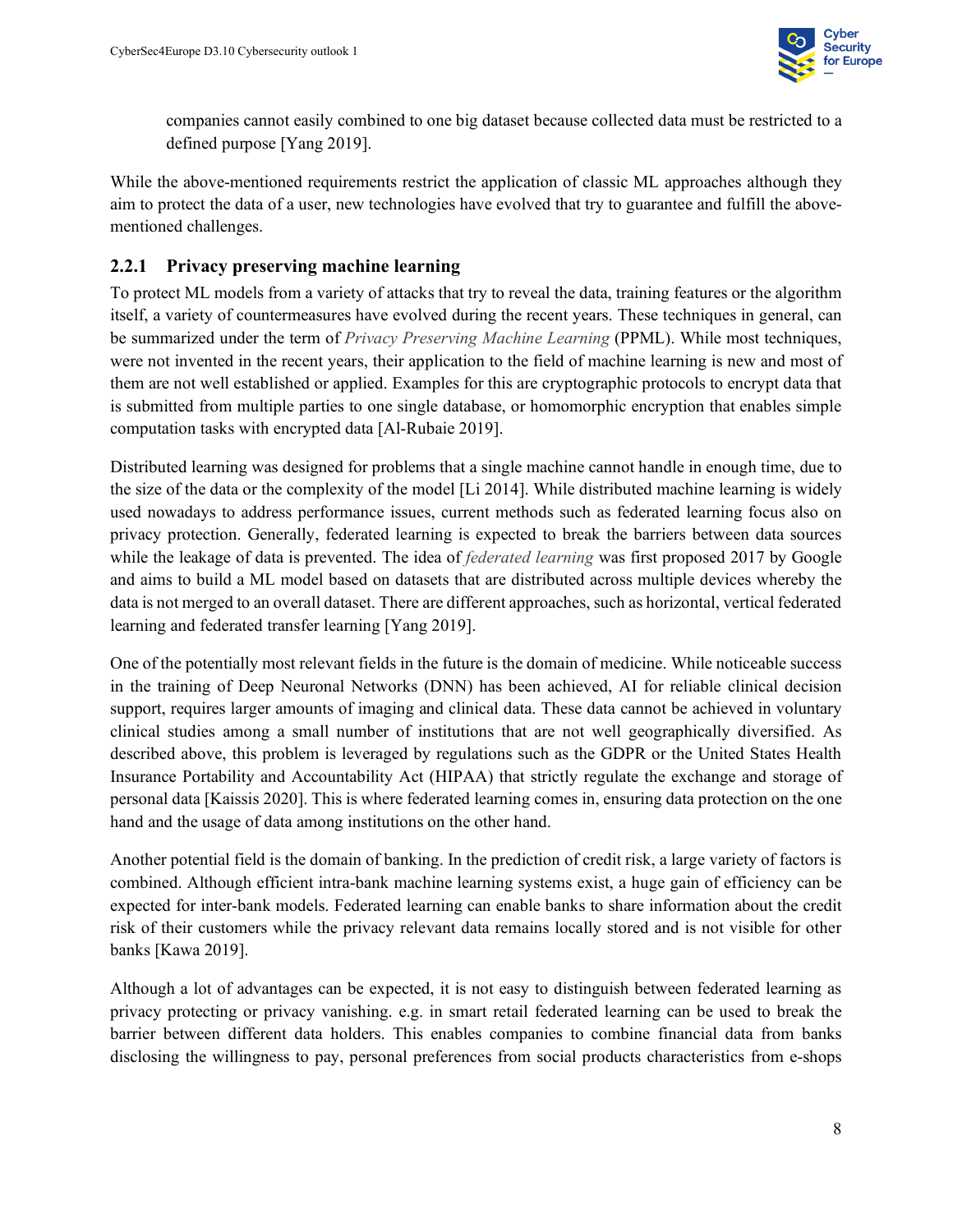

[Yang 2019]. Instead of using this information for personalized advertising, this could be also used for perfect price discrimination.

While the principle of differential privacy is not new, its relevance has significantly increased during the recent years. In general, *differential privacy* tries to disguise certain rare attributes by adding noise or using generalization [Yang 19]. The aim of this is that a single user cannot be identified by using other studies, additional datasets or further information sources [Dwork 2014]. What makes this technology relevant for the future is its usage in combination with other new emerging technologies. E.g. Yang et al. [Yang 2018] propose a multifunctional data aggregation method with differential privacy based on a fog computing architecture. They point out that one advantage of differential privacy compared to homomorphic encryption or cryptographic protocols are the support of a variety of statistical aggregation functions and the low computational costs. Chamikara et al. [Chamikara 2019] claim that current privacy-preserving deep learning approaches are build up on server centric approaches that cause high processing costs. To overcome this, they propose their new local differentially private algorithm LATENT that is based on adding a randomization layer before the data of a user is used to train a ML model. Another approach comes from Lecuyer et al. [Lecuyer 2019] who present the defense PixelDP that is a connection of robustness against adversarial examples and differential privacy that scales to large networks and datasets.

Like differential privacy, the idea of *secure MultiParty Computation* (MPC) is not new. By involving multiple parties that each only know their input and output this concept aims for zero knowledge [Yang 2019]. Reich et al. [Reich 19] have identified a research gap in the privacy preserving solutions for text classification. Their proposed method is based on MPC and is used to classify hate speech against women and immigrants. They claim that their model has the advantage that the ML model does not learn anything about the text and the author does not learn anything of the model. In the past, a tradeoff in MPC between efficiency and security existed that caused less secure models so called "semi honest" models. Therefore, Chen et al. [Chen 2019] tested the SPDZ<sup>[7](#page-20-1)</sup> framework with simple applications such as linear and logistic regression, with increased security and performance. They claim that future research topics in this technology are the application to more complex models while limitations in computational power must be overcomed.

#### <span id="page-20-0"></span>**2.2.2 Explainable machine learning**

As mentioned above, when designing a machine learning model, good scores in an evaluation metric are not enough to evaluate the performance of an algorithm. With the data protection regulations, algorithms have also to be designed in a way that they are explainable and non-discriminatory [Hall 2018]. Therefore, methods for explainable machine learning will be important in the near and long future. Model specific methods give insights in how a specific model makes decisions and often try to explain the black-box. These methods can often not be compared over different models. In the opposite to this, model agnostic methods give insights into a model without understanding how the model works. The model is treated as a black-box and the relation between input and output is analyzed. One of the most common methods are Local

<span id="page-20-1"></span><sup>7</sup> SPDZ is a curious acronym for speedz.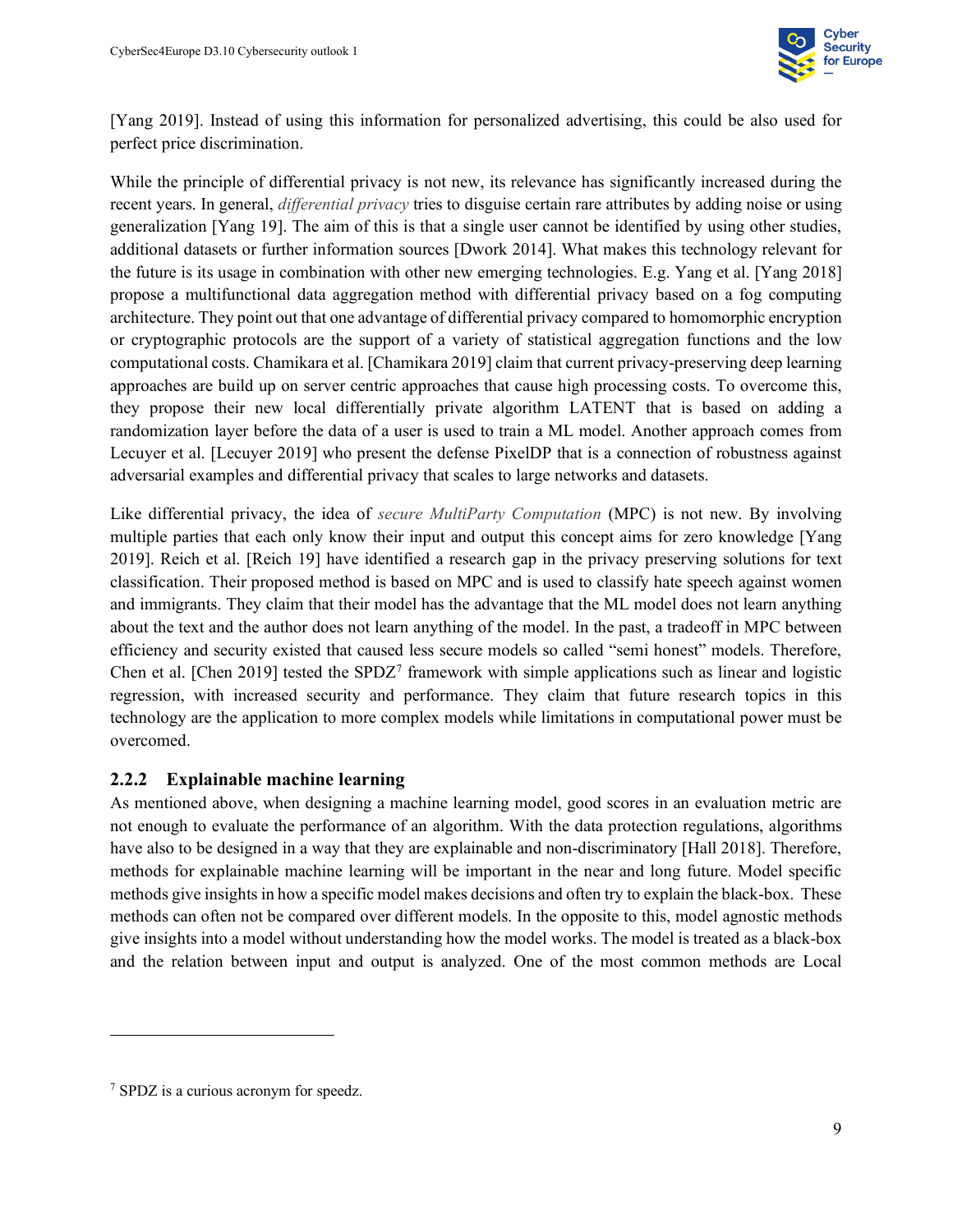

Interpretable Model-agnostic Explanations (LIME) [Ribeiro 16] and is constantly improved, e.g. by Visany et al. [Visani 2020] who aim to increase the stability to make the explanations more reliable.

To be precise, explainability has significant relevance for the future because nowadays many models lack in providing enough explainability to the user of an application in the real world [Bhatt 2020]. This demand is leverage by an increasing complexity and distribution of ML models such as with adversarial and federated learning. Besides this, the relevance of explainable ML is also increasing in the field of natural sciences where ML is utilized to achieve insights in observational or simulated data [Roscher 2020].

#### <span id="page-21-0"></span>**2.2.3 Conclusion**

The GDPR has started to affect not only our daily lives, but also how machine learning and artificial intelligence models are trained and used by the industries. The security of the data and the ML model itself as well as its explainability are most relevant. While trends such as edge computing in combination with federated learning approaches or differential privacy are likely to increase the security of users but also come with a significant increase in complexity. These technologies are most likely to help in future to overcome the tradeoff between complex models with high accuracy and secure models that can be explained easily.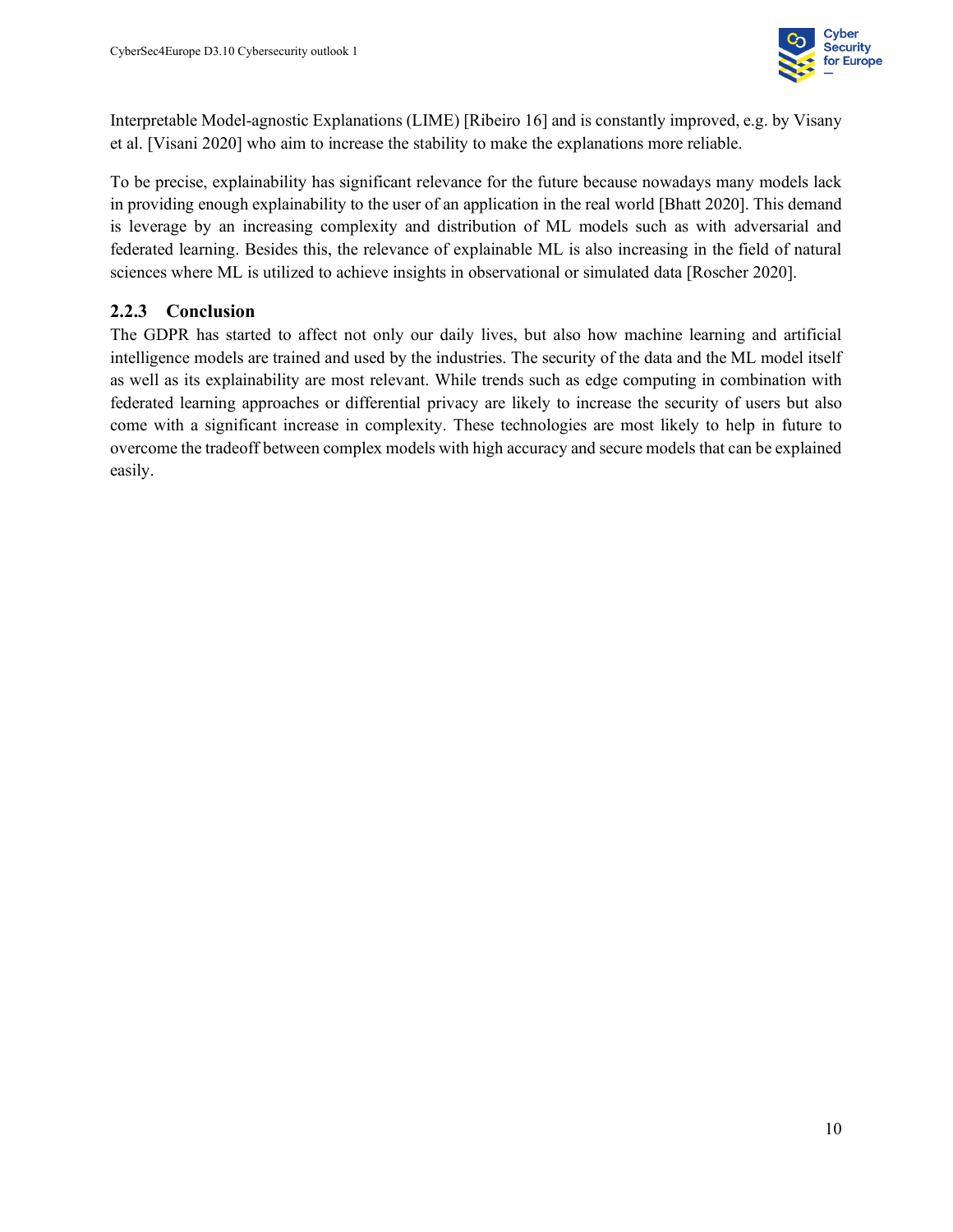

# <span id="page-22-0"></span>**3 AI for adversarial purposes**

This chapter provides some insights into the use of Artificial intelligence (AI) for adversarial purposes. While Section 3.1 investigates the overview of existing adversarial attacks, threat models, applications, and future trends in AI itself, Section 3.2 provides insights into the application of AI for social engineering. Besides these two selected topics, many further possibilities exist how AI can support attacks on cyberphysical systems. For further reading, we refer to a recent survey of Kaloudi and Li [Kaloudi 2020].

#### <span id="page-22-1"></span>**3.1 Adversarial AI**

AI has nowadays become quite prevalent, thanks to its intrinsic automation features. While the adoption of artificial intelligence and corresponding deep learning techniques can help to handle a diverse number of complex tasks such as image processing [Savadjiev 2019], natural language processing [Wen 2019], autonomous cars routing [Lazar], etc., it is of particular importance to ensure the security and robustness of the deployed algorithms [Wanga 2019]. The aim of this topic is to provide a high-level introductory overview of adversarial AI. We also inspect the existing threat models, examine the adversarial applications and provide some insights into the future trends of challenges associated with adversarial AI.

Machine learning models – as a subset of  $AI$  – are constantly evolving and have had a significant impact on various application domains. However, there are serious concerns regarding the reliability, trustworthiness, and security aspects of these models [Wanga 2019]. More specifically, previous research has shown that most of the advanced machine learning models are vulnerable to adversarial attacks [Ma 2020, Finlayson 2019, Zhou 2019]. To put it simply, as shown in [Figure 1,](#page-22-2) in a simple adversarial attack the adversary perturbates the original samples in such a way that the changes are almost undetectable to the human eye. The modified samples are then called *adversarial samples*, and when submitted to a classifier they are misclassified, while the original one is correctly classified. As an example, a given supervised machine learning classification algorithm might be attacked through discovering the minimum changes that should be applied to the input data leading to a different classification outcome. A typical example is the computer vision systems deployed within autonomous cars where a negligible change in a stop signal that is completely unnoticeable to the human eyes may cause such cars to identify stop signals as 45 mph signals [Eykholt 2016].

<span id="page-22-2"></span>

Figure 1: An overview of adversarial AI.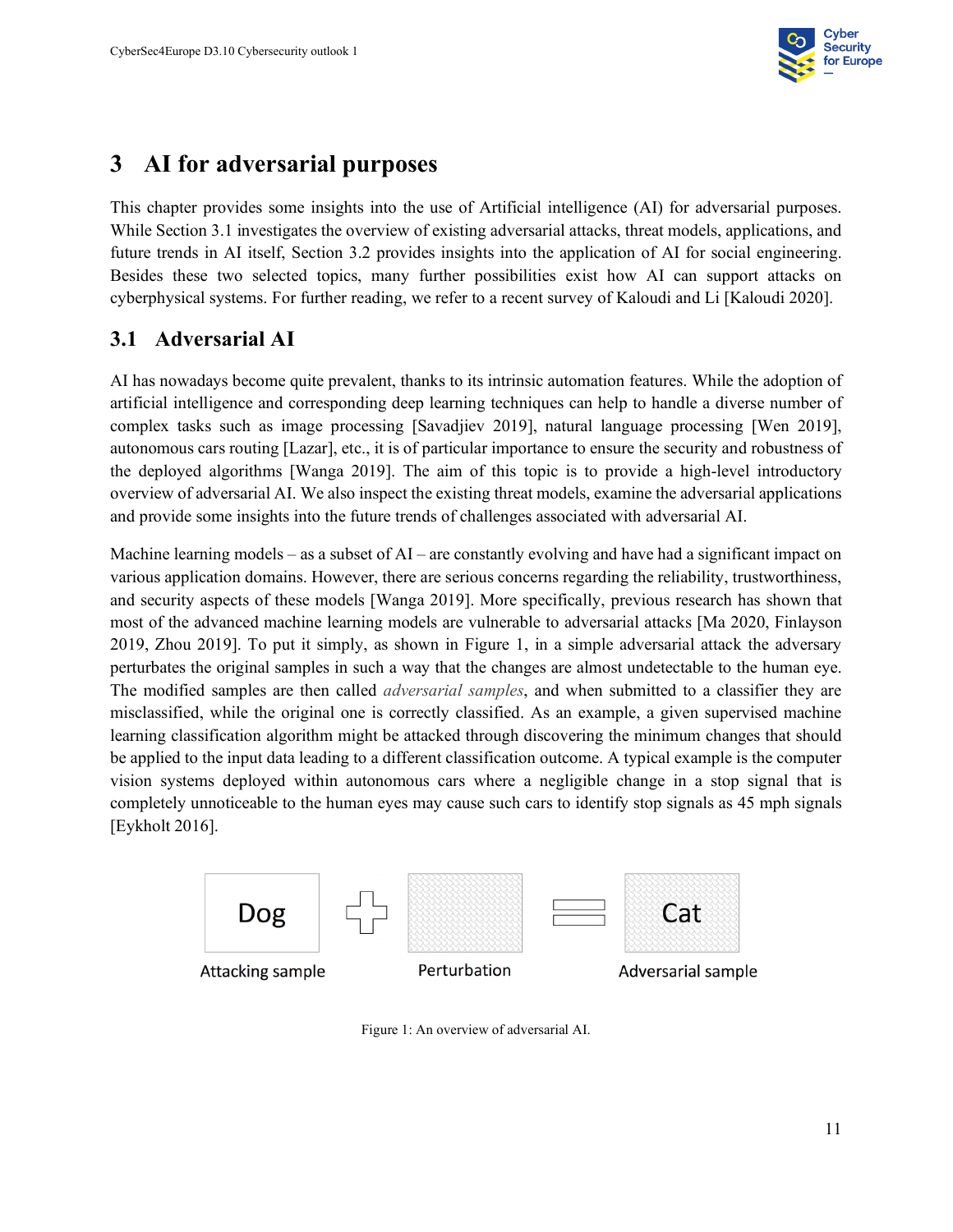

There are three main threat models for adversarial attacks, namely the black-box, grey-box, and white-box models (see [Figure 2\)](#page-23-1). In the *black-box model*, an adversary does not know the structure of the target machine learning algorithm or its parameters. However, it can communicate with the algorithm to query the predictions for specific inputs. Such queries may impose a considerable burden on the overall performance of the algorithm. As such, the number of queries is considered as an important criterion for the efficiency of the attack. As for the *grey-box model*, it is assumed that the adversary has a kind of understanding of the overall architecture of the algorithm. However, it does not have any information about the detailed parameters such as the internal weights in a neural network. Like black-box model, in the grey-box model the adversary can communicate with the algorithm. Compared to the black-box model, a grey-box adversary always performs better than the black-box adversary. The *white-box model*, on the other hand, is usually referred to as the strongest adversary as it has a comprehensive understanding of the target model, including its respective parameters. To be more precise, the adversary can adapt the attacks and directly craft adversarial samples on the target model.



Figure 2: Threat models within adversarial AI.

#### <span id="page-23-1"></span><span id="page-23-0"></span>**3.1.1 Network security**

The use and development of machine learning techniques in cybersecurity related areas has become quite prevalent these days. As an example, machine learning techniques are nowadays widely used in malware classification and intrusion detection systems due to the ever-evolving nature of threats within such systems. In [Grosse 2016] the authors demonstrated the applicability of efficient adversarial sample crafting attacks for neural networks used for classifying malware. The experimental results indicated that the conducted attacks can lead to a misclassification rate as much as 80%. This highlights that adversarial crafting is a real threat in security-critical domains such as malware detection. Similarly, the authors in [Huang 2018] focused on the same problem but with a focus on intrusion detection systems. They analyzed software defined networking-based intrusion detection systems and showed how adversarial attacks can exploit the vulnerability of several deep learning classifiers in this area. Through experimental results, the authors concluded that the conducted attack can provide an accuracy drop of about 35%.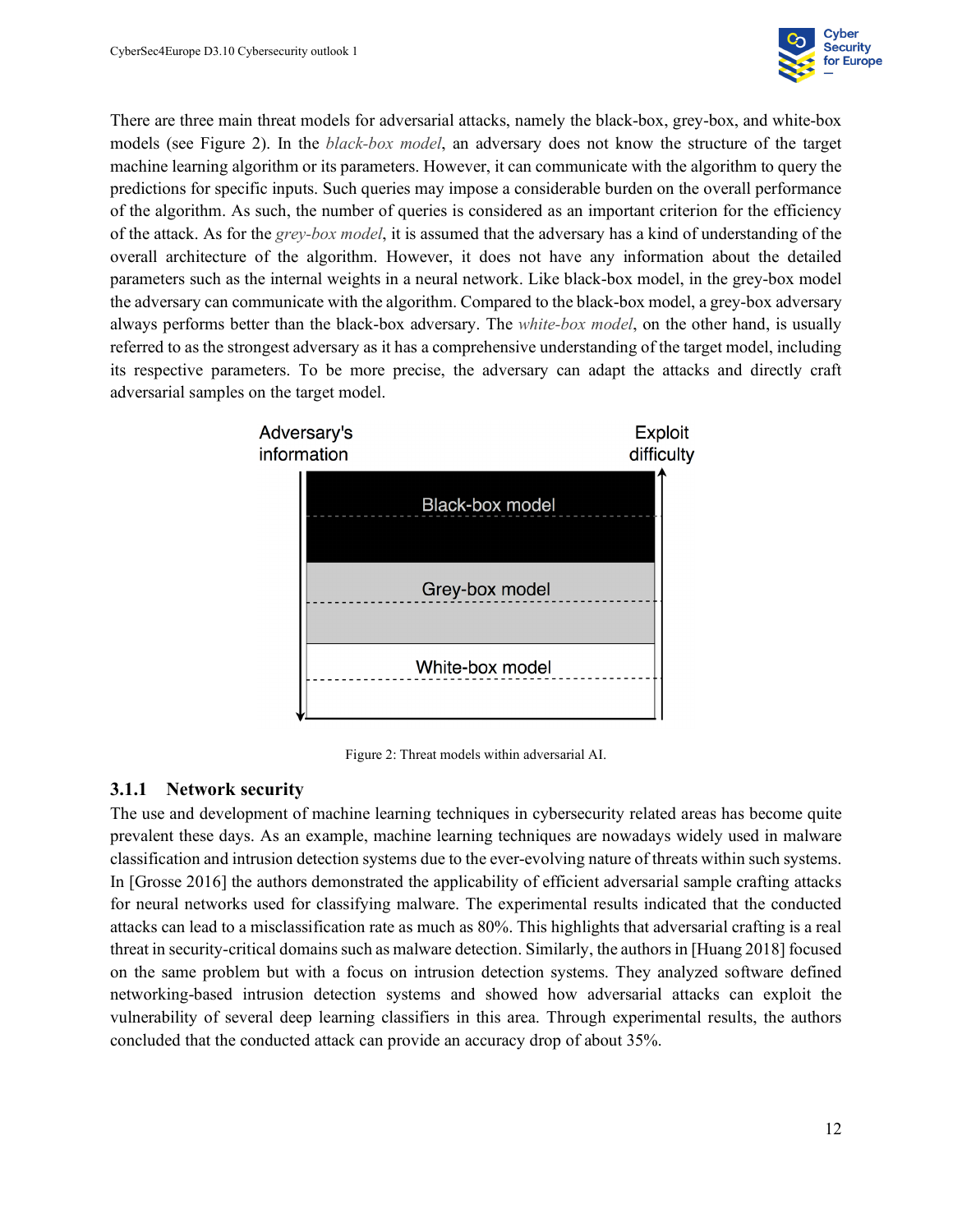

#### <span id="page-24-0"></span>**3.1.2 Natural language processing**

Researchers in [Liang 2017] demonstrated that text classification algorithms can be easily fooled through crafting text adversarial samples. Similarly, the authors in [Hosseini 2017] showed the applicability of crafting adversarial text samples by modification of the original samples. The experimental results obtained from movie reviews on IMDB and tweets available on Twitter showed the efficiency of conducted adversarial attacks. The authors in [Samanta 2018] examined the vulnerability of Google's Perspective API (Google's Perspective API uses machine learning models to score the perceived impact a comment might have on a conversation) against the adversarial examples. Through multidimensional experiments, they showed that an adversary can deceive the system by misspelling the abusive words or by adding punctuations between the letters.

#### <span id="page-24-1"></span>**3.1.3 Computer vision**

The authors in [Sharif 2016] proposed techniques to generate adversarial attacks in facial biometric systems allowing an attacker to evade recognition or impersonate individuals. Using pair of eyeglass frames worn by the attacker, the eyeglasses allow the attacker to evade being recognized or to impersonate another individual. The authors in [Zhou 2018] focused on the same problem. They proposed new attack scenarios against face recognition systems showing that face recognition systems can be bypassed or misled. It is shown that such attacks can not only deceive surveillance cameras, but they can also impersonate the victim and bypass the face authentication system, using only the victim's photo.

According to [Dolhansky 2019], from Facebook's AI Red Team, *deepfakes*, that is artificially generated images and media of a person, can lead to intimidation, harassment, or manipulation of financial systems or elections. Up to them, key driving methods for deepfakes such as face swapping and image manipulation are state-of-the-art techniques from computer vision and deep learning. In order to deal with this massive problem and to find adequate countermeasures, the Deepfake Detection Challenge (DFDC) was announced in 2019. The power of state-of-the art Generative Adversarial Networks (GAN) that produce photo-realistic images from randomly sampled codes is shown by [Shen 2020]. Shen et al. trained a model called InterFaceGAN that is capable to interprete semantics enabling them to manipulate facial attributes precisely with any fixed GAN model.

#### <span id="page-24-2"></span>**3.1.4 Conclusion**

AI-driven technologies have become an indispensable part of our lives. Thanks to the ever-evolving nature of machine learning techniques, they are now increasingly applied in various applications. However, serious concerns have been raised about the security and reliability issues of machine learning models. As discussed throughout this report, a great number of advanced machine learning models are vulnerable to adversarial attacks. Previous studies have shown that such attacks can be efficiently applied to many application domains ranging from computer vision to natural language processing. As such, it is of importance to initiate calls for action considering the evolving nature, likelihood, criticality, and impact of such attacks through providing a comprehensive roadmap considering the future challenges associated with adversarial artificial intelligence.

There exist multiple challenges associated with the future trend of adversarial AI. To avoid or at least minimize the negative effect of adversarial attacks on available AI-driven technologies, it is highly crucial to provide a holistic roadmap that will tackle the following challenges.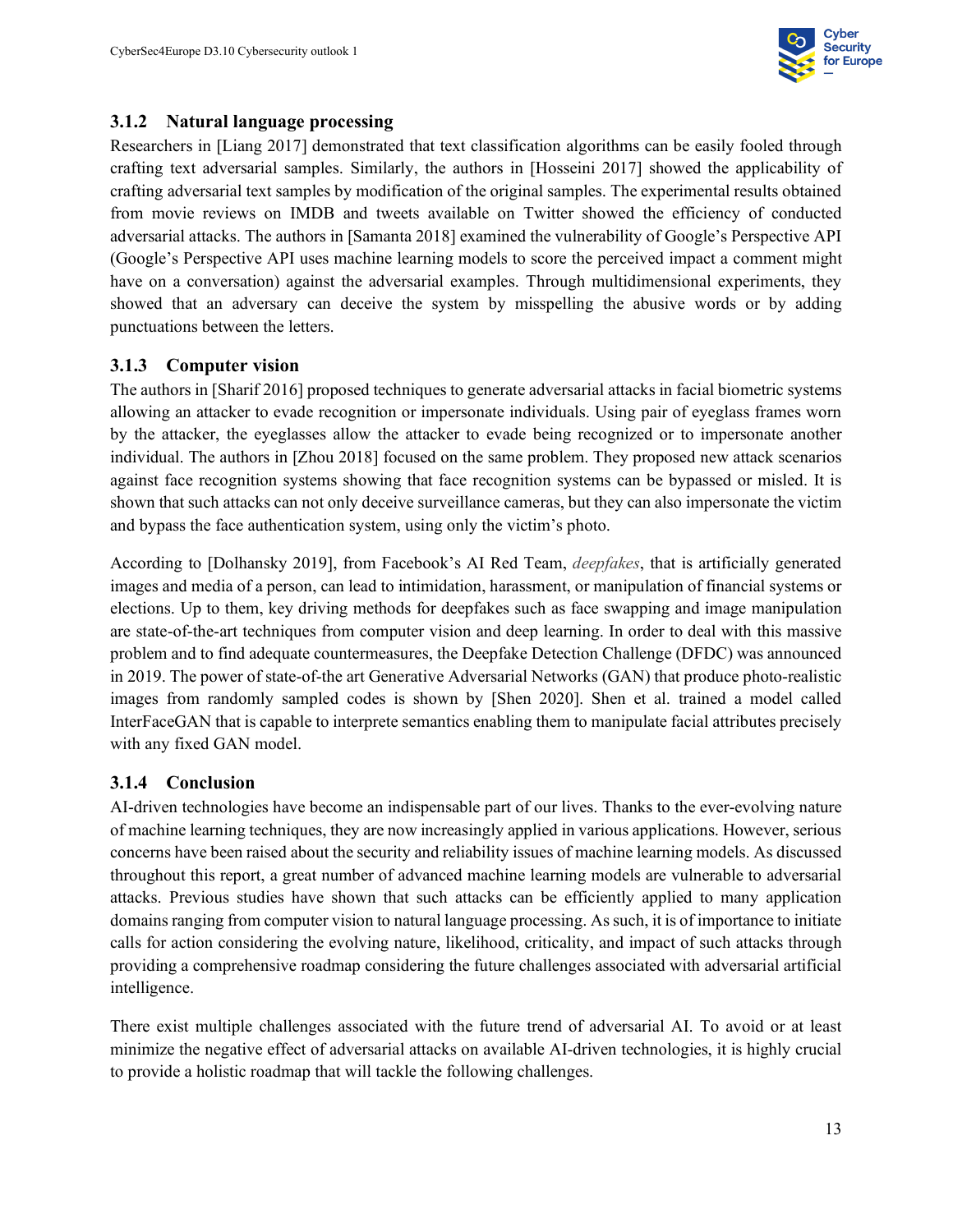

Explainability refers to a set of methods and techniques in the application of AI such that the generated results and the decisions made by the solution can be understood by humans. Although explainable AI (see also Section 2.2.2) can help to explain the knowledge within an AI model and reason about what the model acts upon, the information that it reveals by explainability techniques can be used by adversaries to conduct adversarial attacks [Arrietaa 2020].

It has been shown that adversarial examples generated against an ANN can fool the same networks trained by different data sets, with different architectures, and even other classifiers trained by different machine learning algorithms [Papernot 2016]. Transferability can even be more critical when it comes to black-box models since in black-box models the attacker does not have access to the architectural details of the model and the training data set [Yuan 2019].

In the report "Malicious Use of Artificial Intelligence: Forecasting, Prevention, and Mitigation" [Brundage 2018], the authors analyzed various scenarios where AI techniques can be used by an attacker and provided some suggestions to mitigate such potential issues. The researchers have also shown that most of the existing defensive mechanisms are suffering from robust, granular, and thorough evaluation. This is because, although such defensive mechanisms can defend against a particular attack, they are extremely vulnerable to slight changes in the attack, and therefore, they become inefficient. As such, a holistic evaluation of defensive mechanisms can help to make the defensive mechanisms not only defending a certain attack, but also similar attacks resulted from slight changes within the attack's architecture.

## <span id="page-25-0"></span>**3.2 Social engineering attacks**

Social engineering is the clever manipulation of the human tendency to trust. If the technical security of most critical systems remains high or even increases, attacking the systems by social engineering is getting more and more attractive. While the amount of social engineering attacks and the damage they cause rise every year, the defenses against social engineering do not evolve accordingly [Schaab 2016, Schaab 2017]. We sketch in this section how AI will further improve attacks on human beings.

#### <span id="page-25-1"></span>**3.2.1 AI-supported vishing**

Recent efforts in automating tasks such as bookings via phone led to systems like Google Duplex $\delta$ , which conduct natural conversations, allowing people to speak like they would with another person and not with a computer. While the main goal of Google Duplex is to automatize bookings for e.g. a hairdresser or a restaurant, naturally these enhanced capabilities can also be used to mislead people. Spam over Internet telephony (SPIT) is an already existing phenomena which is regulated, e.g. by the federal Telephone Consumer Protection Act of 1991 (TCPA) [Telephone 1991]. But legal actions are not enough and lead to some effort to technically counter robocalls [Gallagher 2020].

Furthermore, with additional information, i.e. voice samples, the attacker can make use of AI to imitate someone's voice, improving the setup for fraud [Bendel 2019] and vishing (voice phishing) attacks.

<span id="page-25-2"></span><sup>8</sup> Se[e https://ai.googleblog.com/2018/05/duplex-ai-system-for-natural-conversation.html.](https://ai.googleblog.com/2018/05/duplex-ai-system-for-natural-conversation.html)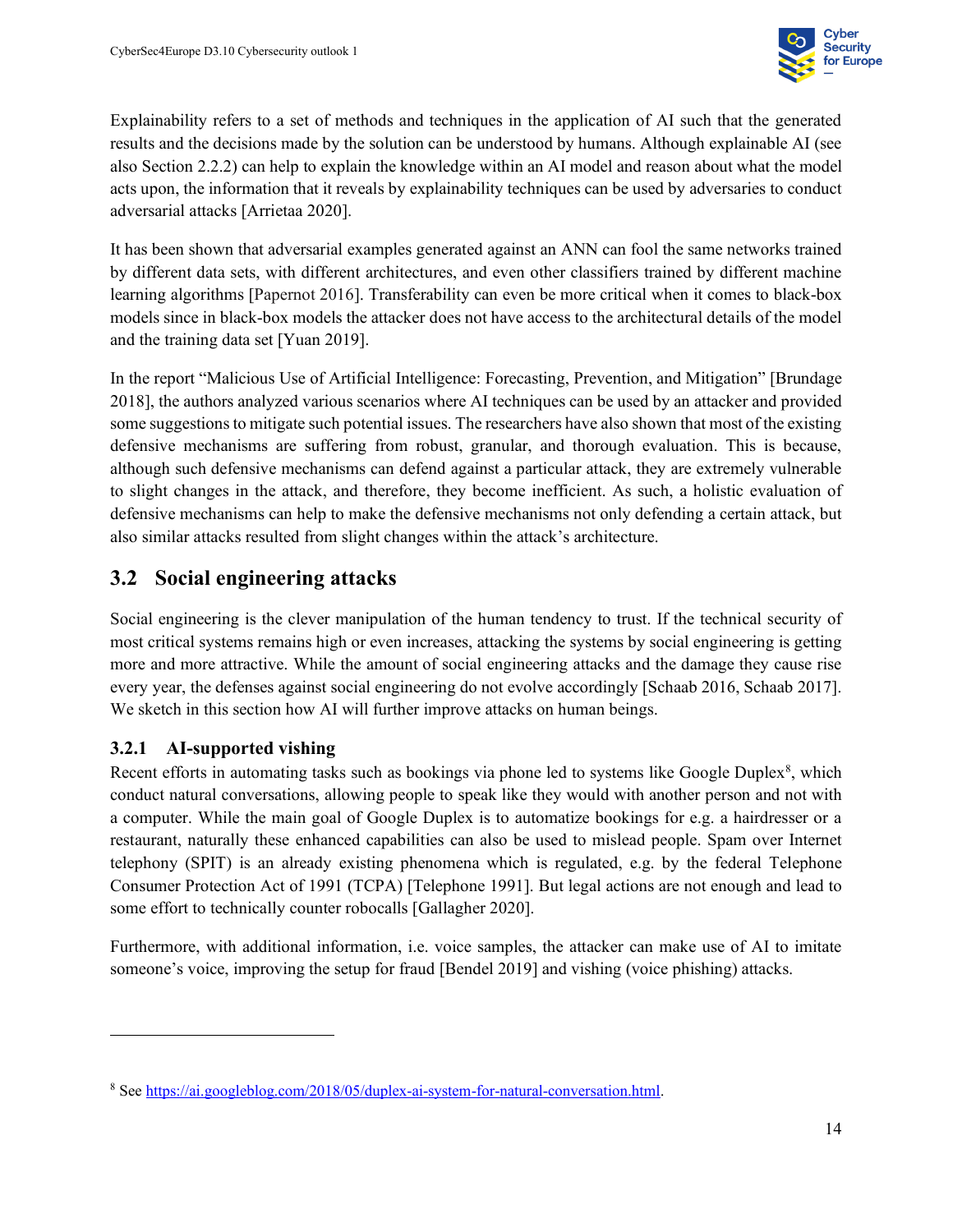

#### <span id="page-26-0"></span>**3.2.2 AI-supported phishing**

AI is, unfortunately, also beneficial to phishing attacks in a couple of different ways. Artificial intelligence can support large scale or spear-phishing attacks. Besides trying to overcome spam filters by varying the accompanying text or malware, AI has helped in the creation of new phishing URLs based on the patterns of the most effective URLs in previous attacks [Bahnsen 2018], the creation of fake reviews to improve the credibility of a site or an account [Yao 2017], and to personalize phishing message to improve success of spear-phishing attacks [Seymour 2016]. Furthermore, recent work on language models, such as GPT-3, shows that they can achieve good results on tasks as translation, question-answering, and even on several tasks that require on-the-fly reasoning or domain adaptation [Brown 2020]. GPT-3 is a text-generating program from OpenAI, which recently gained huge attention in the social networks and on media<sup>[9,](#page-26-3)[10](#page-26-4)</sup>. Thus, it is easy to imagine that high quality text generation AI can be used for the content of phishing attacks.

With humans being unable to evolve as fast as the machine learning discipline, this seems to be an arm race that humans can only lose, particularly given the amount of spam mails already circulating.

#### <span id="page-26-1"></span>**3.2.3 Automated information gathering**

Numerous tools exist for intelligence gathering for social engineering attacks [Beckers 2017]. Attackers already have a wide range of tools available and most of them do not require high technical skills. With the rise of AI, it can be expected that AI can not only assist in the attacks itself by vishing (see Section 3.2.1) or phishing (see Section 3.2.2), but also on the level of information gathering. While it is still a challenge to connect existing data meaningful with other databases [Pape 2017] or to detect sensitive information in unstructured text [Tesfay 2016], the use of AI in this area is on the rise. But AI can not only support automatic data gathering on the fine-grained data collection itself. AI has also been successfully used at higher information levels, e.g. to select the most valuable targets for phishing messages [Seymour 2016] or to interpret feelings and emotions [McStay 2018]. The exploitation of the information collection processes can also benefit from techniques developed by digital markets [Darmody 2020] to manipulate customers.

#### <span id="page-26-2"></span>**3.2.4 Conclusion**

While AI and ML are usually seen, at least from the researchers point-of-view, as powerful tools for the defenders, they can also simplify the attacker's life.

In the future, we can expect more automated phishing and in general social engineering calls, because the described machine learning and AI capabilities not only lead to an increased quality of the attacks, are harder to spot by countermeasures and for the humans, but also reduce the effort for the attacker. AI trained to gather some information instead of assisting humans in making appointments for the hairdresser or restaurants might also be a severe threat in the future.

<span id="page-26-3"></span><sup>9</sup> Se[e https://www.wired.com/story/ai-text-generator-gpt-3-learning-language-fitfully/.](https://www.wired.com/story/ai-text-generator-gpt-3-learning-language-fitfully/)

<span id="page-26-4"></span><sup>10</sup> See [https://www.theguardian.com/commentisfree/2020/sep/08/robot-wrote-this-article-gpt-3.](https://www.theguardian.com/commentisfree/2020/sep/08/robot-wrote-this-article-gpt-3)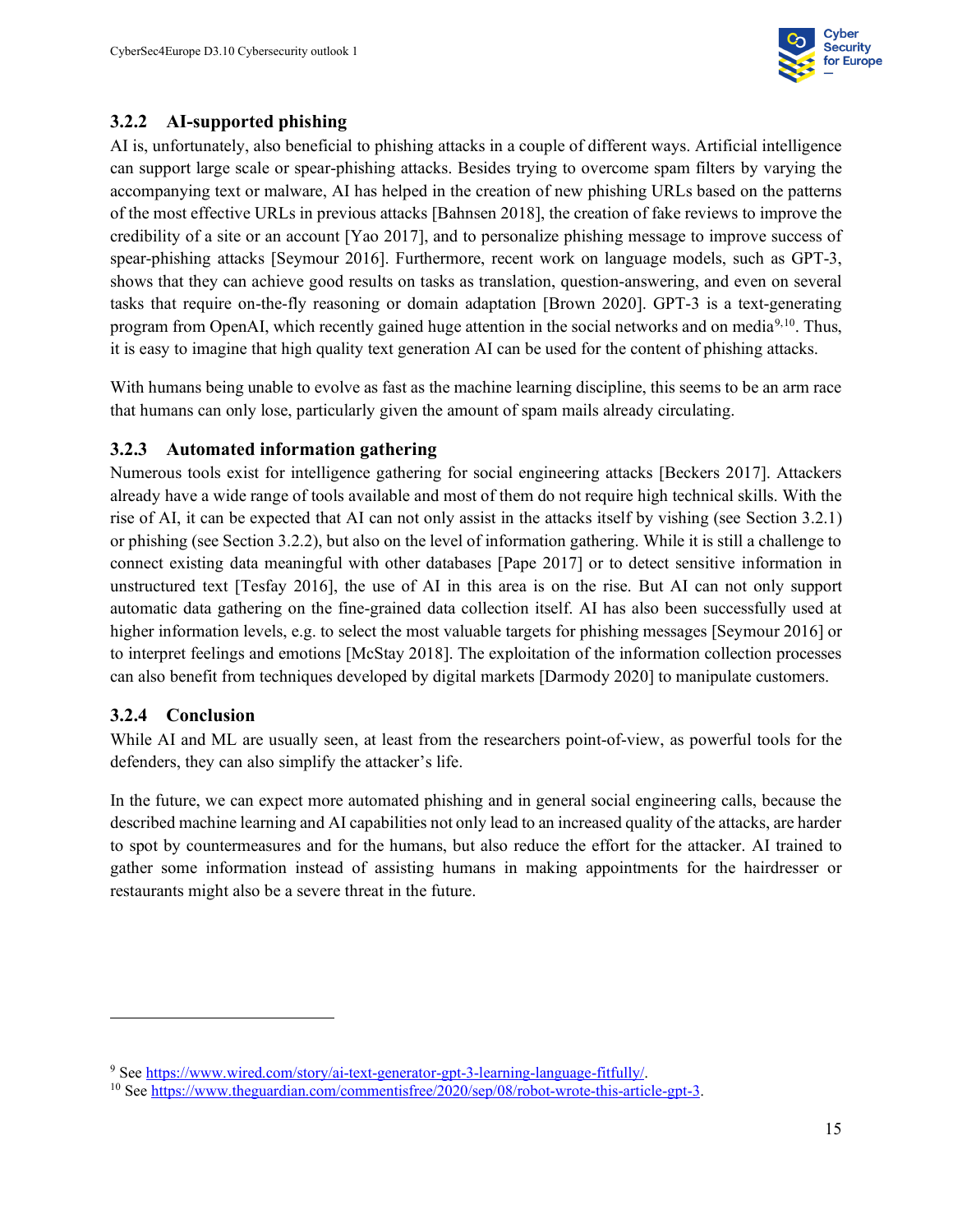

# <span id="page-27-0"></span>**4 Zero-trust security systems**

For years, defining a network perimeter and adding defense layers to keep threats out has served companies well. Nowadays, the evolution of cyberattacks and the borderless nature of companies' networks lead to boundless points of exposure that could not be confined with a perimeter-based approach. With the introduction of new paradigms and technologies such as cloud computing, IoT devices, it has become less and less clear where the edge of a network ends.

Because of these factors, perimeter-less security is gaining momentum starting with the *Zero-Trust Security* (ZTS) model. In a ZTS model, any device, user or application, regardless of their position within the network perimeter, must be verified and authenticated. The integrity of the actors accessing the infrastructure as well as their identity is pivotal in this model. Micro-segmentation is another keyword within the scope of ZTS. This means that it is possible to create different network segments (not related to the network perimeter) or "trust zones" in which we could enforce different access policies to get the resources. The granularity of the micro-segmentation is arbitrary and depends on the sensitivity of the data.

This evolution in terms of security model as well as the requirements for new device integrity check and authentication mechanism, lead to the adoption of new emerging security technologies to create ZTS systems that are safe and, hopefully, tamper-free.

# <span id="page-27-1"></span>**4.1 Trusted computing**

*Trusted Computing* (TC) has been introduced by the Trusted Computing Group<sup>[11](#page-27-2)</sup> (TCG) to enhance trust and security of modern information and communication technologies. The core component of the TC idea is the *Trusted Platform module* (TPM), a tamper-resistant chip designed to resist against software attack and mitigate the hardware ones. TPM in combination with some ad-hoc software components can provide a set of security mechanisms such as memory curtaining, protected execution, secure I/O, sealed storage, platform measurement and remote attestation. As pointed out by [Yan 2020], in recent years the TC has evolved thanks to efforts coming from both academia and industry.

In its latest version, the TPM 2.0 introduces new features that make its adoption and usage more effective with respect to its predecessors. It supports a wide range of hash and asymmetric algorithms as well as various block ciphers and also a flexible mechanism of authorization that allows to grant access to hardware and software resources based on the state of some components within the TPM (i.e. specific values of the internal TPM registers).

Intel TXT, namely LaGrande technology, in conjunction with a TPM provides a hardware root of trust available on Intel server and client platforms that activate the measured launch and protected execution capabilities[12.](#page-27-3) By using these two paired technologies, starting from the BIOS itself, at each stage of the launch process, cryptographic hashes are measured and compared with the ones stored in the TPM to verify

<span id="page-27-2"></span><sup>&</sup>lt;sup>11</sup> See [https://trustedcomputinggroup.org.](https://trustedcomputinggroup.org/)

<span id="page-27-3"></span><sup>&</sup>lt;sup>12</sup> Se[e https://nvlpubs.nist.gov/nistpubs/CSWP/NIST.CSWP.04282020-draft.pdf.](https://nvlpubs.nist.gov/nistpubs/CSWP/NIST.CSWP.04282020-draft.pdf)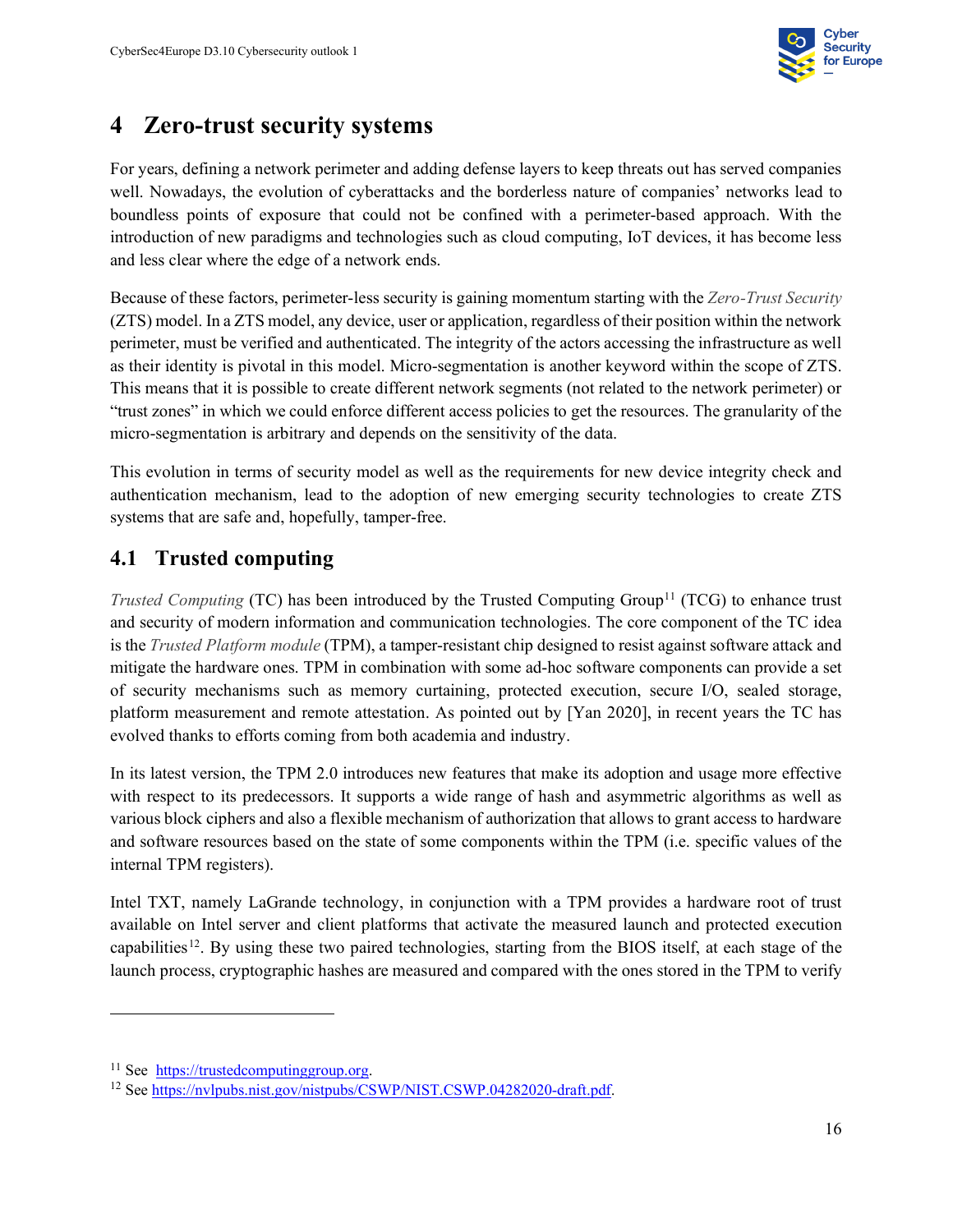

the system integrity [Shepherd 2016] from its very boot. Deviations from the expected configurations result in an untrusted platform state.

#### <span id="page-28-0"></span>**4.1.1 Adoption in cloud environments**

The greatest impact so far of the TPM technology is over cloud computing, especially thanks to its ability to provide a (partially) hardware-based remote attestation (RA) procedure, which allows to authenticate remote entities (e.g. infrastructure nodes) and measure their integrity. When an integrity breach is detected, several reactions can be performed such as stopping the compromised virtual machine and/or sending alert messages to the system administrators. Apart from verifying the genuineness of the physical host, each VM also have its own *virtual TPM* (vTPM), a virtual instance of the TPM providing all its functionalities (i.e. integrity measurement of components inside the VM).

An excellent report regarding the most recent applications of the TPM, its challenges and research question in the cloud environments is provided by [Hosseinzadeh 2020].

#### <span id="page-28-1"></span>**4.1.2 Criticalities**

Despite the consistent adoption of TPM-related technologies in cloud environments, there is still some progress to make concerning the aim to mitigate physical attacks and the certification process of these devices.

A recent study [Moghimi 2020] depicts how it is possible to exploit secret-dependent execution times during digital signature generation to recover private keys protected by the TPM. The attack involves the generation of signature based on elliptic curves (e.g. ECDSA and ECSchnorr). The chips affected by this vulnerability were both firmware and hardware based. The study not only shows that the TPM in this case is vulnerable to system adversaries but also to remote attacks, making the applications using the TPM less secure than the ones without it. This have been demonstrated as a result of an attack performed against a StrongSwan IPsec VPN which uses the TPM to generate the digital signature for authentication.

The continuous progress related to quantum computing technologies also represent a future threat to public-key cryptography used extensively by the TPM. The FutureTPM<sup>[13](#page-28-3)</sup> project aims to design a Quantum-Resistant TPM. This involves designing and developing algorithms that could be integrated within a TPM and do not suffer from quantum-related vulnerabilities. As reported in the paper [Fiolhais 2020], some efforts in exploring the integration of new cryptographic primitives within the TPM have been already made. This work discusses a new software TPM architecture which exploits post-quantum cryptography<sup>[14](#page-28-4)</sup> algorithms (e.g. Dilithium and NTTRU) and maintains much of the same infrastructure of the TPM 2.0.

#### <span id="page-28-2"></span>**4.1.3 Conclusion**

In order to make simpler and even wider the adoption of TPM as a solution to enhance security of the IaaS infrastructure, more flexible solutions must be adopted. For instance, a middleware capable of interacting

<span id="page-28-3"></span><sup>&</sup>lt;sup>13</sup> See [https://cordis.europa.eu/project/id/779391.](https://cordis.europa.eu/project/id/779391)

<span id="page-28-4"></span><sup>14</sup> See [https://csrc.nist.gov/projects/post-quantum-cryptography.](https://csrc.nist.gov/projects/post-quantum-cryptography)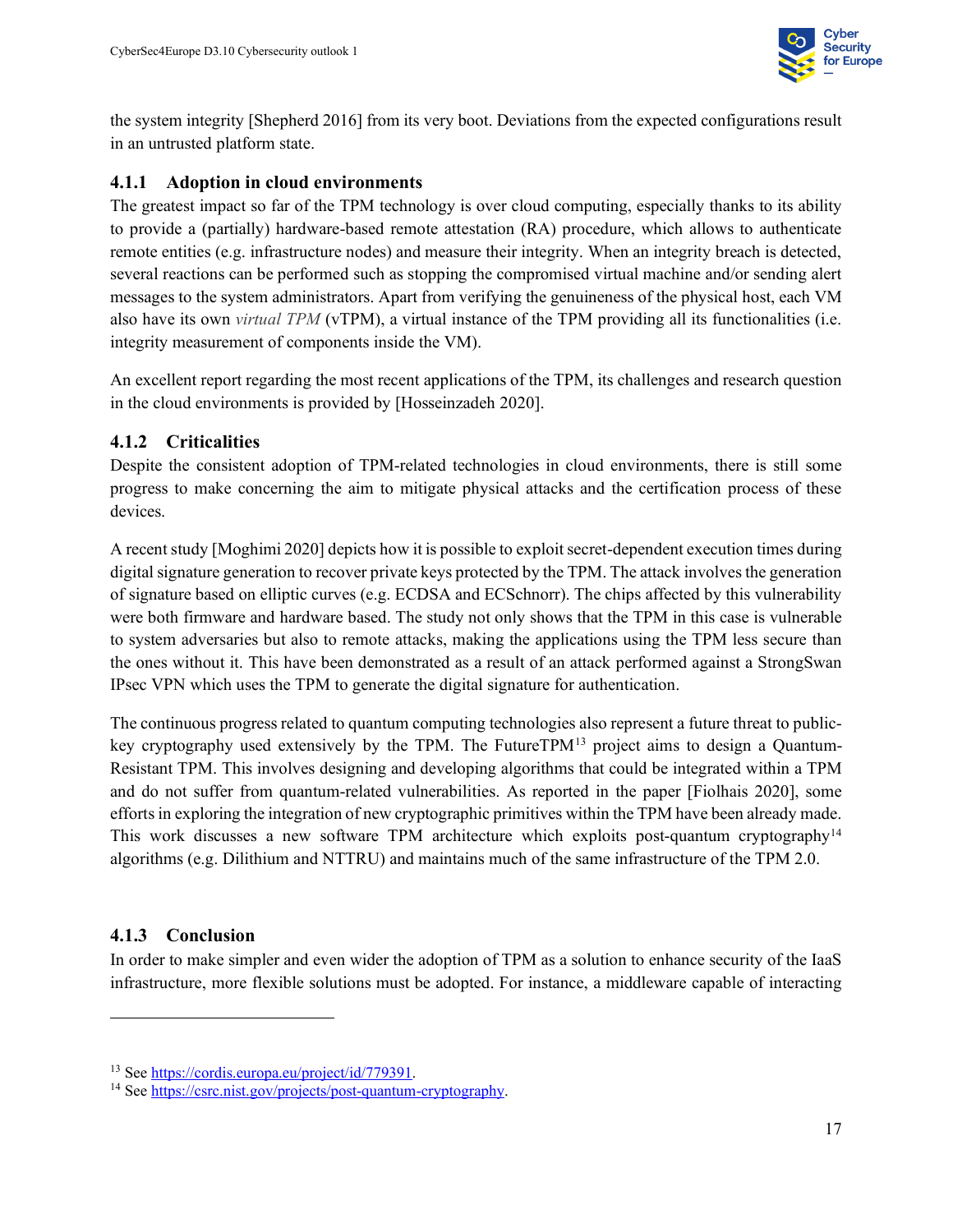

with both hypervisors and VMs and creating a software layer that allows a simpler integration of the TPM in a cloud environment is required. Remote attestation of virtual machines is still not fully supported. Different mechanisms exist, such as the vTPM (see Section4.1.1), but they still lack a proper method to bind the vTPMs to the physical TPM.

Furthermore, the use of this technology has a heavy toll on the performance of a machine. The RA operations are particularly expensive in terms of execution time. This situation is exacerbated when dozens of VMs are deployed on a single node and all of them may require the use of these operations periodically. This challenge still has no real solution and needs to be addressed in order to deploy the TPM technology at full scale.

In addition, due some new side-channel attacks, issues in the validation and certification process of devices and the advent of quantum technologies, the security of the current TPM-enabled devices is at risk.

The TPM is a promising technology, but, as we discussed, it has several limitations and drawback. It is foreseeable that soon we will see a new version of this flexible chip that will increase even more its adoption, especially in cloud environments.

#### <span id="page-29-0"></span>**4.2 Trusted execution environments**

A *Trusted Execution Environment* (TEE) is a secure area or enclave protected by the system processor. It has been introduced as a security technology in mobile execution environments. TEE holds sensitive data such as cryptographic keys, authentication strings, or data with intellectual property (i.e. digital right management) and privacy concerns. It is also possible to execute code and operations within TEE concerning this information. Thus, it is not necessary to let this sensitive data leave the TEE.

A typical TEE architecture<sup>[15](#page-29-1)</sup> (see [Figure 3\)](#page-30-1) is composed of two different environments: a rich execution environment (REE) and a trust execution environment (TEE). The implementation of the two environments (REE and TEE) depends on the specific technology and thus on the TEE provider, but the GlobalPlatform specifications[16](#page-29-2) require a hardware-based separation between REE and TEE. The REE contains the *rich OS* (e.g. a traditional Android) which allows the user to run a plethora of (rich) applications in an "untrusted environment". The TEE is instead an environment in which it is possible to run *Trusted Applications* (TAs) that leverage hardware secure resources provided by the platform (e.g. storage, keys and biometric sensors) and, as the specifications suggest, are completely separated from the other environment. When an application in the REE needs to use a trusted application service, it could send commands and requests to the specific TA through TEE client API.

<span id="page-29-1"></span><sup>&</sup>lt;sup>15</sup> Se[e https://www.securetechalliance.org/publications-trusted-execution-environment-101-a-primer/](https://www.securetechalliance.org/publications-trusted-execution-environment-101-a-primer/).

<span id="page-29-2"></span><sup>&</sup>lt;sup>16</sup> Se[e https://globalplatform.org/specs-library/?filter-committee=tee.](https://globalplatform.org/specs-library/?filter-committee=tee)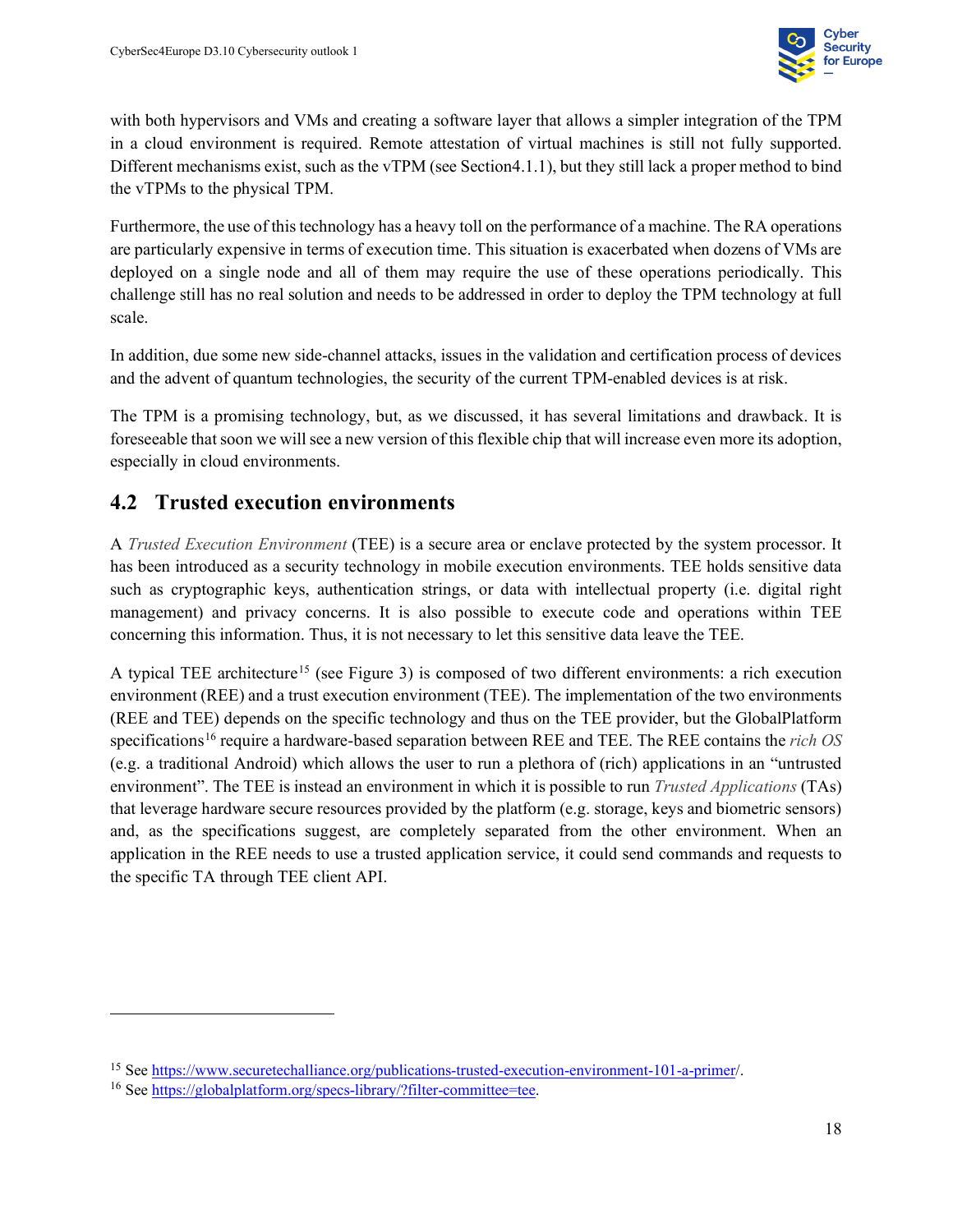





<span id="page-30-1"></span>A TEE must be compliant to the following security principles<sup>[17](#page-30-2)</sup>:

- code integrity must be verified at each stage of the boot process;
- execution of sensitive code must be isolated from the rich OS by means of hardware-based techniques;
- TAs must be isolated from each other;
- secure data storage must be provided by the TEE;
- a secure and privileged access to peripherals must be provided.

TEEs are not confined to mobile devices. Different uses cases have been proposed regarding diverse execution environments such as IoT, fog computing and cloud computing.

#### <span id="page-30-0"></span>**4.2.1 Intel SGX**

Intel  $SGX^{18}$  $SGX^{18}$  $SGX^{18}$  is a set of instructions which provides integrity and confidentiality for secure computations on systems where privileged software is potentially insecure. Security-sensitive code and data could be executed and operated into SGX enclaves. These enclaves are isolated and executed in protected region of the CPU. This technology provides also mechanisms to perform the remote attestation, where a remote provider could verify that an enclave is running on a real Intel processor and has not been tampered with.

SGX is, however, vulnerable to a variety of attacks, mostly side-channel based. An extensive survey of SGX threats is available in [Nilsson 2020].

An attack, which depicts the improvements still required to meet the SGX objectives, is Plundervolt [Murdock 2020]. Plundervolt exploits the ability of modern Intel processors to dynamically scale their frequency and operating voltage to corrupt the integrity of Intel SGX enclave computations. More in detail, the authors observed that in many processors (e.g. Intel Core series) a privileged software interface is exposed to control these parameters. Because of this, a privileged adversary could exploit the CPU supply voltage and induce some targeted faults within the processor. In order to mitigate this attack, microcode

<span id="page-30-2"></span><sup>17</sup> Se[e https://www.securetechalliance.org/publications-trusted-execution-environment-101-a-primer/.](https://www.securetechalliance.org/publications-trusted-execution-environment-101-a-primer/)

<span id="page-30-3"></span><sup>18</sup> Se[e https://software.intel.com/en-us/sgx.](https://software.intel.com/en-us/sgx)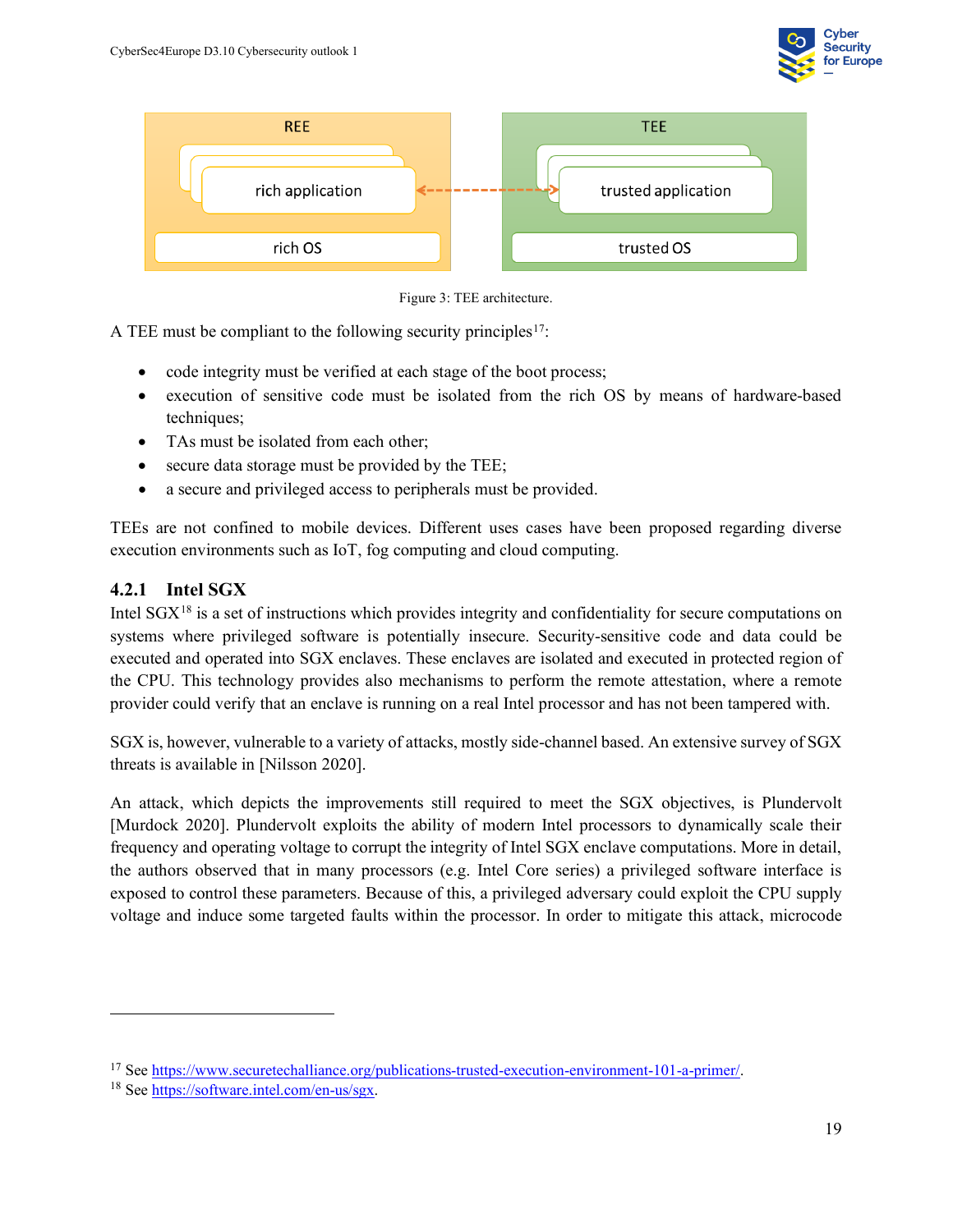

updates are required. In the past, there have been some other high-profile attacks with the same impact on SGX such as Foreshadow*[19](#page-31-2)* and in that case microcode patches were required to mitigate the attack.

#### <span id="page-31-0"></span>**4.2.2 Keystone**

Beyond Intel SGX, a plethora of TEE technologies have been proposed and developed so far, such as ARM TrustZone<sup>[20](#page-31-3)</sup>, AMD SEV<sup>[21](#page-31-4)</sup> and RISC-V Sanctum<sup>[22](#page-31-5)</sup>. All of them suffer from considerable design limitations since they are tied up to the hardware platform. Keystone [Lee 2020] is an open framework carrying out the idea of customizable TEEs. It is built on RISC- $V^{23}$  $V^{23}$  $V^{23}$  which is an open Instruction Set Architecture (ISA) based on RISC.

RISC-V operates in 4 different modes (see [Figure 4\)](#page-31-1):

- U-mode (user): for user-space processes;
- S-mode (supervisor): for the kernel;
- M-mode (machine): for accessing the physical resources (e.g. memory and devices);
- H-mode (hypervisor): hypervisor-level isolation (not yet used in Keystone).





<span id="page-31-1"></span>According to [Lee 2020], a customizable TEE could be realized creating a trusted layer in-between the trusted hardware (i.e. RISC-V primitives such as memory isolation) and the untrusted OS (e.g. rich OS). As depicted in figure 4, this new layer is composed of two elements in Keystone's Architecture: the Security Monitor (SM) and Runtime (RT). The SM leverages RISC-V Physical Memory Protection (PMP) to associate specific protections to different physical memory regions. This process creates security boundaries making each enclave able to operate its own isolated physical memory region. At this point the RT is isolated from the untrusted OS as well as the other enclaves. The RT manages the lifecycle of the code inside the

<span id="page-31-2"></span><sup>&</sup>lt;sup>19</sup> See [https://www.usenix.org/system/files/conference/usenixsecurity18/sec18-van\\_bulck.pdf.](https://www.usenix.org/system/files/conference/usenixsecurity18/sec18-van_bulck.pdf)

<span id="page-31-3"></span><sup>20</sup> See [https://developer.arm.com/ip-products/security-ip/trustzone.](https://developer.arm.com/ip-products/security-ip/trustzone)

<span id="page-31-4"></span><sup>21</sup> See [https://developer.amd.com/sev/.](https://developer.amd.com/sev/)

<span id="page-31-5"></span><sup>22</sup> See [https://www.usenix.org/conference/usenixsecurity16/technical-sessions/presentation/costan.](https://www.usenix.org/conference/usenixsecurity16/technical-sessions/presentation/costan)

<span id="page-31-6"></span><sup>&</sup>lt;sup>23</sup> See https://riscy.org.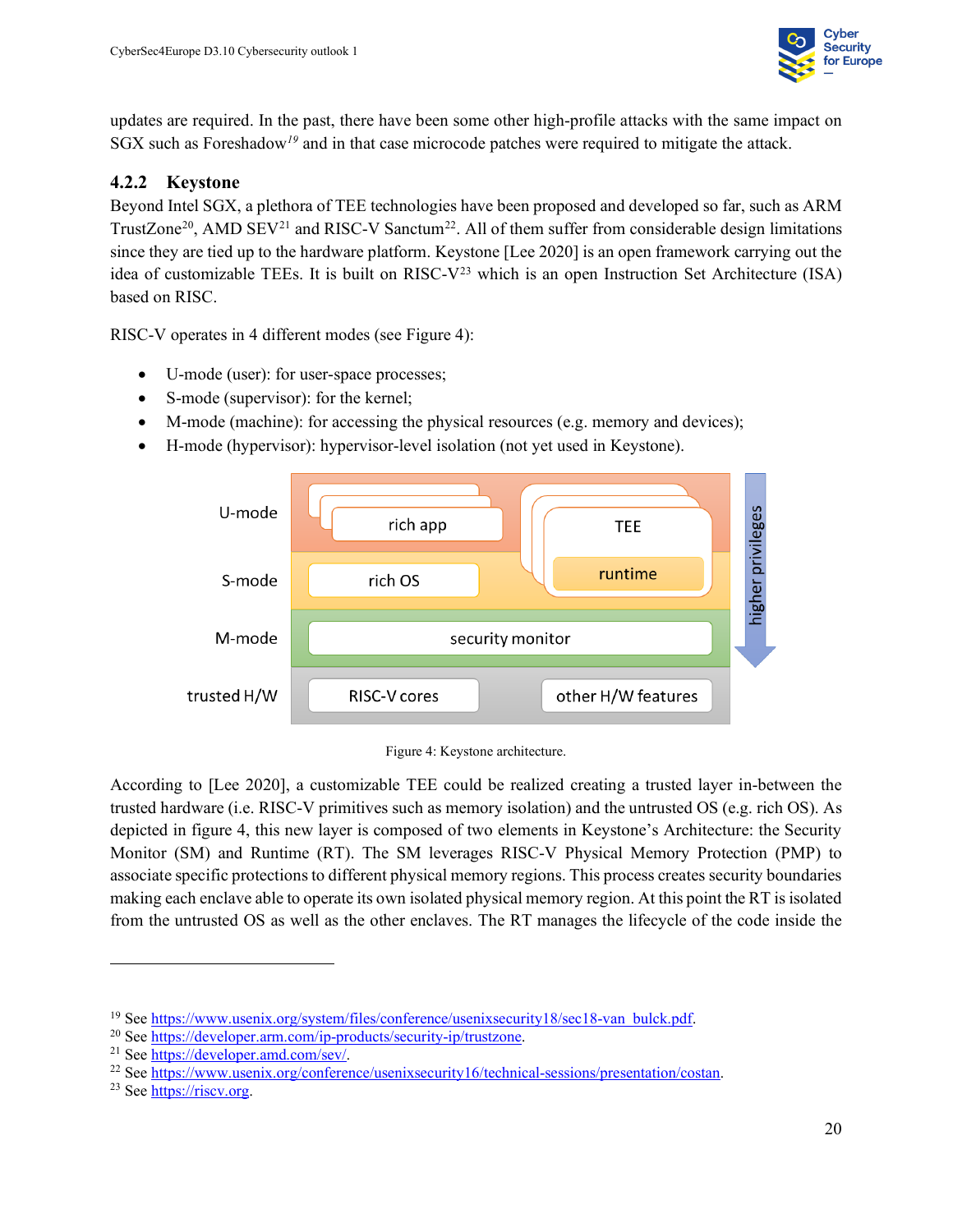

enclave, manages the memory, the services system calls and contacts the SM on behalf of the application. This modular approach enhances also the flexibility from the more traditional TEEs because the enclave programmer could optimize the applications independently from the other enclaves and not considering any a priori hardware design limitation.

#### <span id="page-32-0"></span>**4.2.3 Conclusion**

TEE technologies are pivotal for implementing trusted systems in emerging execution environments (e.g. IoT, cloud and edge computing). Soon we will most like see a wider adoption of this kind of hardwarebased security controls.

However, the current trusted execution environments are still suffering from several side-channel attacks, most notable the diffused Intel SGX technology (see Section 4.2.1). In addition, there it does not yet exists a proper standard specifying how a TEE should be implemented, thus tying the software solutions to a specific platform, thus, in turn, limiting their diffusion. A new technology, Keystone (see Section 4.2.2), promises a more flexible approach regarding the design and the adaptation of TEE in specific case scenarios. In this direction, both industry and academia are expending a significant amount of effort, especially towards research of new attack strategies and methodologies to validate existing solutions.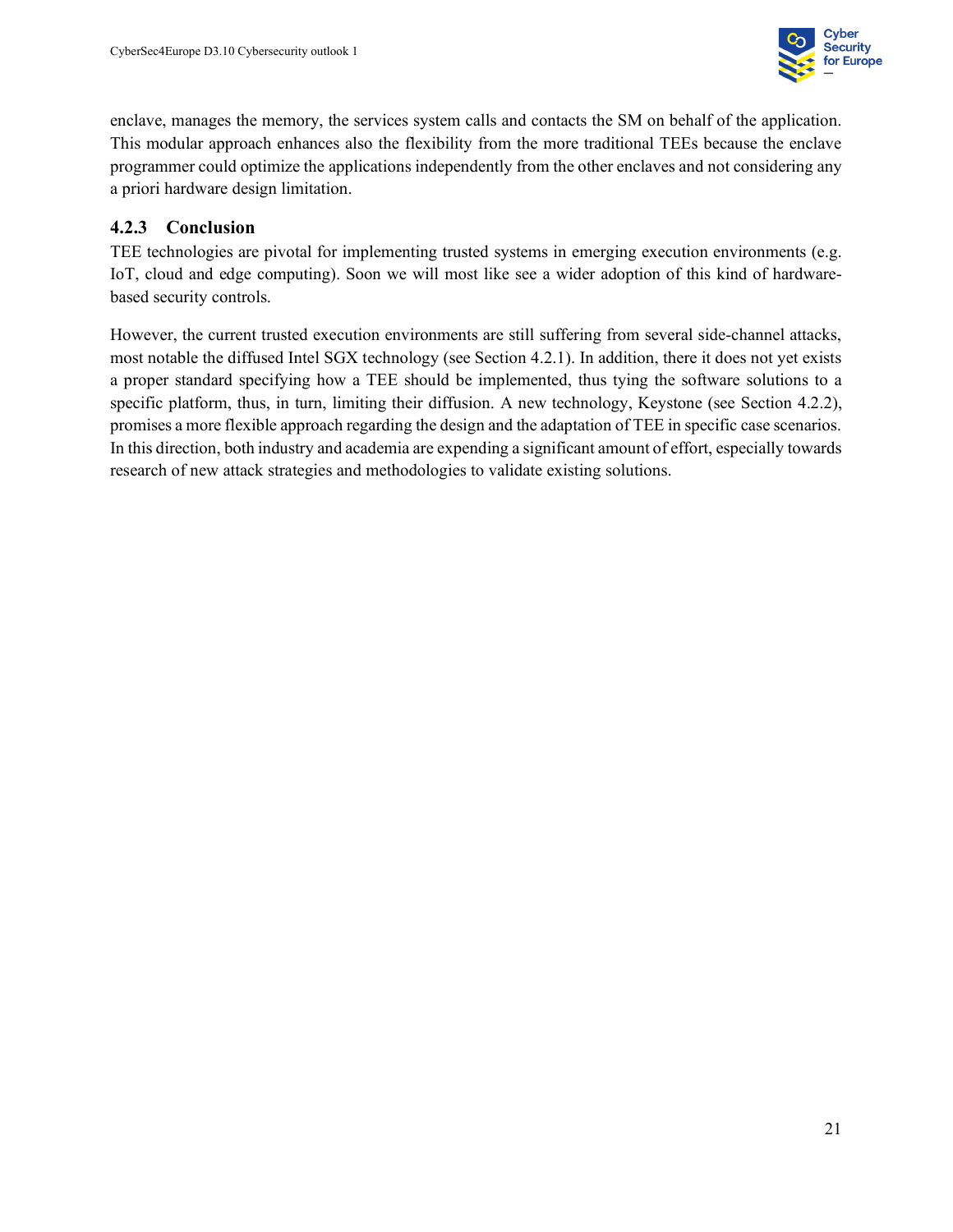

# <span id="page-33-0"></span>**5 5G applications**

5G is not only the evolution of a current technology, but a disruption both in capacity and in the potential of the services that will be supported by it. The main characteristics of this technology are its low latency, its higher speed, between 10 and 250 times higher than the current 4G, its capacity for real-time data transmission and hyper connectivity. The potential of the 5G service, as well as the multiple applications that it can offer, are strategic enough to pose a medium-term scenario in which the European Union and member states can go from being in tow to leading the adoption of this technology, as well as the models of smart cities of the future. The European Commission (EC) has launched ambitious initiatives to support the cooperation among stakeholders in different Member States (MSs) for the development of 5G-enabled services. These initiatives include the 5G Action Plan<sup>[24](#page-33-1)</sup>, which represents a strategic effort to align roadmaps and priorities for a coordinated 5G deployment across the EU. Furthermore, the 5G Infrastructure Public Private Partnership  $(5GPPP)^{25}$  is a joint initiative between the EC and EU industry (including telecommunications operators, SMEs or research institutes) to foster a common vision about 5G developments in the EU. Indeed, the development of 5G is widely considered crucial to ensure the EU's strategic autonomy.

5G is meant to be the backbone over a wide range of essential services such as energy, transport, banking and eHealth. Therefore, we are facing a scenario, in which sensible infrastructures could be built on technologies outside the EU, about which the lack of control or guarantees begins to raise suspicions. In this context, previous initiatives consider cybersecurity as a critical aspect for the deployment of 5G in the EU. In fact, it is expected that 5G technologies will play a key role in the Digital Single Market (DSM) with a strong impact in several scenarios, such as energy, transport, or health services. Furthermore, 5G will enable a more interconnected world, where vulnerabilities of 5G systems in a single Member State could affect the EU as a whole. Therefore, there is a need to promote collaboration and cooperation among countries to support a coordinated and secure deployment of 5G. To address such aspects, the EC launched the Recommendation "Cybersecurity of 5G networks"[26](#page-33-3) in 2019 to propose a set of concrete actions for ensuring cybersecurity of 5G networks, including the development of national risk assessment strategies of 5G infrastructures. The main goal is to leverage national efforts to develop a coordinated EU risk assessment, in order to create a common toolbox of best risk management measures. As part of these efforts, the "EU coordinated risk assessment of the cybersecurity of 5G networks" report<sup>27</sup> identifies the main threats, threat actors, sensitive assets, vulnerabilities and associated risks of 5G networks. This report was used together with a recent ENISA report on  $5G$  threats<sup>[28](#page-33-5)</sup> to create the initial version of the mentioned toolbox[29](#page-33-6). By October 2020, the idea is that Member States should assess the effects of the recommendation report to determine whether there is a need for further action.

<span id="page-33-1"></span><sup>24</sup> Se[e https://ec.europa.eu/digital-single-market/en/5g-europe-action-plan.](https://ec.europa.eu/digital-single-market/en/5g-europe-action-plan)

<span id="page-33-2"></span> $25$  Se[e https://5g-ppp.eu/.](https://5g-ppp.eu/)

<span id="page-33-3"></span><sup>&</sup>lt;sup>26</sup> Se[e https://ec.europa.eu/digital-single-market/en/news/cybersecurity-5g-networks.](https://ec.europa.eu/digital-single-market/en/news/cybersecurity-5g-networks)

<span id="page-33-4"></span><sup>&</sup>lt;sup>27</sup> Se[e https://ec.europa.eu/commission/presscorner/detail/en/ip\\_19\\_6049.](https://ec.europa.eu/commission/presscorner/detail/en/ip_19_6049)

<span id="page-33-5"></span><sup>28</sup> Se[e https://www.enisa.europa.eu/publications/enisa-threat-landscape-for-5g-networks.](https://www.enisa.europa.eu/publications/enisa-threat-landscape-for-5g-networks)

<span id="page-33-6"></span><sup>&</sup>lt;sup>29</sup> Se[e https://ec.europa.eu/commission/presscorner/detail/en/IP\\_20\\_123.](https://ec.europa.eu/commission/presscorner/detail/en/IP_20_123)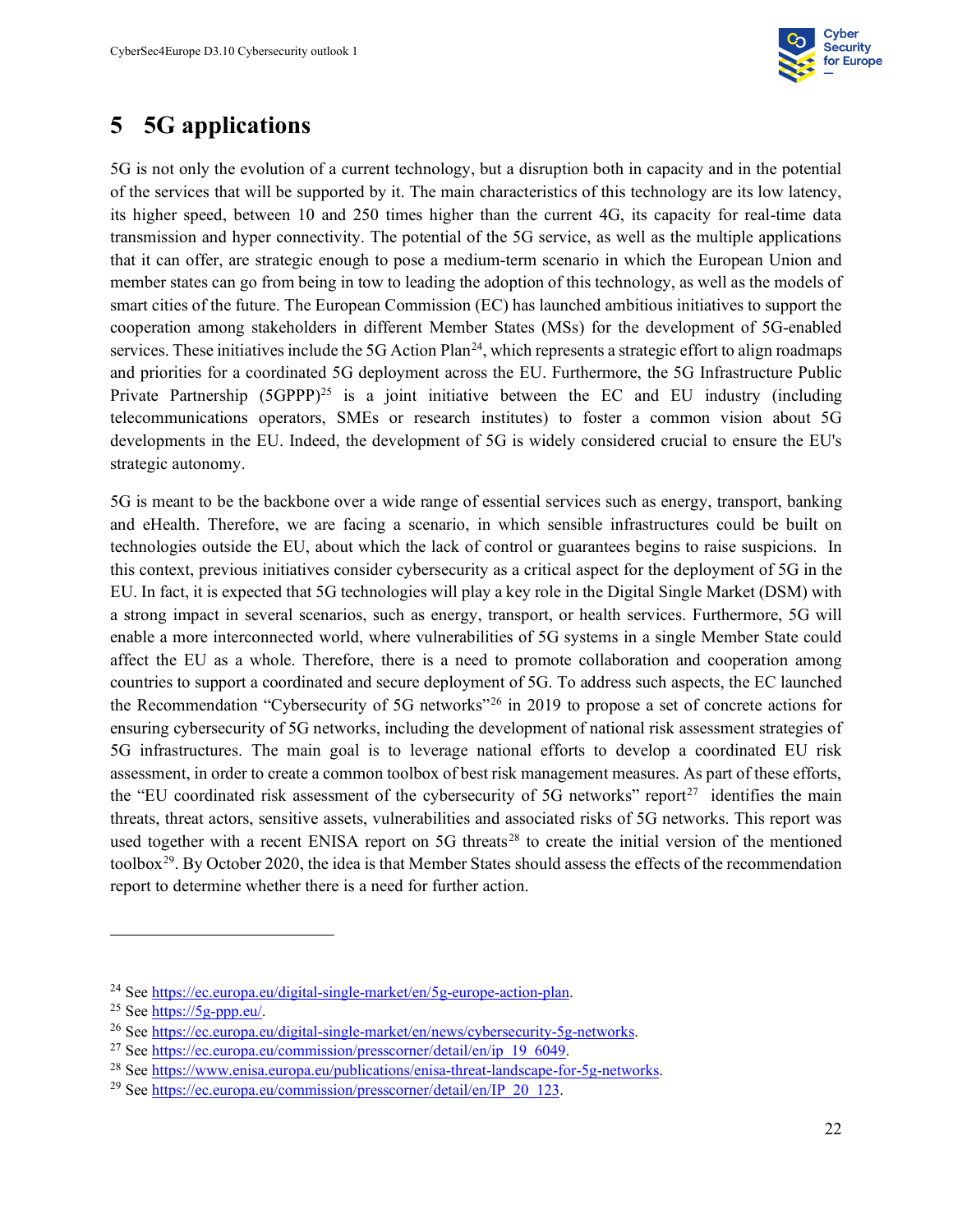

The ever-changing communications ecosystem is one of the drivers for 5G security. The current networks employ monolithic designs, where a single mobile operator controls all the infrastructure hardware and services. But, the 5G will be composed by many different specialized stakeholders that will provide enduser network services [Chandramouli 2019]. For this reason, flexibility is one of the major 5G security requirements in order to support any efficient use-case, even those not conceived as of today. For example, security mechanisms for ultra-low latency critical verticals may not be appropriate for massive IoT applications with constrained end-devices that transmit delay-tolerant application data.

# <span id="page-34-0"></span>**5.1 Certification**

To ensure the development of secure 5G deployments, cybersecurity certification is essential to promote a transparent and trustworthy ecosystem of 5G devices and systems. The new regulation "Cybersecurity Act" entered into force in 2019 to create a cybersecurity certification framework for any ICT product, service or process. It complements the existing GDPR and NIS Directive to strengthen the cybersecurity in the EU. Indeed, it is expected that the Cybersecurity Act plays a key role in the development of 5G technologies. As described in the already mentioned Recommendation "Cybersecurity of 5G networks", the realization of such framework is an essential tool to promote consistent levels of security and the creation of certification schemes adapted to 5G related equipment. Furthermore, the mentioned toolbox identifies the EU certification for 5G network components, customer equipment and/or suppliers' processes as one of the main technical measures to strengthen the security of 5G networks. Toward this end, the realization of a cybersecurity certification framework is established as an essential issue to promote consistent security levels and the creation of certification schemes adapted to 5G systems across all the Member States.

#### <span id="page-34-1"></span>**5.1.1 Certification schemes**

5G technology poses several challenges regarding cybersecurity certification. On the one hand, the high degree of heterogeneity of devices and technologies is conflicting with the need for objective comparisons regarding security aspects. On the other hand, due to the security dynamism, the certification approach must consider these changing conditions, in which the system will be operating. Therefore, agile self-assessment schemes and test automation environments will need to be created and evolved to ensure the security level is updated throughout the lifecycle. The borderless nature of the infrastructures and threats involved also mean that any vulnerability or security incident in one country can have disastrous consequences in the whole European Union. Therefore, the certification should consider interdependencies between components and cascade effects that may be produced consequently. Certain components of the 5G architecture are especially sensitive such as base stations or key technical management functions of the networks, representing a critical point for the security that must be highly considered during the certification. Furthermore, the 5G threat landscape combines traditional IP-based threats with the all-5G network, insecure legacy 2/3/4G generations and threats introduced by the IoT paradigm and the virtualization technology, creating security dependencies between different technologies.

In this sense, technologies associated to the 5G such as the virtualization or the cloud are also on the focus of security assessment. In the US, the NIST published a guide of security for full virtualization technologies with security recommendations [Scarfone 2011]. ENISA also published a document with the current status of virtualization, regarding risks and gaps[ENISA 2017]. Recently, ENISA has received the role of working towards an EU cloud security certifications scheme. In this sense, the list of cloud certification schemes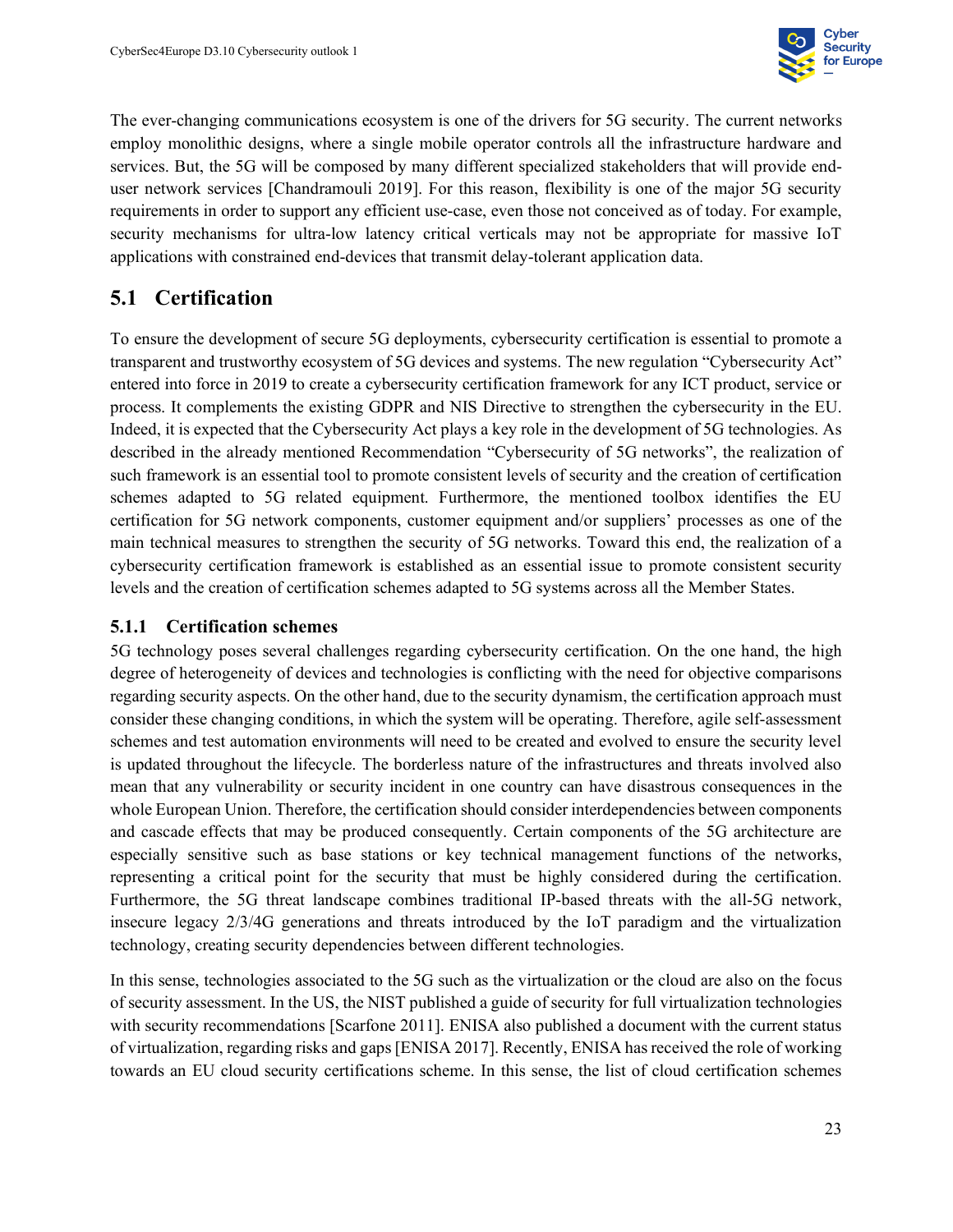

developed b[y](https://ec.europa.eu/digital-agenda/en/cloud-select-industry-group-certification-schemes) Cloud Selected Industry Group on Certification<sup>[30](#page-35-2)</sup> supported by the European Commission is being considered<sup>[31](#page-35-3)</sup>. This list considers the TüV Rheinland Cloud Security Certification<sup>[32](#page-35-4)</sup>, whose audit checks if the requirements and criteria for cloud services, based on standards and regulations, have been implemented and the quality of the processes. The Cloud Security Alliance Cloud Controls Matrix<sup>[33](#page-35-5)</sup> is also in the list. It provides different levels of security certification against a list of requirements for security assurance in the cloud. It considers self-assessment for organizations with a low/moderate risk profile (level 1) and third-party attestation, certification and monitoring (levels 2, 3 and 4) for organizations with high risk profiles. EuroCloud StarAudit Certification<sup>34</sup>, from the list, provides certification to cloud services, providing trust to both the customer and the end user. The certification can vary depending on the requirements against the audit has been performed (3, 4 or 5-star Trusted Cloud Service). The list also includes the Code of Practice for Cloud Service Providers<sup>[35](#page-35-7)</sup> for remote hosted IT services (e.g., multitenant). The certification can be based on self-assessment, with randomly auditing of the certificates or independent assessment performed by a third party.

#### <span id="page-35-0"></span>**5.1.2 Conclusion**

Although currently there are many well-known cybersecurity certification schemes (e.g. Common Criteria<sup>[36](#page-35-8)</sup>, Certification de Sécurité de Premier Niveau<sup>[37](#page-35-9)</sup> and Commercial Product Assurance<sup>[38](#page-35-10)</sup>), none of them explicitly considers 5G and the challenges associated to this technology. Furthermore, the different schemes and standards regarding the 5G associated technologies are not enough to capture the complexity of the 5G and the security vulnerabilities that can arise because of the interconnectivity of the different components, technologies and paradigms. In this direction, a common understanding of the threats, assets, attacks and risks of 5G systems is essential to create a certification scheme that could help to recognize the cybersecurity level of a certain 5G system across all the Member States.

#### <span id="page-35-1"></span>**5.2 Security**

Due to the expected pervasiveness of 5G-related devices (e.g. embedded and IoT appliances), there is a strong need for a secure 5G applications.

The 3GPP technical specification group of services and system aspects (TSG-SA) compiled a list of security requirements for 5G systems in [3GPP 2018]. These requirements emphasize the flexibility aspect of the system, designed to hold a wide range of different service requirements, from mobile broad-band services with data-rates up to several Gbps, to massive IoT deployments. For the latter, security is of utmost importance due to the relatively large life cycle of IoT devices, up to 10 years with one battery charge,

<span id="page-35-2"></span><sup>30</sup> See [https://ec.europa.eu/digital-agenda/en/cloud-select-industry-group-certification-schemes.](https://ec.europa.eu/digital-agenda/en/cloud-select-industry-group-certification-schemes)

<span id="page-35-3"></span><sup>&</sup>lt;sup>31</sup> Se[e https://resilience.enisa.europa.eu/cloud-computing-certification.](https://resilience.enisa.europa.eu/cloud-computing-certification)

<span id="page-35-4"></span><sup>32</sup> Se[e https://www.cloudwatchhub.eu/t%C3%BCv-rheinland-certified-cloud-service.](https://www.cloudwatchhub.eu/t%C3%BCv-rheinland-certified-cloud-service)

<span id="page-35-5"></span><sup>33</sup> Se[e https://cloudsecurityalliance.org/artifacts/cloud-controls-matrix-v3-0-1/.](https://cloudsecurityalliance.org/artifacts/cloud-controls-matrix-v3-0-1/)

<span id="page-35-6"></span><sup>34</sup> Se[e https://eurocloud.org/streams/staraudit/.](https://eurocloud.org/streams/staraudit/)

<span id="page-35-7"></span><sup>35</sup> Se[e https://www.cloudindustryforum.org/content/code-practice-cloud-service-providers.](https://www.cloudindustryforum.org/content/code-practice-cloud-service-providers)

<span id="page-35-8"></span><sup>36</sup> See [https://www.commoncriteriaportal.org/.](https://www.commoncriteriaportal.org/)

<span id="page-35-9"></span><sup>37</sup> See [https://www.ssi.gouv.fr/administration/produits-certifies/cspn/.](https://www.ssi.gouv.fr/administration/produits-certifies/cspn/)

<span id="page-35-10"></span><sup>38</sup> See [https://www.ncsc.gov.uk/information/commercial-product-assurance-cpa.](https://www.ncsc.gov.uk/information/commercial-product-assurance-cpa)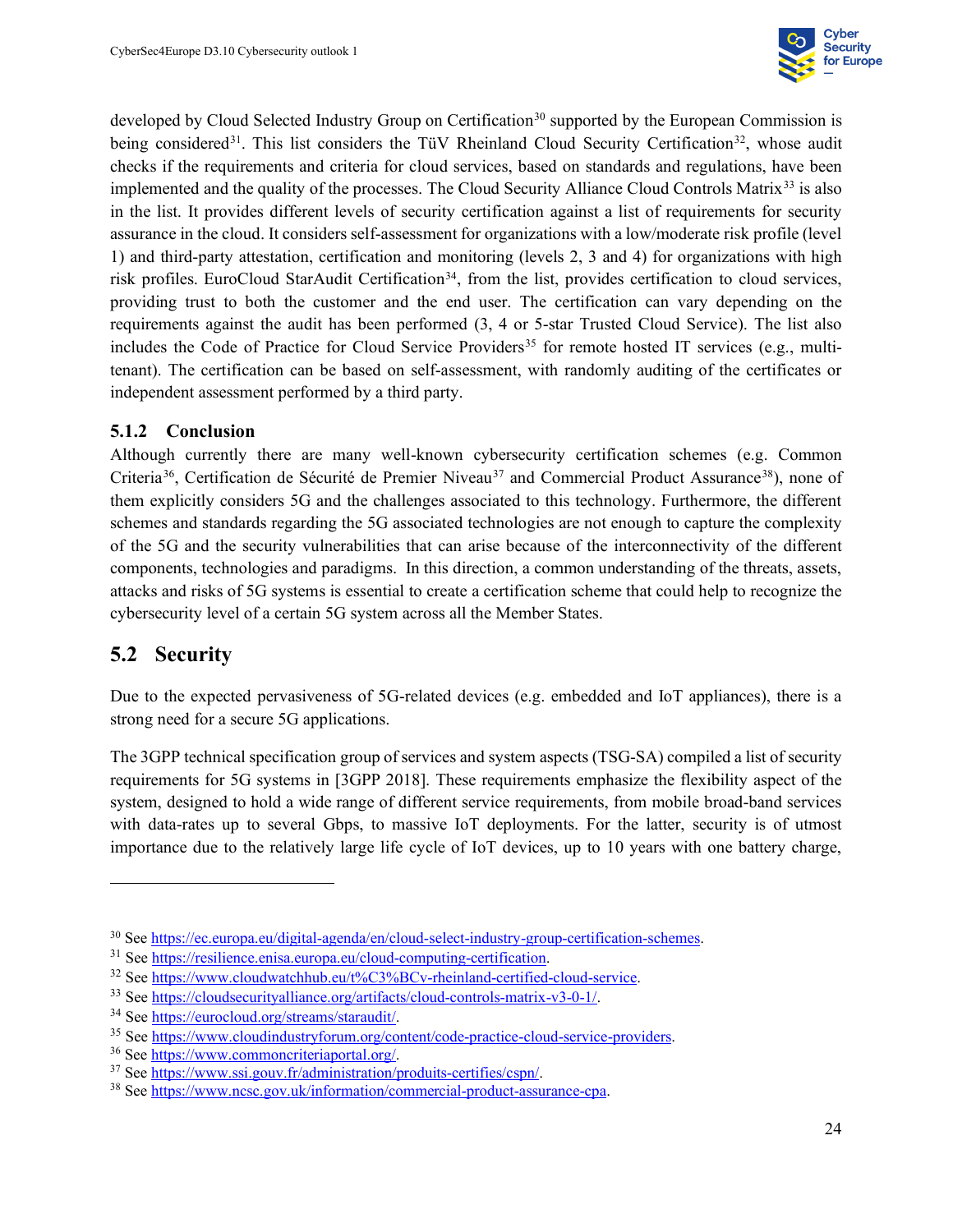

operating without human supervision, at hard to reach locations, and lacking keypads or displays. Also, IoT devices may change owners several times. This is an issue when the user cannot update the security keys or firmware in the device, e.g., inherited IoT devices or consumer smart-home products. This only exacerbates the need for dynamically establishing or refreshing subscription data.

Additionally, 5G aims to support massive IoT deployments of heterogeneous constrained devices. These devices also support a major challenge to the leveraging platform. Billions of IoT devices require cloud services to store, process, and share the information they gather. At the same time, due to their constraints, IoT devices suppose an easy cyberattack target, posing the risk of creating DDoS botnets [Cheng 2017]. For this reason, massive Machine Type Communication (mMTC) scenarios in 5G will impose a major challenge for the signaling plane and core networks.

#### <span id="page-36-0"></span>**5.2.1 Software attacks**

Software in 5G environments must be secure and tamper resistant. Due to its highly pervasive and connected nature, a breach in a 5G-enabled application can have dire consequences (e.g. exploiting a vulnerability in a car while it is being used).

Tampering RAM memory, while the execution is being carried out and not only when the code is being loaded into the machine is an attack that needs to be prevented. Since the code is not changed, these types of attacks cannot be detected by code integrity checks. Another vector of attack is possible by taking control of the processor and injecting code into sensitive memory areas like the stack or heap.

Return Oriented programming (ROP) consists of using some parts of the code itself in arbitrary order so that the effect is that of a malicious program. To inflict this kind of attack, the attacker needs to gain access to software memory layout which in turn is obtained by introspection techniques.

Another attack vector is exploited by accessing memory thanks to smart sequences of operating system instructions that allow the extraction of timing information, power consumption, cache access, etcetera. This side channel collected data can be then used to recover secret keys or any other valuable information.

Some remediation techniques are [Lefebvre 2018]:

- *obfuscation*: re-writes an iso-functional software more complex to analyze at the cost of slowing the software execution but providing software confidentiality;
- *anti-tampering*: performing self-integrity checks based on processing few selected memory bytes. These bytes, however, can be overtaken by a knowledgeable attacker and, on the other hand, their footprint is rather low.
- *remote execution*: placing the software on a remote trusted location not accessible to the attacker. It is one of the most secure approaches but at the cost of depending on a remote Internet connection. This technique provides both software confidentiality and integrity;
- *randomization*: mapping the memory to different locations during the execution to avoid code reutilization attacks. This technique is contrary to the TEE concept in which the memory layout signatures are used;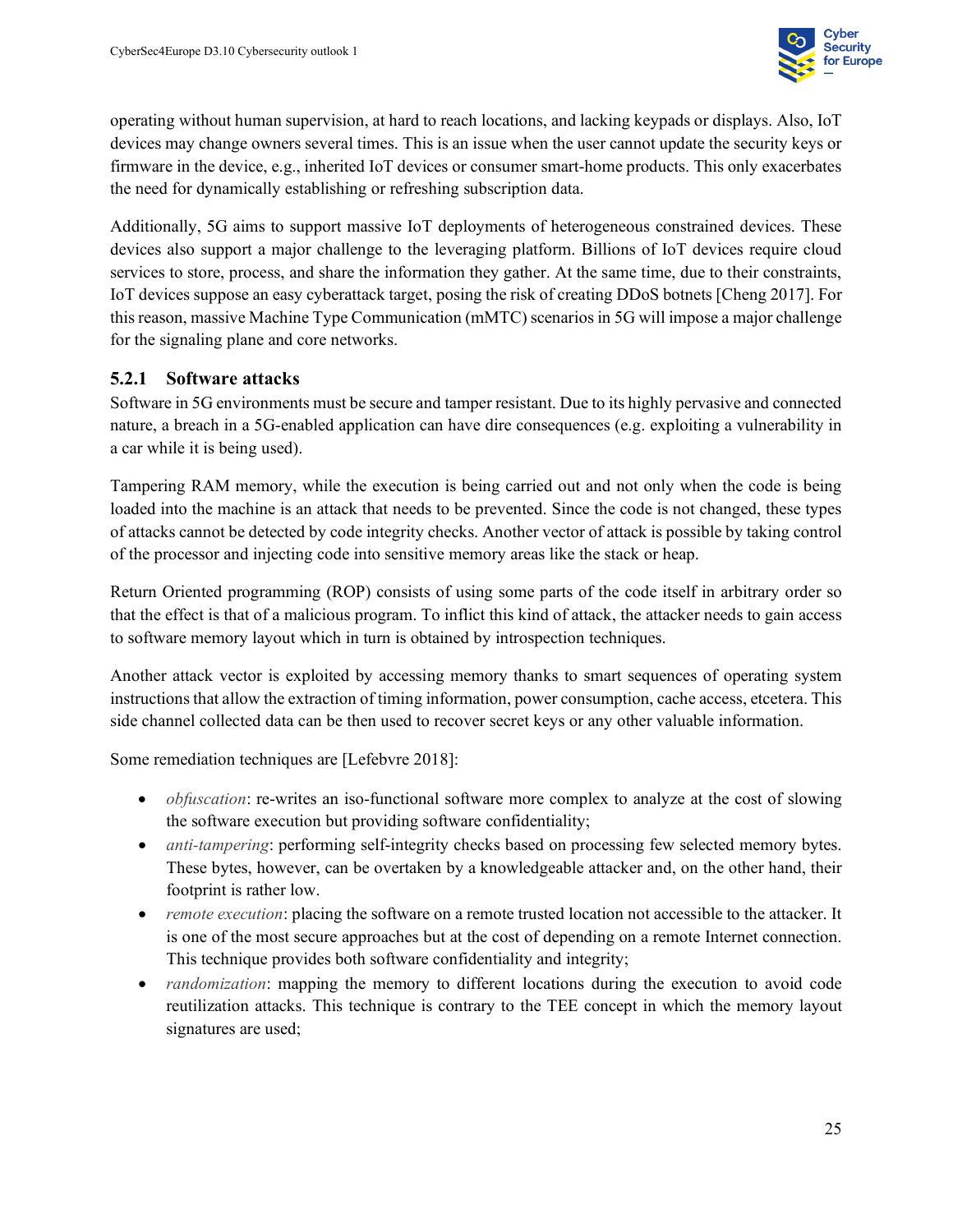

• *TEE*: placing the code into a trusted memory area not traceable nor modifiable with minimal impact on performance since specific hardware capabilities are used (see also Section 4.2). There are different approaches per vendor, as shown in [Table 1.](#page-37-1)

| requirements             | TPM+TXT      | <b>ARM</b> Trustzone | Intel SGX | <b>AMD SEV</b> |
|--------------------------|--------------|----------------------|-----------|----------------|
| isolation                | no           | yes                  | yes       | yes            |
| remote attestation       | yes          | no                   | yes       | yes            |
| sealing                  | yes          | no <sup>39</sup>     | yes       | yes            |
| dynamic root of trust    | yes (single) | no                   | yes       | yes            |
| multiple containers      | no           | no                   | yes       | yes            |
| S/W+data confidentiality | yes          | yes                  | yes       | yes            |
| S/W+data integrity       | yes          | yes                  | yes       | no             |

<span id="page-37-1"></span>Table 1: TEE vs requirements.

#### <span id="page-37-0"></span>**5.2.2 TEE applications**

Trusted execution environments (see also Section 4.2) are hardware powered techniques that fight against introspection risks in which an attacker breaks confidentiality and integrity on processed data or executed software. Data is usually encrypted and decrypted by software before sending it to the network, an attacker may achieve software modification therefore breaking data confidentiality and integrity.

Within the 5GPPP project 5G-City the use of TEE [5G-CITY 2018] is envisioned to protect Virtual Infrastructure Managers (VIM), in particular OpenStack, by means of OpenStack's trusted compute pools [Weis 2014] feature consisting of computer nodes with Intel TXT verified by a remote attestation server. With Intel TXT enabled in the compute nodes, the measured data is sent to the attestation server in the form of a TCG-standard TPM quote, a signed report of the current internal TPM registers. Then this data is compared with well-known behavioral data, determining the trustworthiness of the executed code.

Also, within 5G-City, the use of *Unikraft kernels*[40](#page-37-3) development of tools that will enable lightweight VM development to be as easy as compiling an app for an existing OS. These light VMs contain only the necessary functionality to achieve the objective of the VM. These unikernels do not run a complete operating system but rather against small pieces of OS functionality needed. There are already unikernel systems available in the market such as: ClickOS, MiniCache, Mirage, Minipython, Solo5, OSv, Erlang on Xen, HalVM. The objective of Unikraft is to ease the development and maintenance of unikernels.

Within ENSURE [5G-ENSURE 2016] the protection of virtual switches is proposed avoiding the impersonation of the devices in SDN networks, allowing only the attested devices to connect to the central controller.

In addition, several researchers proposed a number of interesting TEE applications that can be useful in 5G environments:

<span id="page-37-2"></span><sup>39</sup> Secure key inside Trustzone is possible.

<span id="page-37-3"></span><sup>40</sup> See [https://xenproject.org/developers/teams/unikraft/.](https://xenproject.org/developers/teams/unikraft/)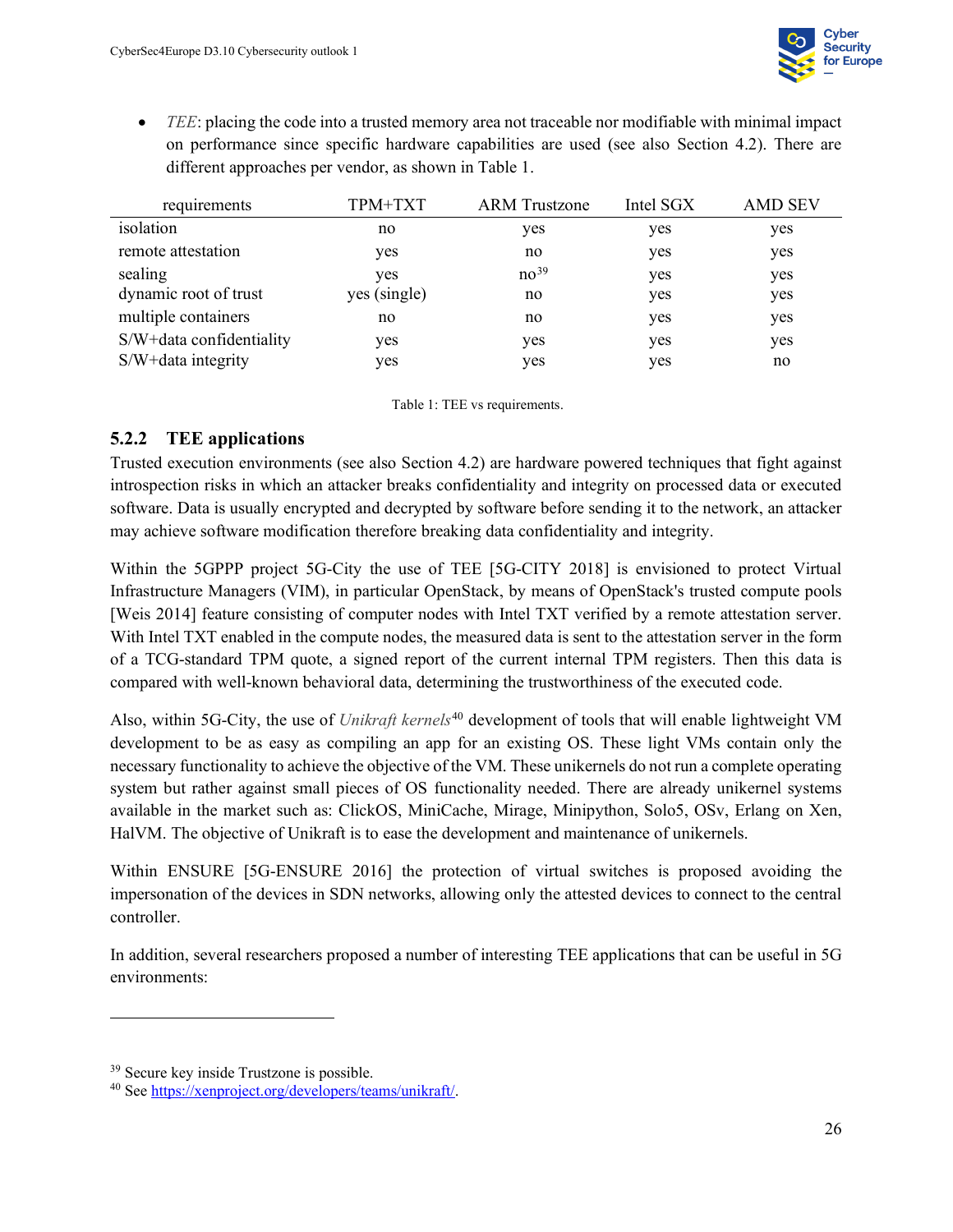

- Lazard et al. [Lazard 2018] propose TeeShift to automatically strip functions from an existing binary and to run them within a given TEE;
- in [Shih 2016] S-NFV is proposed where original NFV application is split into two parts: S-NFV enclave and host. Authors provide a performance evaluation using OpenSGX to secure Snort;
- a completely different approach [Felsen 2019] is the mapping of security functions to Boolean circuits that can be then evaluated within an Intel SGX enclave – this approach eliminates the need of a per-application design allowing reusability;
- MicroTEE [Zhang 2019] proposes a TEE Operating system based on the microkernel for ARM TrustZone and SEL4 Microkernel<sup>[41](#page-38-1)</sup>. This approach is applicable to mobile phones which is interesting for fog environments.

Finally, some open source projects provide with abstractions and tools to develop TEE like solutions, like asylo<sup>42</sup>, OpenSGX<sup>[43](#page-38-3)</sup> and OpenEnclave<sup>[44](#page-38-4)</sup>.

#### <span id="page-38-0"></span>**5.2.3 Conclusion**

5G goals revolve around connecting every aspect of life and society. For instance, sectors like e-Health, Intelligent Transportation Systems, Industry 4.0, Smart Phones, Wearables, etcetera. However, if critical systems connected suffer an attack, the resulting consequences may be catastrophic [Ahmad 2019]. For this reason, there is a lot of attention by industry and academia to identify and solve these challenges during the 5G standardization process. The NGMN Alliance<sup>[45](#page-38-5)</sup> identified a set of highlighted security challenges at the early stages of 5G standardization. Some of these are highly discussed in the literature [Ahmad 2018], specifically: (i) flash or surge network traffic, due to massive public events like sports or music concerts, (ii) security at radio interfaces, prone to passive attacks, (iii) user plane confidentiality and integrity protection, (iv) roaming security due to long-term security keys not being updated when roaming from one operator to another, (v) Denial-of-Service (DoS) Attacks on end-devices where the device's operative system implements the security, and (vi) signaling storms due to distributed control systems.

5G introduced several novel and disruptive networking technologies. In pre-established networking technologies, security achieved maturity over a long period of time, but the recent paradigm changes of cellular network brought several challenges to be further researched. These challenges can be found in all the different 5G networks. The key technologies to obtain the service requirements in the access network are identified as (i) ultra-densification and offloading by use of pico-cells and femto-cells, (ii) the use of millimeter Wave (mmWave), (iii) employing unlicensed radio bands, and (iv) several advances in MIMO technologies [Andrews 2014]. However, all these access network enablers must be further investigated from the security point of view. The new security challenges of these technologies are way different to those presented in last-generation networking technologies. For instance, while 5G heavily leverages on MIMO technologies, full secrecy protection in resource allocation needs further research [Ng 2015].

<span id="page-38-1"></span><sup>41</sup> See [https://sel4.systems/.](https://sel4.systems/)

<span id="page-38-2"></span><sup>42</sup> See [https://asylo.dev/.](https://asylo.dev/)

<span id="page-38-3"></span><sup>43</sup> See [https://github.com/sslab-gatech/opensgx.](https://github.com/sslab-gatech/opensgx)

<span id="page-38-4"></span><sup>44</sup> See [https://openenclave.io/sdk/.](https://openenclave.io/sdk/)

<span id="page-38-5"></span><sup>45</sup> See [https://www.ngmn.org/work-programme/5g-white-paper.html.](https://www.ngmn.org/work-programme/5g-white-paper.html)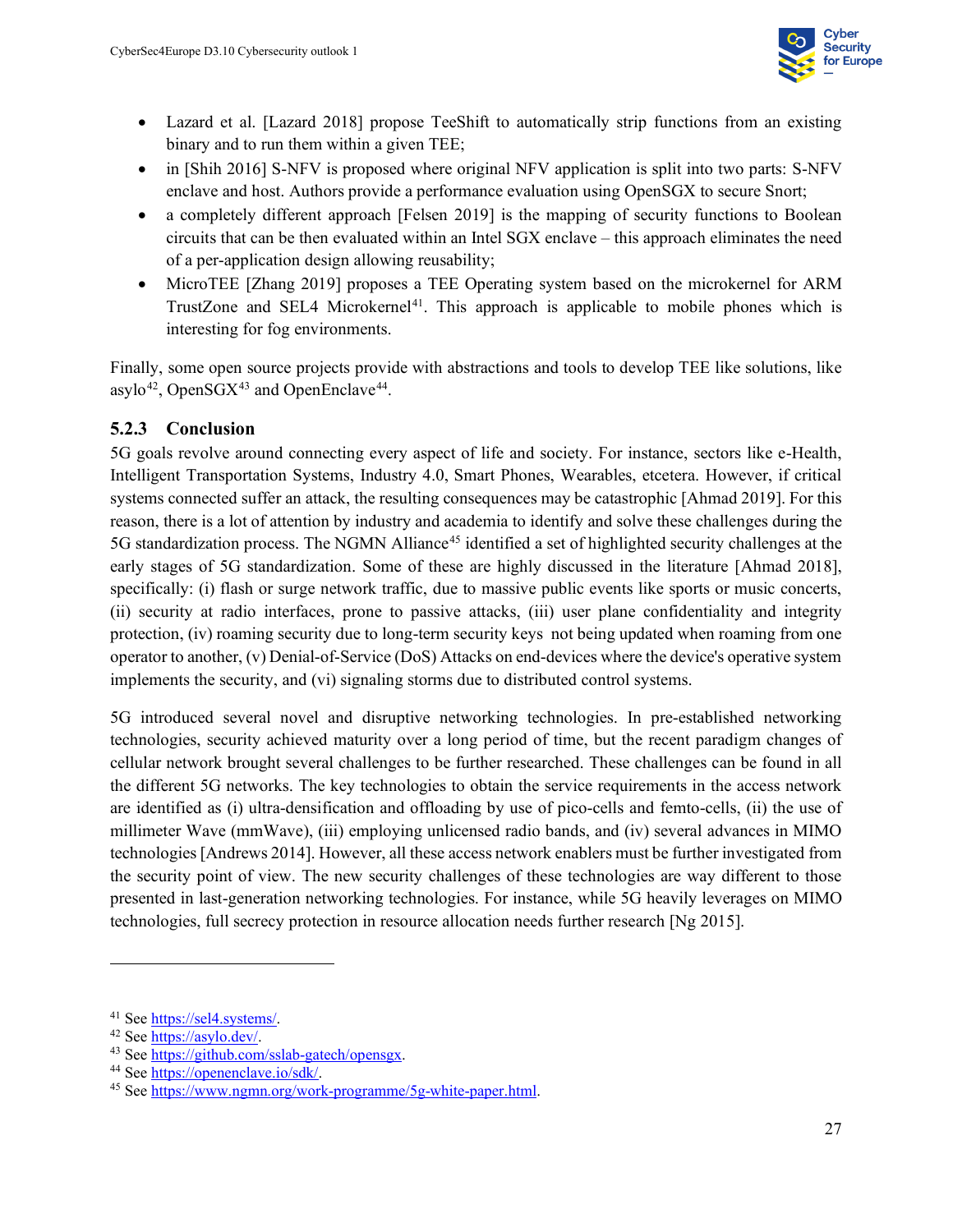

Novel technologies like NFV and SDN are a requirement for 5G [Chandramouli 2019]. In order to achieve an efficient and flexible overall performance in 5G, these new networking paradigms have been considered as a necessity. However, several security risks and attacks have been identified when employing them. For instance, the integrity and confidentiality of the data circulating through Virtual Network Functions (VNFs) depends on the hypervisor and cloud stack implementation. Vulnerabilities in NFV and SDN implementations have been frequently found. Hence, it is still a major security challenge to achieve a secure NFV environment. In SDN there are still severe risks that a control application bug may wreak havoc in a central network controller.

#### <span id="page-39-0"></span>**5.3 AI-based security**

The dependence that exists nowadays in computer networks and services brings the necessity of adequate and reliable security mechanisms to protect the individuals and their data. Security procedures in 5G networks need to be reshaped in order to cope with the new requirements of this paradigm, as the traditional solutions adopted in the ossified networks are now outdated. The 5G ecosystem is bringing together many technologies expected to coexist in the same infrastructure. Besides, the virtualization of the resources in the form of VNFs implies the sharing of physical resources among different service providers. Machine learning arises as the potential leader to lead this change, by supporting the design of new mechanisms that can dynamically adjust themselves to the volatile nature of the envisioned 5G networks. ML is a field of study that gives the computers the ability to learn without being explicitly programmed for this task. ML models receive a dataset containing the information from which the algorithm is going to learn. ML algorithms are usually categorized in three different categories: Supervised Learning (SL), Unsupervised Learning (UL) and Reinforcement Learning (RL).

#### <span id="page-39-1"></span>**5.3.1 Machine learning techniques**

The application of ML techniques in 5G networks security is being deeply studied by the scientific community. Numerous surveys covering the state of the art in this area have been published. Works in [HaddadPajouh 2019, da Costa 2019, Mohanta 2020, Al-Garadi 2020] explored the requirements, challenges and existing solutions regarding learning-based security procedures in Internet of Things networks, envisioned to be a fundamental pillar of the 5G ecosystem. In [Huang 2020], the authors examined ML techniques against hardware trojan attacks from four perspectives, i.e. detection, design for security, bus security, and secure architectures. Alrehan et al. [Alrehan 2019] studied how to detect Distributed Denial of Service (DDoS) on Vehicular Ad-hoc Networks (VANETs) using ML algorithms. Authors in [Sagar 2019] introduced the necessity of cybersecurity solutions based on artificial neural networks, in order to prevent attacks before they occur. Finally, in [Tang 2019], the application of AI techniques to communications, networking and security in vehicular networks was reviewed.

AI-based security is a hot topic, and, in consequence, there are several works exploring the synergies between ML models and their application in security mechanisms. Work in [Tang 2019] proposed a network intrusion detection method based on semantic re-encoding to increase the distinguishing ability of traffic and enhanced by using deep learning to improve the generalization ability of the algorithm. In [Wu 2020], authors presented a first approach in designing a deep learning model to predict the pattern of the next sequence of cyberattacks in certain areas. Sarker et al. [Sarker 2020] developed an intrusion detection model, based on snort, that uses ML to learn from a ranking of security features and builds a tree-based generalized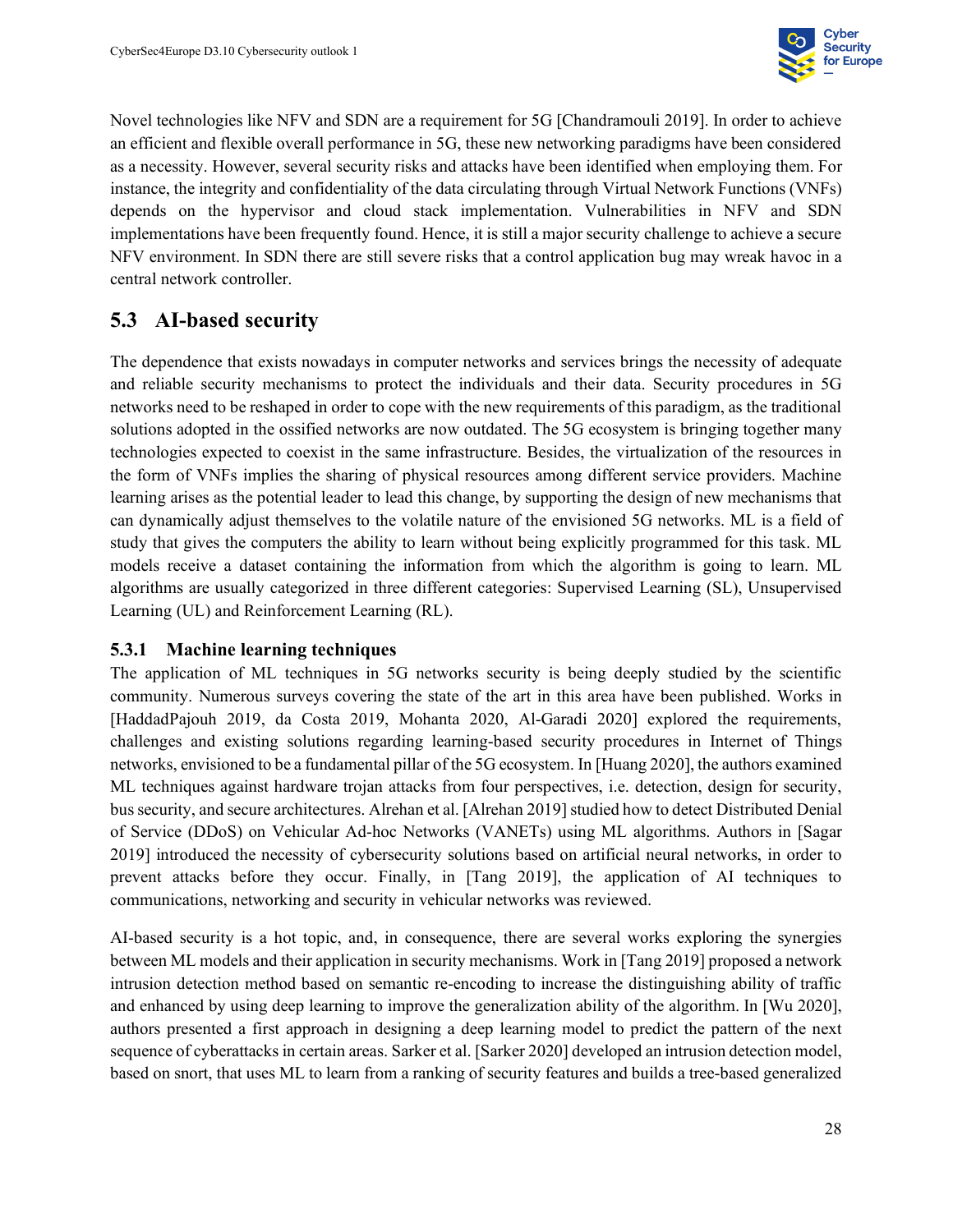

intrusion detection model. The designed solution is effective in terms of prediction accuracy and, besides, it is also able of minimizing the computational complexity by reducing the features dimension. Authors in [Mulinka 2019] proposed a continuous and adaptive learning framework for network security that builds dynamic models to detect network attacks in real time. Bagaal et al. [Bagaa 2020] presented a ML-based security framework that handles the security aspects in IoT systems. The framework includes a monitoring agent and a reaction agent that use ML models, i.e. supervised learning, to perform traffic packets analysis and anomaly-based intrusion detection. In [Mamolar 2019] authors define a self-protection cognitive framework to protect dynamically against DDoS attacks in 5G networks. implemented and validated in real 5G testbed 5gppp SELFNet. In [Maimó 2018] authors proposed a deep learning-based system for botnet detection in 5G networks. They used an existing botnet database to test the performance of the solution.

#### <span id="page-40-0"></span>**5.3.2 Conclusion**

The envisioned adoption of ML-based management and orchestration systems in 5G has opened a new way for attack vectors in heterogeneous networks. Both the hosting frameworks and the ML algorithms themselves can be corrupted in many different forms, impacting the network performance and the management and orchestration capabilities. The system availability is the first aspect to take into account, as the ML modules can be directly attacked, provoking malfunctions. The integrity of the data can also be in danger because the attackers can alter the information collected by the system, altering the later used ML decision making process. Finally, data or user privacy can also be violated by the interception of sensitive information. The security and privacy concerns of the ML components of the network are a fundamental pillar in the development of 5G and must be scrupulously studied.

#### <span id="page-40-1"></span>**5.4 Authentication, authorization and accounting**

Among the highlighted requirements for authentication services in 5G [3GPP 2018] there are: (i) support for efficient mechanisms for a wide range of devices, (ii) a suitable framework that allows alternative authentication and key agreement methods to non-public networks employing subscriber data not defined by the 3GPP itself, (iii) support for third-party operator controlled authentication methods and protocols with custom credential schemes for isolated environments — like industrial automated factories. Another characteristic in the 5G security design is that there is no trust in the roaming partner, i.e. the home network does not trust the serving network employed by the UE in roaming scenarios. For this reason, 5G grants the home network total control over authentication and key derivation strategies. This way, the home network and UE can authenticate the serving network and protect the subscriber against serving network impersonating attacks [Kunz 2018]. Simultaneously, the 5G system must facilitate resource-efficient technologies that minimize signaling overhead, and support multicast downlink transmissions to authenticate groups of devices in massive IoT scenarios.

#### <span id="page-40-2"></span>**5.4.1 Unified authentication framework architecture**

The 5G system authentication features include: (i) a unified authentication framework that will achieve support for more use-cases, (ii) UE identity protection, (iii) enhanced home network control, (iv) and key separation in key derivation elements. Authentication and key management are fundamental to the secure operation of cellular networks due to the need for mutual authentication between the network and the user. The derived cryptographic keys are employed mainly for user plane integrity and confidentiality and signaling messages.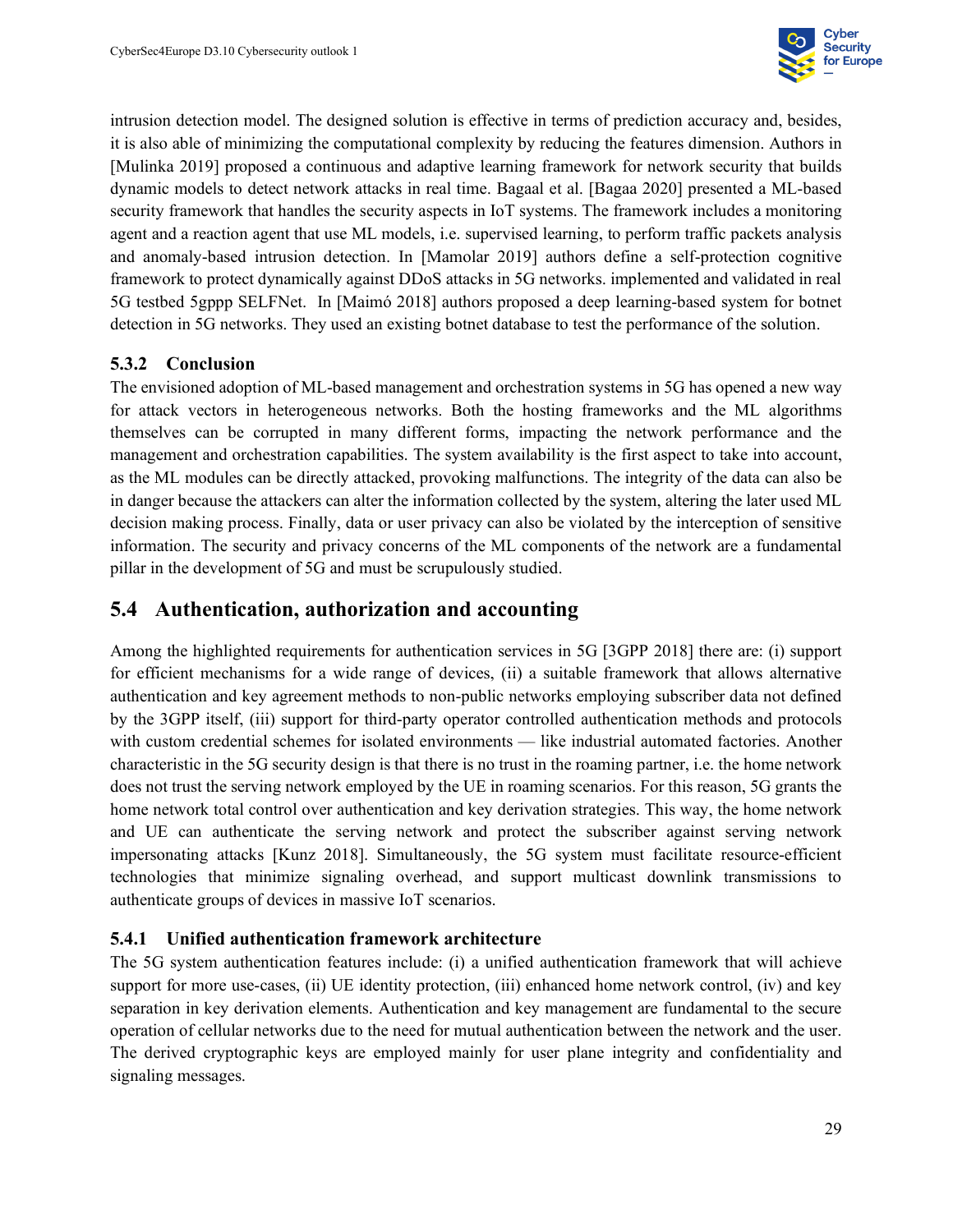



Figure 5: Unified authentication architecture.

<span id="page-41-0"></span>The different elements of the 5G unified authentication (see also [Figure 5\)](#page-41-0) and key derivation framework [3GPP 2019] are:

- *User Equipment* (UE): it is the device owned by the subscriber itself. It contains the Mobile Equipment ( $ME$ ) — the device hardware — and the (U)SIM card;
- *Security Anchor Function* (SEAF): a component located in the serving network acting as a transparent relay during authentication between UE and the home network. Under normal circumstances, it relies on the home network decision to accept or reject the registration attempt by the UE.
- *Authentication Server Function* (AUSF): a module in the home network performing the authentication together with the UE. This is the architecture element that eventually decides to accept or reject the UE access to the system. It may rely on back-end services depending of the kind of authentication method employed. The AUSF handles authentication requests at the home network side coming from either 3GPP or non-3GPP access networks.
- *Unified Data Management* (UDM): a component containing the functions related to data management such as the Authentication Credential Repository and Processing Function (*ARPF*). The latter chooses the authentication method based on the subscriber data, i.e., the subscriber ID and the configured policy. The ARPF also computes the keying materials for the AUSF.
- *Subscription Identifier De-Concealing Function* (SIDF): this module de-encrypts the long-term subscriber identity that the UE sends as part of the registration request. The subscriber identity is encrypted with the home network public key and decrypted by the SIDF.
- *Non-3GPP Interworking Function* (N3IWF): this needed only when the authentication process is performed over an untrusted access network (e.g. Wi-Fi or fiber), this module acts as an VPN server that establishes a security link between the UE and the serving network. This way, the UE can securely access the core, regardless of the intermediary access network security.

The goal of the 5G Unified Authentication Framework is to achieve authentication mechanisms that are open — through technologies like EAP — and access network agnostic, i.e., devices can access the core services through 3GPP and non-3GPP access networks — like Wi-Fi or fiber. Due to EAP being compatible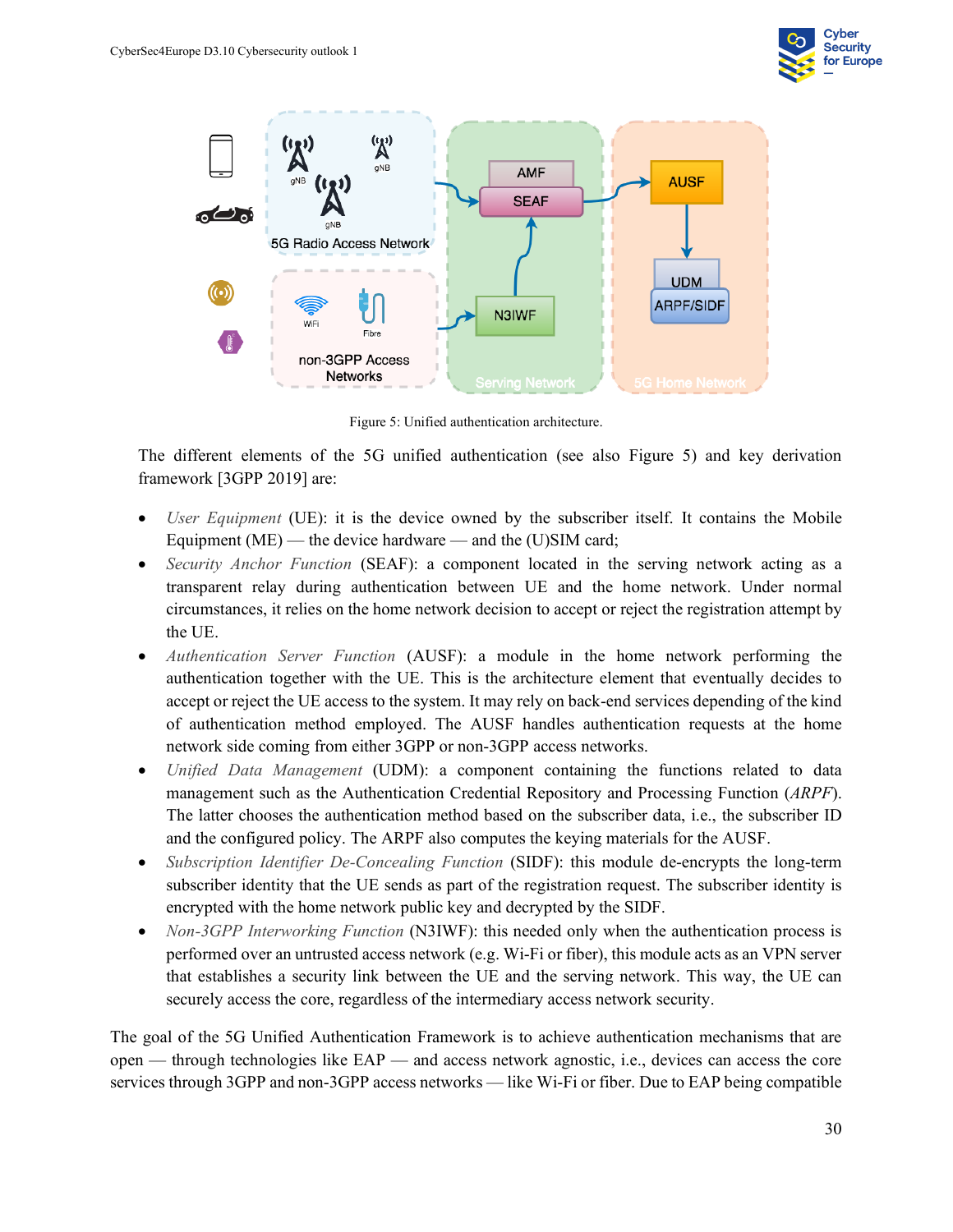

with several methods, the network operator may choose the preferred method for deployment characteristics. This is how 5G offers authentication flexibility. Additionally, EAP enables AAA framework that are easily extensible, further improving heterogeneous deployments.

#### <span id="page-42-0"></span>**5.4.2 Conclusion**

User authentication is still an open challenge in 5G systems for a variety of reasons. First, different stakeholders may have different needs and security requirements. Second, end device heterogeneity is a key factor for supporting as many use-cases as possible by 5G systems. Not only devices are different in form and factor, but also in network and authentication requirements. In the first phase of 5G standardization, use cases were grouped in three major categories, namely: enhanced Mobile Broadband (eMBB), Ultra Reliable Low Latency Communications (URLLC), and massive Machine Type Communications (mMTC). These category groups focus on the service needs with regards to datarate, low-latency and how important the data is. As an illustration, the periodic packets sent from a lightpost may not be as important as an automatic fire extinguisher valve. And finally, 5G aims also at integrating emerging communication access technologies, including those that employ licensed and unlicensed radio bands. Also, different integration mechanisms have been put in place in order to integrate technologies by non-3GPP standard developing organizations. This is, devices employing non-3GPP technologies, e.g., Wi-Fi or fiber, can access the 5G core services and data networks through intermediate architecture elements. This pushes the need for a seamless and access-independent security infrastructure in 5G systems.

In the future, with the adoption of a unified authentication architecture (see Section 5.4.1) 5G-enabled devices and applications will be able to create a "world of 5G", where everything is connected, hopefully, in a safe manner. However, for the present, a full AAA for 5G networks is not yet available, due to the astonishing variety of involved partners, technologies and security requirements.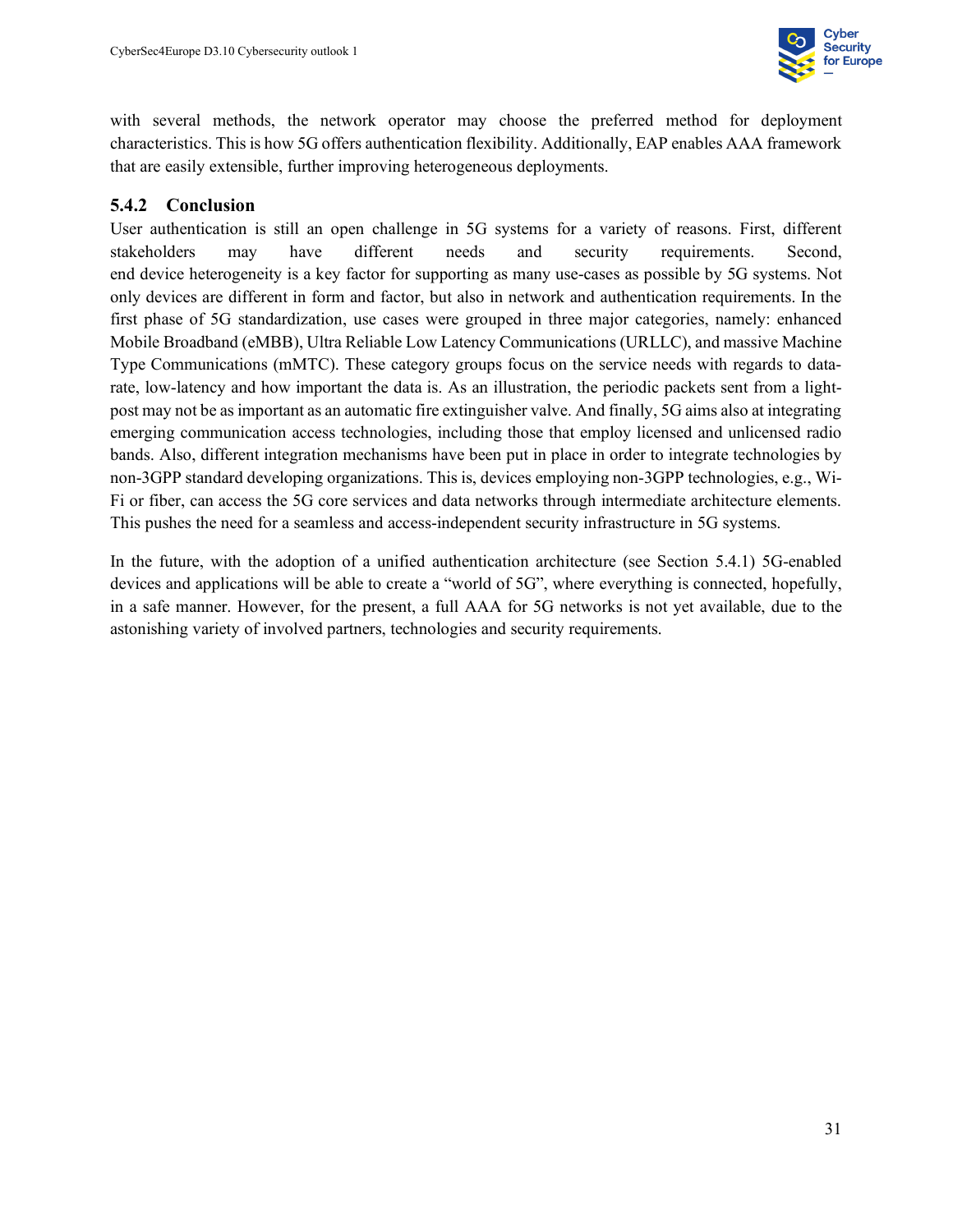

# <span id="page-43-0"></span>**6 Conclusion**

This deliverable reports the outcomes of the investigations of Task 3.9 on Continuous Scouting. It presents a collection of novel technologies and state-of-the-art models in the cybersecurity world that may significantly impact the near future. In addition, this document also discusses what are the challenges and the most recent trends that are affecting the current research.

Machine and deep learning techniques (see Chapter 2) are key technologies for detecting new cyberthreats in a timely manner. Each new year this type of AI techniques are proving themselves more and more effective. However, the application of these models is critical when the privacy of users is at stake. Their application in several sectors (e.g. the health industry) must be rigorously performed in order to be compliant with the new GDPR.

Artificial intelligence techniques (see Chapter 3) can help the defender but also the attacker. An attacker can introduce some ad-hoc noise in the training process of a classifier in order to misclassify some samples (e.g. classify as benign events an attack, or vice-verssa). Furthermore automatic AI-based techniques are starting to surface as new powerful tools in the social engineering area.

Trusted systems (Chapter 4) are not a new idea, however, their diffusion is starting to take place, especially in cloud environments. Several new attacks have been discovered, making these hardware components less secure than though. In addition, the lack of proper standards (especially for TEEs) is causing the production of very specialized software components, thus limiting their portability on different hardware platforms.

5G (Chapter 5) is the new promised land where every device is connected. The adoption of this family of technologies, however, will also bring new problems. An attack on a 5G-enabled appliance may have severe repercussions on its connected devices, thus exacerbating the attack's effects. The wide use of both hardware and software protections will most likely be a decisive factor to make 5G networks more secure, especially with the growth of the SDN paradigm. Furthermore, user authentication will play a pivotal role. Different stakeholders and the vast heterogeneity of devices supporting 5G will be a challenge in the near future.

While it is not possible to predict the future and hence how the IT field will evolve, our investigations can, hopefully, provide some interesting food for thought about how the current technologies and their applications are starting to shape our world of tomorrow.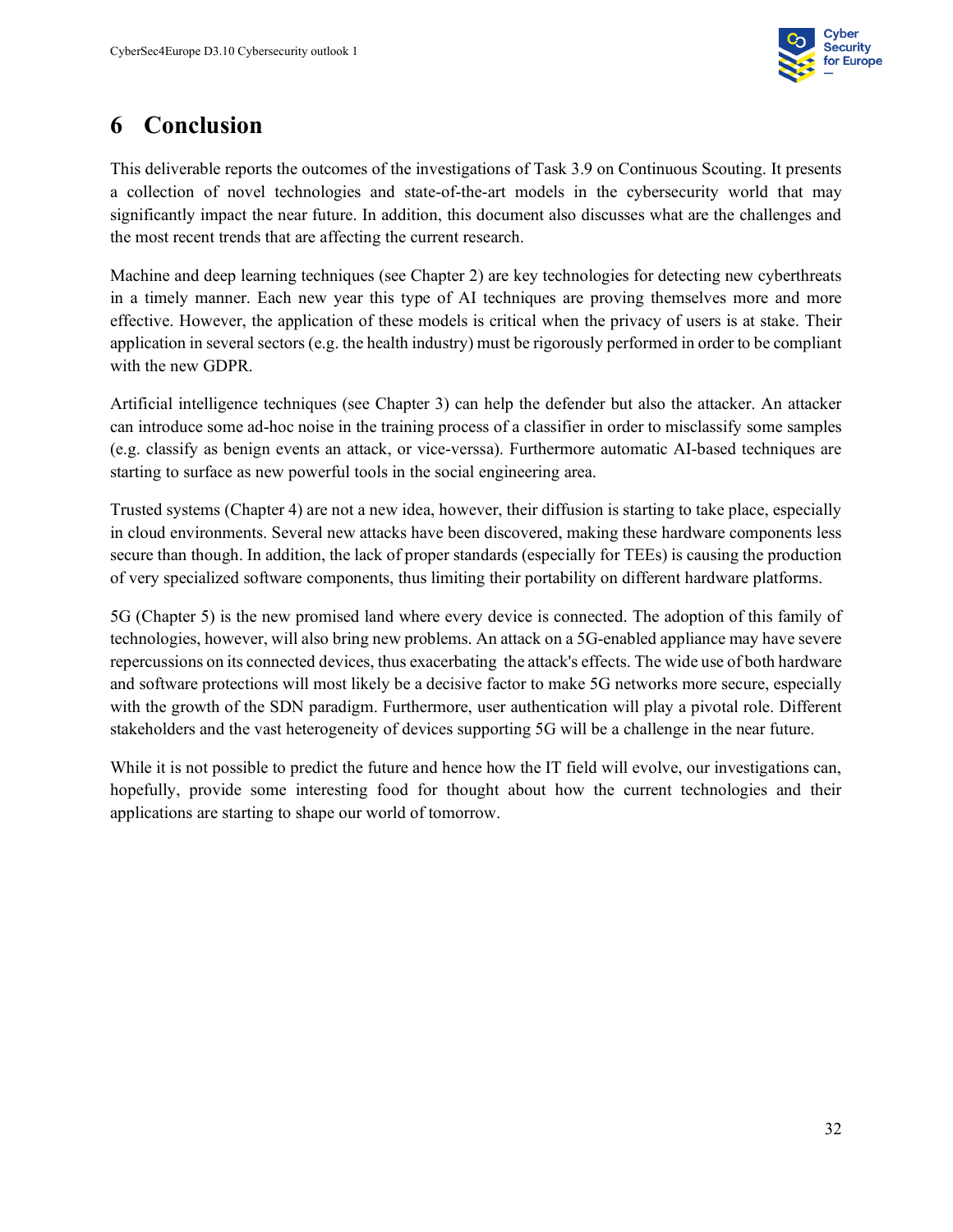

# <span id="page-44-0"></span>**7 References**

[3GPP 2018] 3GPP, TS 22.261, *Service requirements for the 5G system,* Stage 1 Release 16

[3GPP 2019] 3GPP, *Security Architecture and Procedures for 5G System. Technical Specification (TS)*, 3rd Generation Partnership Project (3GPP), Release 16.0, http://www.3gpp.org/ftp//Specs/archive/33

[5G-CITY 2018] 5G-CITY (2nd Phase), Deliverable 3.1, *5GCity Edge Virtualization Infrastructure Design*

[5G-ENSURE 2016] 5G-ENSURE, Deliverable 3.4, *5G-PPP Security Enablers Documentation*

[Aamir 2019] Aamir M., Ali Zaidi S. M., *Clustering based semi-supervised machine learning for DDoS attack classification*, Journal of King Saud University, Computer and Information Sciences, 2019, [https://doi.org/10.1016/j.jksuci.2019.02.003.](https://doi.org/10.1016/j.jksuci.2019.02.003)

[Ahmad 2018] Ahmad I., Kumar T., Liyanage M., Okwuibe J., Ylianttila M., Gurtov A., *Overview of 5G Security Challenges and Solutions,* IEEE Communications Standards Magazine, 2018, vol. 2, pp. 36–43, <https://doi.org/10.1109/MCOMSTD.2018.1700063>

[Ahmad 2019] Ahmad I., Shahabuddin S., Kumar T., Okwuibe J., Gurtov A., Ylianttila M., *Security for 5G and Beyond*, IEEE Communications Surveys & Tutorials, 2019, <https://doi.org/10.1109/comst.2019.2916180>

[Al-Garadi 2020] Al-Garadi M. A., Mohamed A., Al-Ali A., Du X., Ali I., Guizani M., *A Survey of Machine and Deep Learning Methods for Internet of Things (IoT) Security*, IEEE Communications Surveys & Tutorials, 2020,<https://doi.org/10.1109/comst.2020.2988293>

[Alrehan 2019] Alrehan A. M., Alhaidari F. A., *Machine Learning Techniques to Detect DDoS Attacks on VANET System: A Survey*, 2nd International Conference on Computer Applications and Information Security, 2019,<https://doi.org/10.1109/CAIS.2019.8769454>

[Al-Rubaie 2019] Al-Rubaie, M., Chang, J. M., *Privacy-preserving machine learning: Threats and solutions*, IEEE Security & Privacy, IEEE, vol. 17, pp. 49-58

[Andrews 2014] Andrews J. G., Buzzi S., Choi W., Hanly S. V., Lozano A., Soong A. C. K., Zhang J. C., *What Will 5G Be?,* IEEE Journal on Selected Areas in Communications, 2014, vol. 32, pp. 1065–1082. <https://doi.org/10.1109/JSAC.2014.2328098>

[Arrietaa 2020] Arrietaa A. B., Díaz-Rodríguez N., Del Sera J., Bennetotb A., Tabikg S., Barbado A., Garciag S., Gil-Lopez S., Molina D., Benjamins R., Chatila R., Herrera F., *Explainable Artificial Intelligence (XAI): Concepts, taxonomies, opportunities and challenges toward responsible AI*, Information Fusion, 2020, vol. 58

[Bagaa 2020] Bagaa M., Taleb T., Bernabe J. B. and Skarmeta A., *A Machine Learning Security Framework for Iot Systems*, IEEE Access, 2020, vol. 8, pp. 114066-114077, <https://doi.org/10.1109/ACCESS.2020.2996214>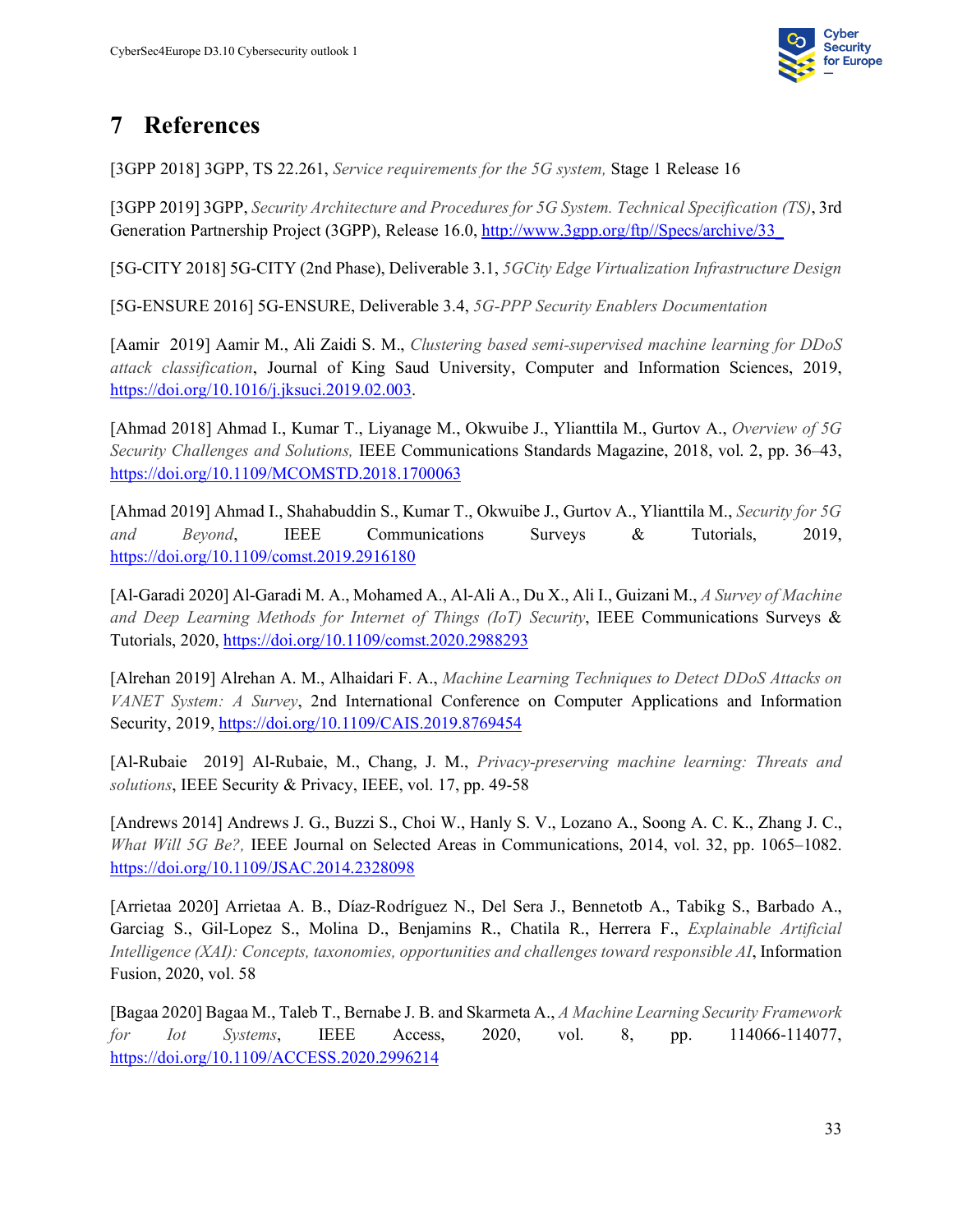

[Bahnsen 2018] Bahnsen A. C., Torroledo I., Camacho D., Villegas S., *DeepPhish: Simulating malicious AI,* Proceedings of the 2018 APWG Symposium on Electronic Crime Research, 2018, pp. 1–8

[Beckers 2017] Beckers K., Schosser D., Pape S., Schaab P., *A Structured Comparison of Social Engineering Intelligence Gathering Tools*, Trust, Privacy and Security in Digital Business - 14th International Conference, 2017, pp. 232-246

[Bendel 2019] Bendel O, *The synthetization of human voices*, AI & Society, 2019, vol. 34, pp. 83–89

[Bhatt 2020] Bhatt U., Xiang A., Sharma S., Weller A., Taly A., Jia Y., Eckersley P., *Explainable machine learning in deployment*, Proceedings of the 2020 Conference on Fairness, Accountability, and Transparency, 2020, pp. 648-657

[Brown 2020] Brown T. B. et al., *Language Models are Few-Shot Learners*, arXiv preprint, 2020, <https://arxiv.org/abs/2005.14165>

[Brundage 2018] Brundage M. et al., *The Malicious Use of Artificial Intelligence: Forecasting, Prevention, and Mitigation*, 2018,<https://maliciousaireport.com/>

[Calzavara 2019] Calzavara S., Conti M., Focardi R., Rabitti A. and Tolomei G., *Mitch: A Machine Learning Approach to the Black-Box Detection of CSRF Vulnerabilities*, IEEE European Symposium on Security and Privacy (EuroS&P2019), 2019, pp. 528–543,<https://doi-org/10.1109/EuroSP.2019.00045>

[Chamikara 2019] Chamikara M. A. P., Bertok P., Khalil I., Liu D., Camtepe S., *Local differential privacy for deep learning,* arXiv preprint, 2019,<https://arxiv.org/abs/1908.02997>

[Chandramouli 2019] Chandramouli D., Liebhart R., Pirskanen J., Choudhary G., Kim J., Sharma V., *5G for the Connected World*, Wiley, 2019, vol. 9,<https://doi.org/10.1002/9781119247111>

[Chen 2019] Chen V., Pastro V., Raykova M., *Secure computation for machine learning with SPDZ*, arXiv preprint, 2019,<https://arxiv.org/abs/1901.00329>

[Cheng 2017] Cheng C., Lu R., Petzoldt A., Takagi T., *Securing the Internet of Things in a Quantum World*, IEEE Communications Magazine, 2017, vol. 55, pp. 116–120, <https://doi.org/10.1109/MCOM.2017.1600522CM>

[da Costa 2019] da Costa K. A. P., Papa J. P., Lisboa C. O., Munoz R., de Albuquerque V. H. C., *Internet of Things: A survey on machine learning-based intrusion detection approaches,* Computer Networks, 2019, vol. 151, pp. 147–157,<https://doi.org/10.1016/j.comnet.2019.01.023>

[Darmody 2020] Darmody A., Zwick, D., *Manipulate to empower: Hyper-relevance and the contradictions of marketing in the age of surveillance capitalism,* Big Data & Society, vol. 7

[Dolhansky 2019] Dolhansky B., Howes R., Pflaum B., Baram N., Ferrer C. C., *The Deepfake Detection Challenge (DFDC) Dataset,* arXiv preprint, 2019,<https://arxiv.org/abs/2006.07397>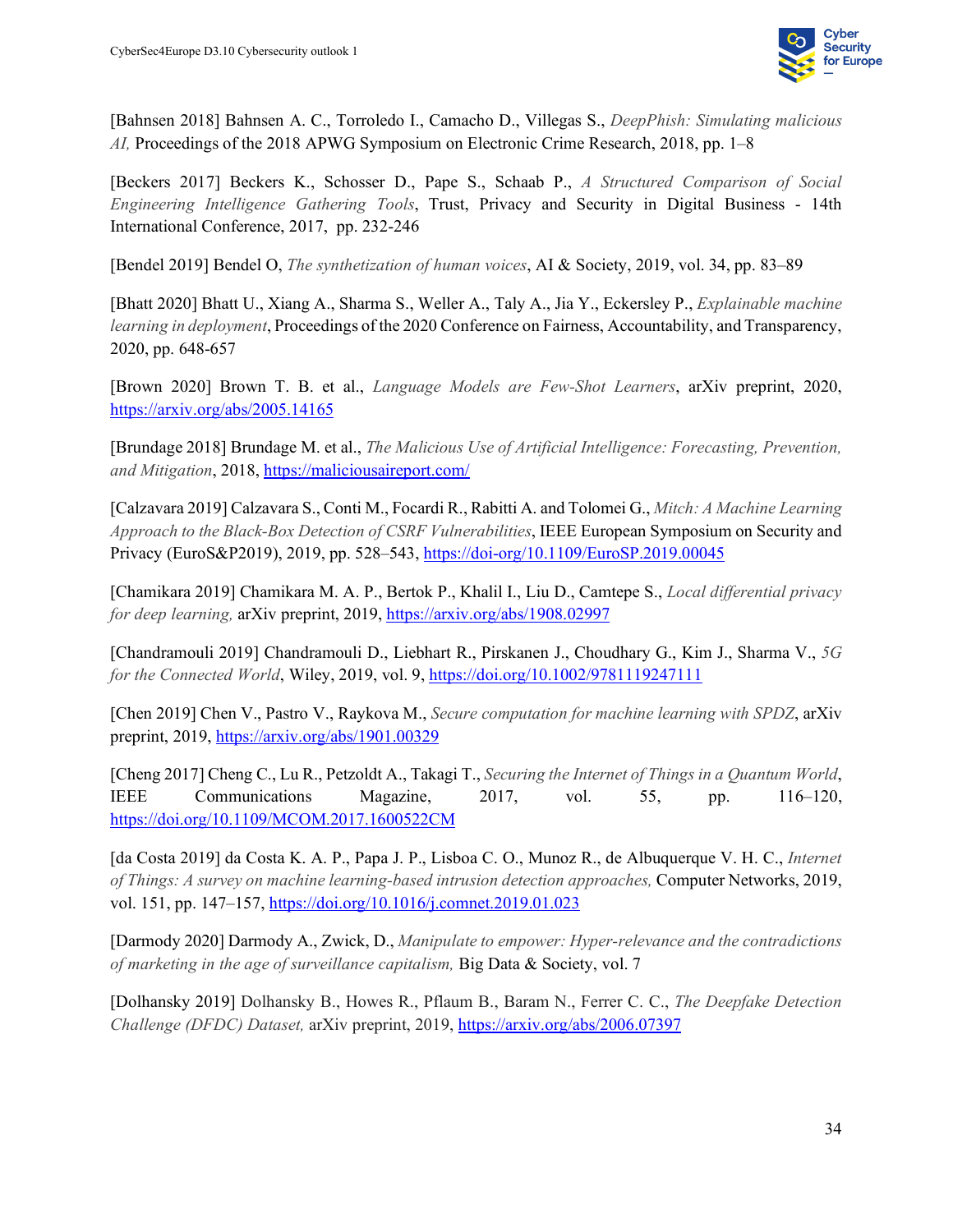

[Doshi 2018] Doshi R., Apthorpe N. and Feamster N., *Machine Learning DDoS Detection for Consumer Internet of Things Devices*, IEEE Security and Privacy Workshops (SPW), 2018, pp. 29–35, [https://doi](https://doi-org/10.1109/SPW.2018.00013)[org/10.1109/SPW.2018.00013](https://doi-org/10.1109/SPW.2018.00013)

[Dwork 2014] Dwork C., Roth A., *The algorithmic foundations of differential privacy*, Foundations and Trends in Theoretical Computer Science, 2014, vol. 9, pp. 211-407

[ENISA 2017] ENISA, *Security aspects of virtualization*, 2017, [https://www.enisa.europa.eu/publications/security-aspects-of-virtualization/at\\_download/fullReport](https://www.enisa.europa.eu/publications/security-aspects-of-virtualization/at_download/fullReport)

[Eykholt 2016] Eykholt K., Evtimov I., Fernandes E., Li B., Rahmati A., Xiao C., Prakash A., Kohno , Song D., *Robust physical-world attacks on deep learning models*, cleverhans v0.1: an adversarial machine learning library, 2016

[Felsen 2019] Felsen S., Kiss Á., Schneider T., Weinert C., *Secure and Private Function Evaluation with Intel SGX*, Proceedings of the 2019 ACM SIGSAC Conference on Cloud Computing Security Workshop, 2019, pp. 165–181,<https://doi.org/10.1145/3338466.3358919>

[Finlayson 2019] Finlayson S. G., Bowers J. D., Ito J., Zittrain J. L., Beam A. L., Kohane I. S., *Adversarial attacks on medical machine learning*, Science, 2019, vol. 363

[Fiolhais 2020] Fiolhais L., Martins P. Sousa L., *Software Emulation of Quantum Resistant Trusted Platform Modules*, pp. 477-484,<https://doi.org/10.5220/0009886004770484>

[Gadelrab 2018] Gadelrab M., Elsheikh M., Ghoneim M., Rashwan M., *BotCap: Machine Learning Approach for Botnet Detection Based on Statistical Features*, International Journal of Communication Networks and Information Security, 2018, pp. 563-579

[Gallagher 2020] Gallagher D. E., Sonnick J. J., Thorpe, M. G., *Robocall detection*, U.S. Patent No. 10,582,041, U.S. Patent and Trademark Office

[GDPR 2016] Regulation (EU) 2016/679 on the protection of natural persons with regard to the processing of personal data and on the free movement of such data, and repealing Directive 95/46/EC (*General Data Protection Regulation*) OJ L119/1

[Goodman 2017] Goodman, B., Flaxman, S., *European Union regulations on algorithmic decision-making and a "right to explanation"*, AI magazine, vol. 38, pp. 50-57

[Grosse 2016] Grosse K., Papernot N., Manoharan P., Backes M., McDaniel P., *Adversarial perturbations against deep neural networks for malware classification*. arXiv preprint, 2016, <https://arxiv.org/abs/1606.04435>

[Guidotti 2018] Guidotti, R., Monreale, A., Ruggieri, S., Turini, F., Giannotti, F., Pedreschi, D., *A survey of methods for explaining black box models*, ACM computing surveys, 2018, ACM, vol. 51, pp. 1-42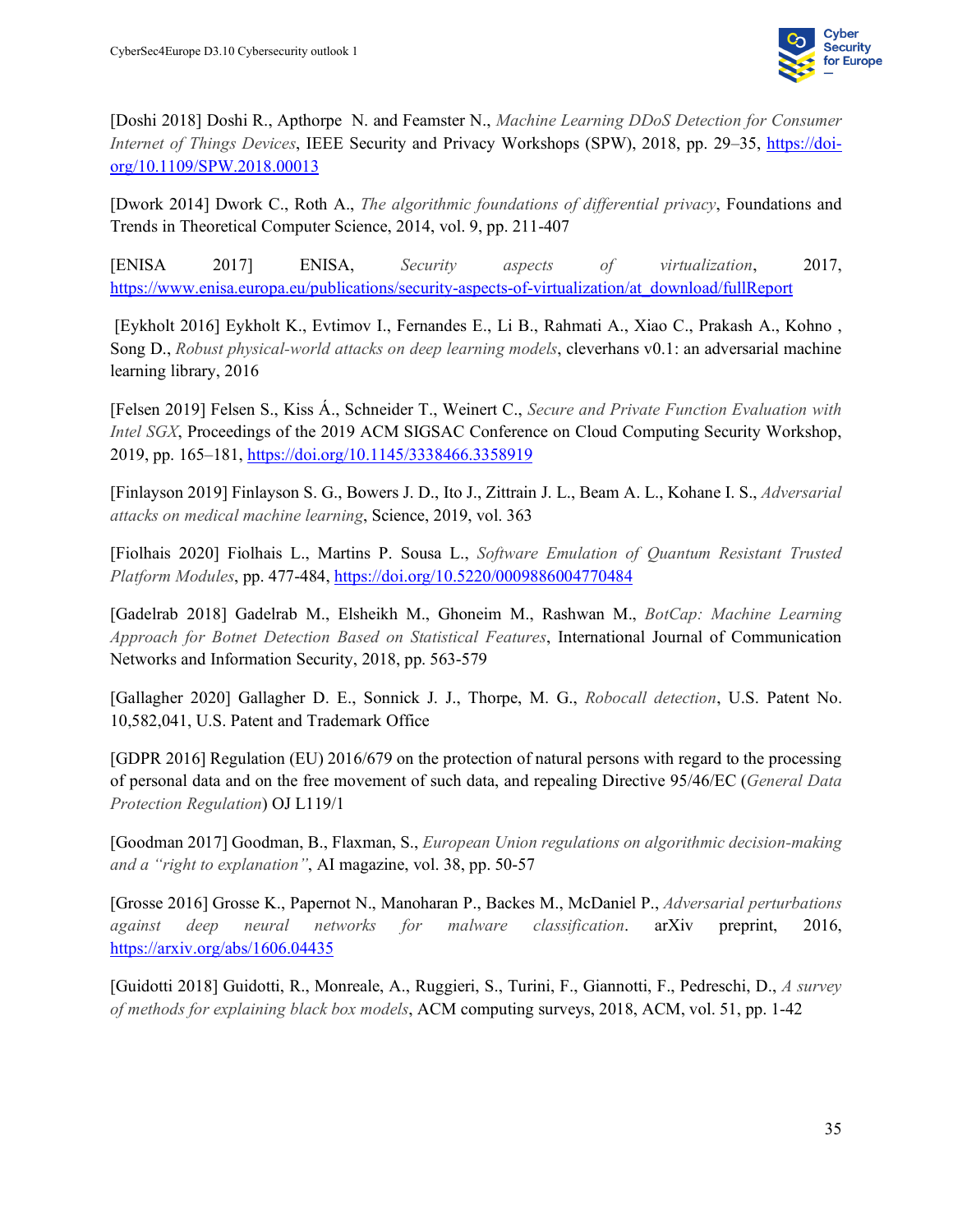

[HaddadPajouh 2019] HaddadPajouh H., Dehghantanha A. Parizi, R. M., Aledhari M., Karimipour H., *A survey on internet of things security: Requirements, challenges, and solutions*, Internet of Things, <https://doi.org/10.1016/j.iot.2019.100129>

[Hall18] Hall P., *An introduction to machine learning interpretability,* O'Reilly Media Incorporated

[Hoang 2018] Hoang X.D., Nguyen Q.C., *Botnet Detection Based On Machine Learning Techniques Using DNS Query Data*, 2018, Future Internet,<https://doi.org/10.3390/fi10050043>

[Hosseini 2017] Hosseini H, Kannan S, Zhang B, Poovendran R. *Deceiving Google's Perspective API Built for Detecting Toxic Comments*, arXiv preprint, 2017,<https://arxiv.org/abs/1702.08138>

[Hosseinzadeh 2020] Hosseinzadeh S., et al., *Recent trends in applying TPM to cloud computing*, Security and Privacy, 2020,<https://doi.org/10.1002/spy2.93>

[Huang 2018] Huang C.H, Lee T.H, Chang L.H, Lin J. R, Horng G., *Adversarial Attacks on SDN-Based Deep Learning IDS System*, International Conference on Mobile and Wireless Technology, 2018, pp. 181– 191

[Huang 2020] Huang Z., Wang Q., Chen Y., Jiang X., *A Survey on Machine Learning against Hardware Trojan Attacks: Recent Advances and Challenges*, IEEE Access, 2020, vol. 8, pp. 10796–10826, <https://doi.org/10.1109/ACCESS.2020.2965016>

[Lazar 2019] Lazar D. A., Bıyık E., Sadigh D., Pedarsani R., *Learning How to Dynamically Route Autonomous Vehicles on Shared Roads*, arXiv preprint 2019,<https://arxiv.org/abs/1909.03664>

[Liang 2017] Liang B, Li H, Su M., Bian P, Li X, Shi W., *Deep text classification can be fooled*, arXiv preprint, 2017,<https://arxiv.org/abs/1704.08006>

[Jang 2017] Li Y., Jang J., Hu X. and Ou X., *Android malware clustering through malicious payload mining,* Research in Attacks Intrusions and Defenses, 2017, Springer, pp. 192-214

[Kaissis 2020] Kaissis G. A., Makowski M. R., Rückert D., Braren R. F., *Secure, privacy-preserving and federated machine learning in medical imaging*, Nature Machine Intelligence, 2020, pp. 1-7

[Kaloudi 2020] Kaloudi N., Li J., *The AI-based cyber threat landscape: A survey,* ACM Computing Surveys ACM, 2020, vol. 53, pp. 1-34

[Kawa 2019] Kawa D., Punyani S., Nayak P., Karkera A., Jyotinagar V., *Credit Risk Assessment from Combined Bank Records using Federated Learning*, 2019

[Kujawa 2020] Kujawa A. et al., *2020 State of Malware Report*, Malware Bytes, 2020[,](https://resources.malwarebytes.com/files/2020/02/2020_State-of-Malware-Report.pdf) [https://resources.malwarebytes.com/files/2020/02/2020\\_State-of-Malware-Report.pdf](https://resources.malwarebytes.com/files/2020/02/2020_State-of-Malware-Report.pdf)

[Kunz 2018] Kunz A., Zhang X., *New 3GPP Security Features in 5G Phase 1. 2018 IEEE Conference on Standards for Communications and Networking*, IEEE Conference on Standards for Communications and Networking, 2018,<https://doi.org/10.1109/CSCN.2018.8581763>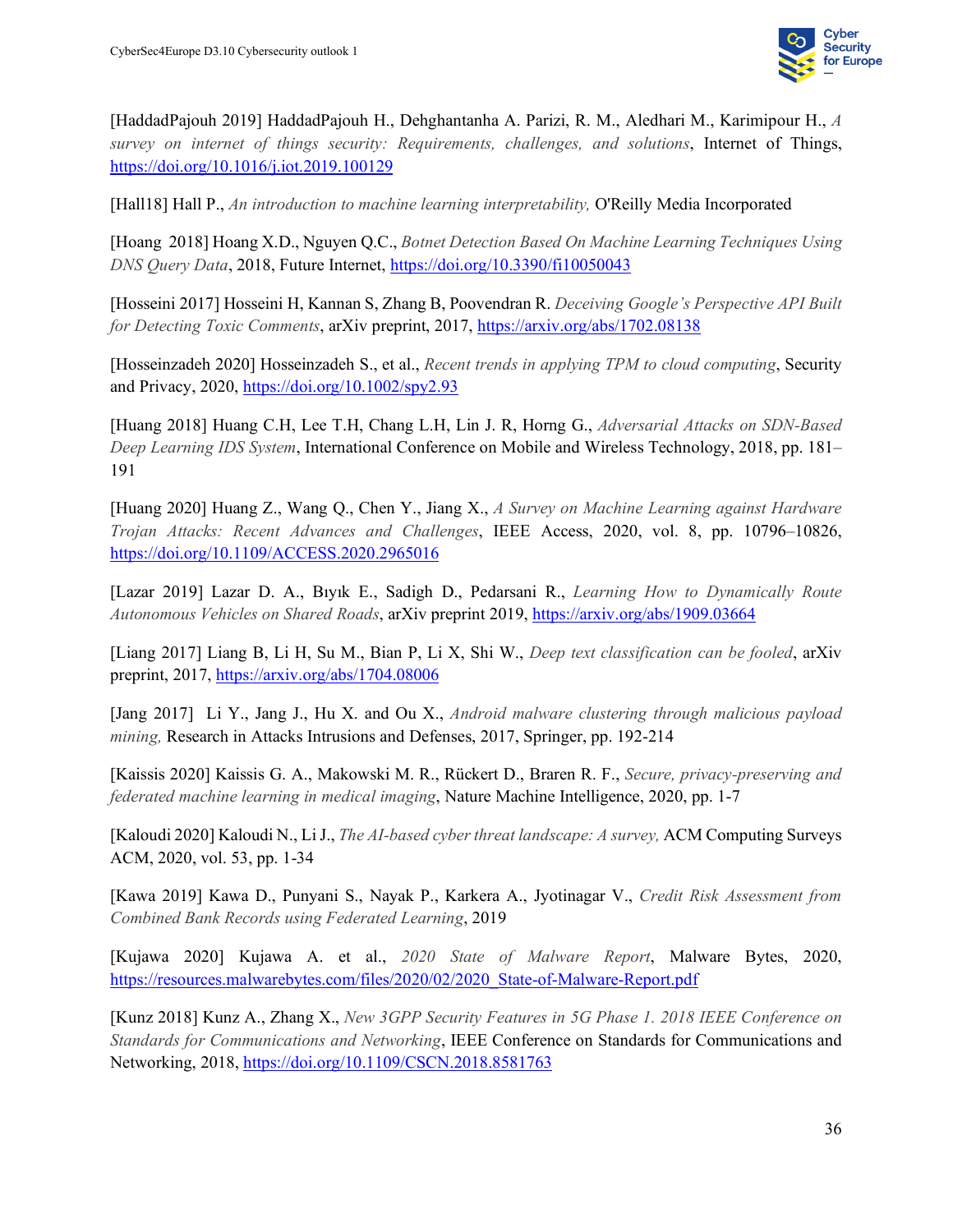

[Lazard 2018] Lazard T., Götzfried J., Müller T., Santinelli G., Lefebvre V., *TEEshift: Protecting code confidentiality by selectively shifting functions into TEEs,* Proceedings of the ACM Conference on Computer and Communications Security, 2018, pp. 14–19,<https://doi.org/10.1145/3268935.3268938>

[Lecuyer 2019] Lecuyer M., Atlidakis V., Geambasu R., Hsu D., Jana S., *Certified robustness to adversarial examples with differential privacy,* IEEE Symposium on Security and Privacy, 2019, IEEE, pp. 656-672

[Lefebvre 2018] Lefebvre V., Santinelli G., Müller T., Götzfried J., *Universal trusted execution environments for securing SDN/NFV operations*, ACM International Conference Proceeding Series, <https://doi.org/10.1145/3230833.3233256>

[Lee 2020] Lee D., et al., *Keystone: An open framework for architecting trusted execution environments*, Proceedings of the Fifteenth European Conference on Computer Systems, 2020

[Li 2014] Li, M., Andersen, D. G., Park, J. W., Smola, A. J., Ahmed, A., Josifovski, V., Su, B. Y., *Scaling distributed machine learning with the parameter server*, 11th USENIX Symposium on Operating Systems Design and Implementation, pp. 583-598

[Liebenberg 2018] Liebenberg D. et al., *The Illicit Cryptocurrency Mining Threat*, Cyberthreat Allliance, 2018, [https://www.cyberthreatalliance.org/wp-content/uploads/2018/09/CTA-Illicit-CryptoMining-](https://www.cyberthreatalliance.org/wp-content/uploads/2018/09/CTA-Illicit-CryptoMining-Whitepaper.pdf)[Whitepaper.pdf](https://www.cyberthreatalliance.org/wp-content/uploads/2018/09/CTA-Illicit-CryptoMining-Whitepaper.pdf)

[Ma 2019] Ma Z., Ge H., Liu Y., Zhao M. and Ma J., *A Combination Method for Android Malware Detection Based on Control Flow Graphs and Machine Learning Algorithms*, IEEE Access, 2019, vol. 7, pp. 21235-21245, 2019,<https://doi:.org/10.1109/ACCESS.2019.2896003>

[Ma 2020] Ma Y., Xie T., Li J., Maciejewski R., *Explaining Vulnerabilities to Adversarial Machine Learning through Visual Analytics*, IEEE Transactions on Visualization and Computer Graphics, 2020, vol. 26

[Mackenzie 2019] Mackenzie P., *WannaCry Aftershock*, Sophos Ltd., 2019, [https://www.sophos.com/en](https://www.sophos.com/en-us/medialibrary/PDFs/technical-papers/WannaCry-Aftershock.pdf)[us/medialibrary/PDFs/technical-papers/WannaCry-Aftershock.pdf](https://www.sophos.com/en-us/medialibrary/PDFs/technical-papers/WannaCry-Aftershock.pdf)

[Maimó 2018] Maimó L. F., et al. *A self-adaptive deep learning-based system for anomaly detection in 5G networks*, IEEE Access, 2018, vol. 6, pp. 7700-7712.

[Mamolar 2019] Mamolar A. S., Salvá-García P., Chirivella-Perez E., Pervez Z., Alcaraz Calero J. M., Wang Q., *Autonomic protection of multi-tenant 5G mobile networks against UDP flooding DDoS attacks*, Journal of Network and Computer Applications, 2019, vol. 145[, https://doi.org/10.1016/j.jnca.2019.102416](https://doi.org/10.1016/j.jnca.2019.102416)

[Manos 2017] Manos A. et al., *Understanding the mirai botnet*, proceedings of the 26th USENIX security symposium, 2017, pp. 1093–1110, August 16-18, 2017

[McStay 2018] McStay A., *Emotional AI: The rise of empathic media*, Sage Publications, 2018, ISBN: 978- 1473971103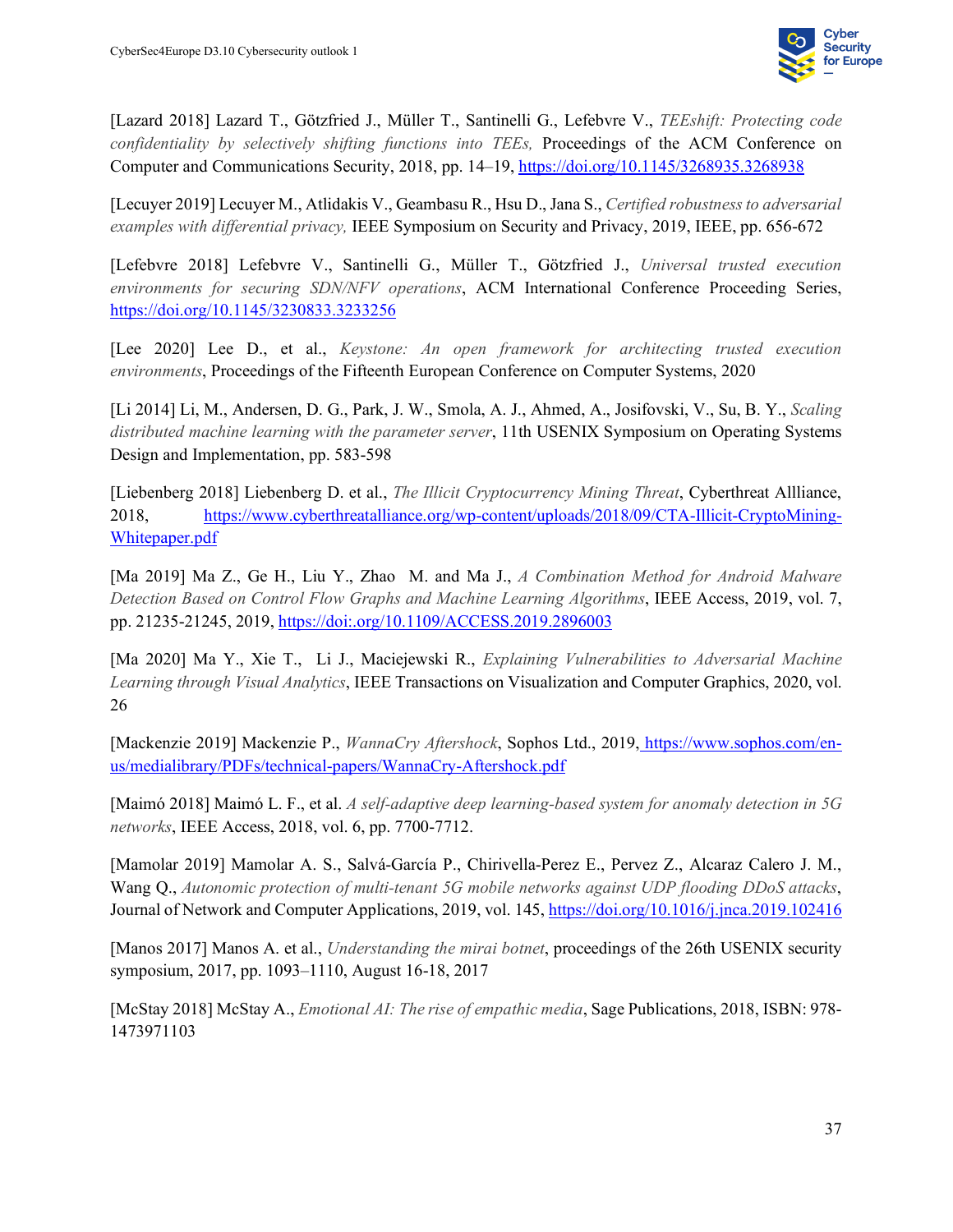

[Mereani 2018] Mereani F. A. and Howe J. M., *Detecting Cross-Site Scripting Attacks Using Machine Learning*, The International Conference on Advanced Machine Learning Technologies and Applications (AMLTA2018), 2018, Advances in Intelligent Systems and Computing, vol 723, Springer, [https://doi](https://doi-org/10.1007/978-3-319-74690-6_20)[org/10.1007/978-3-319-74690-6\\_20](https://doi-org/10.1007/978-3-319-74690-6_20)

[Moghimi 2020] Moghimi D., et al., *TPM-FAIL:TPM meets Timing and Lattice Attacks*, 29th USENIX Security Symposium , 2020

[Mohanta 2020] Mohanta B. K., Jena D., Satapathy U., Patnaik S., *Survey on IoT security: Challenges and solution using machine learning, artificial intelligence and blockchain technology,* Internet of Things, 2020, vol. 11,<https://doi.org/10.1016/j.iot.2020.100227>

[Mulinka 2019] Mulinka P., Casas P., Vanerio J., *Continuous and Adaptive Learning over Big Streaming Data for Network Security,* Proceeding of the 2019 IEEE 8th International Conference on Cloud Networking, 2019,<https://doi.org/10.1109/CloudNet47604.2019.9064134>

[Murdock 2020] Murdock Kit, et al., *Plundervolt: Software-based Fault Injection Attacks against Intel SGX*, IEEE Symposium on Security and Privacy, 2020, pp. 1466-1482

[Nilsson 2020] Nilsson A., et al., *A Survey of Published Attacks on Intel SGX*, arXiv preprint, 2020, <https://arxiv.org/abs/2006.13598>

[Ng 2015] Ng D. W. K., Schober, R., *Secure and Green SWIPT in Distributed Antenna Networks With Limited Backhaul Capacity*, IEEE Transactions on Wireless Communications, vol. 14, pp. 5082–5097. <https://doi.org/10.1109/TWC.2015.2432753>

[Orman 2003] Orman H., *The Morris Worm: A Fifteen-Year Perspective*, Security & Privacy, IEEE, 2003,, <https://doi.org/10.1109/MSECP.2003.1236233>

[Pape 2017] Pape S., Serna-Olvera J., Tesfay W., *Why Open Data May Threaten Your Privacy*, Workshop on Privacy and Inference, 2017

[Papernot 2016] Papernot N., McDaniel P. D., Goodfellow I. J., *Transferability in machine learning: From phenomena to black- box attacks using adversarial samples*, arXiv preprint, 2016, <https://arxiv.org/abs/1605.07277>

[Reich19] Reich D., Todoki A., Dowsley R., De Cock M., *Privacy-preserving classification of personal text messages with secure multi-party computation*, Advances in Neural Information Processing Systems, pp. 3757-3769

[Ribeiro 2016] Ribeiro M. T., Singh S., Guestrin C., *" Why should I trust you?" Explaining the predictions of any classifier*, Proceedings of the 22nd ACM SIGKDD international conference on knowledge discovery and data mining, pp. 1135-1144

[Roscher 2020] Roscher R., Bohn B., Duarte M. F., Garcke J., *Explainable machine learning for scientific insights and discoveries*, IEEE Access, 2020, vol. 8, pp. 42200-42216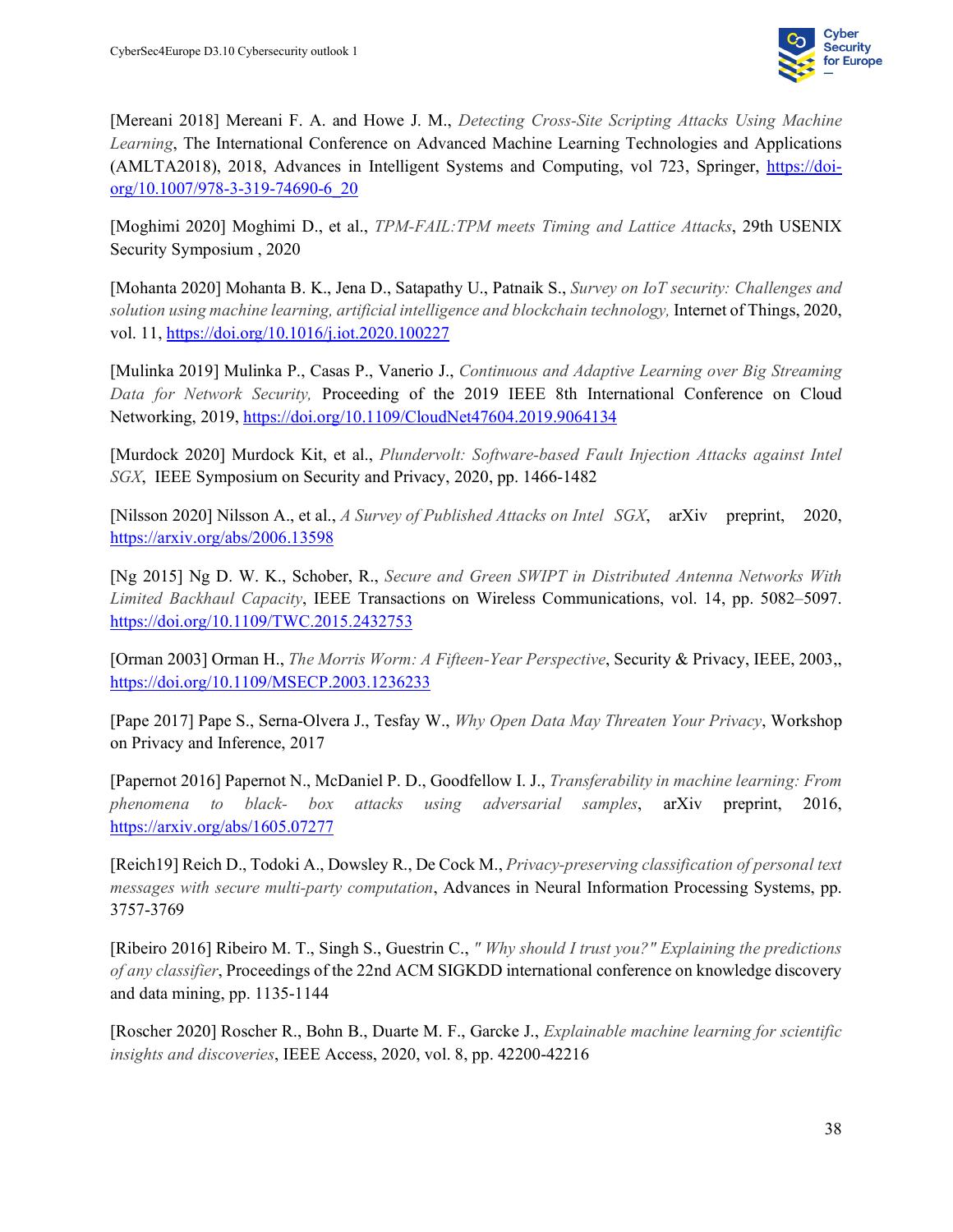

[Ross 2018] Ross K., Moh M., Moh T. and Yao J., *Multi-source data analysis and evaluation of machine learning techniques for SQL injection detection*, proceedings of the ACMSE 2018 Conference (ACMSE 2018), 2018, Association for Computing Machinery, pp. 1–8[, https://doi.org/10.1145/3190645.3190670](https://doi.org/10.1145/3190645.3190670)

[Sagar 2019] Sagar B. S., Niranjan S., Kashyap N., Sachin D. N., *Providing cyber security using artificial intelligence - A survey,* Proceedings of the 3rd International Conference on Computing Methodologies and Communication, 2019, pp. 717–720,<https://doi.org/10.1109/ICCMC.2019.8819719>

[Samanta 2018] Samanta S, Mehta S., *Generating Adversarial Text Samples,* Proceedings of the 40th European Conference on Information Retrieval Research, 2018

[Sarker 2020] Sarker I. H., Abushark Y. B., Alsolami F., Khan A. I., *IntruDTree: A machine learning based cyber security intrusion detection model*, Symmetry, 2020, vol. 12,<https://doi.org/10.3390/SYM12050754>

[Savadjiev 2019] Savadjiev P., Chong, J., Dohan A., Vakalopoulou M., Reinhold C., Paragios N., Gallix B., *Demystification of AI-driven medical image interpretation: past, present and future*, European Radiology, 2019, vol. 29, pp. 1616–1624

[Scarfone 2011] Scarfone K., Souppaya M., Hoffman P., *Guide to Security for Full Virtualization Technologies*, NIST Special Publication 800-125, 2011

[Schaab 2016] Schaab P., Beckers K., Pape S., *A systematic Gap Analysis of Social Engineering Defence Mechanisms considering Social Psychology,* 10th International Symposium on Human Aspects of Information Security & Assurance, 2016, pp. 19-21

[Schaab 2017] Schaab P., Beckers K., Pape S., *Social engineering defence mechanisms and counteracting training strategies,* Information and Computer Security, 2017, vol. 25, pp. 206-222

[Shalaginov 2018] Shalaginov A., Banin S., Dehghantanha A., Franke K., *Machine Learning Aided Static Malware Analysis: A Survey and Tutorial*, Cyber Threat Intelligence. Advances in Information Security, Springer, vol 70, [https://doi.org/10.1007/978-3-319-73951-9\\_2](https://doi.org/10.1007/978-3-319-73951-9_2)

[Shepherd 2016] Shepherd C., et al., *Secure and Trusted Execution: Past, Present, and Future - A Critical Review in the Context of the Internet of Things and Cyber-Physical Systems*, IEEE Trustcom, 2016, pp. 168- 177.

[Shih 2016] Shih M. W., Kumar M., Kim T., Gavrilovska A., *S-NFV: Securing NFV states by using SGX*, SDN-NFV Security 2016 - Proceedings of the 2016 ACM International Workshop on Security in Software Defined Networks and Network Function, 2016

[Seymour 2016] Seymour J. and Tully P., *Weaponizing data science for social engineering: Automated E2E spear phishing on Twitter*, Black Hat USA, 2016, pp. 1–39

[Sharif 2016] Sharif M, Bhagavatula S, Bauer L, Reiter M. K., *Accessorize to a crime: Real and stealthy attacks on state-of-the-art face recognition*, Proceedings of the 2016 ACM SIGSAC Conference on Computer and Communications Security, 2016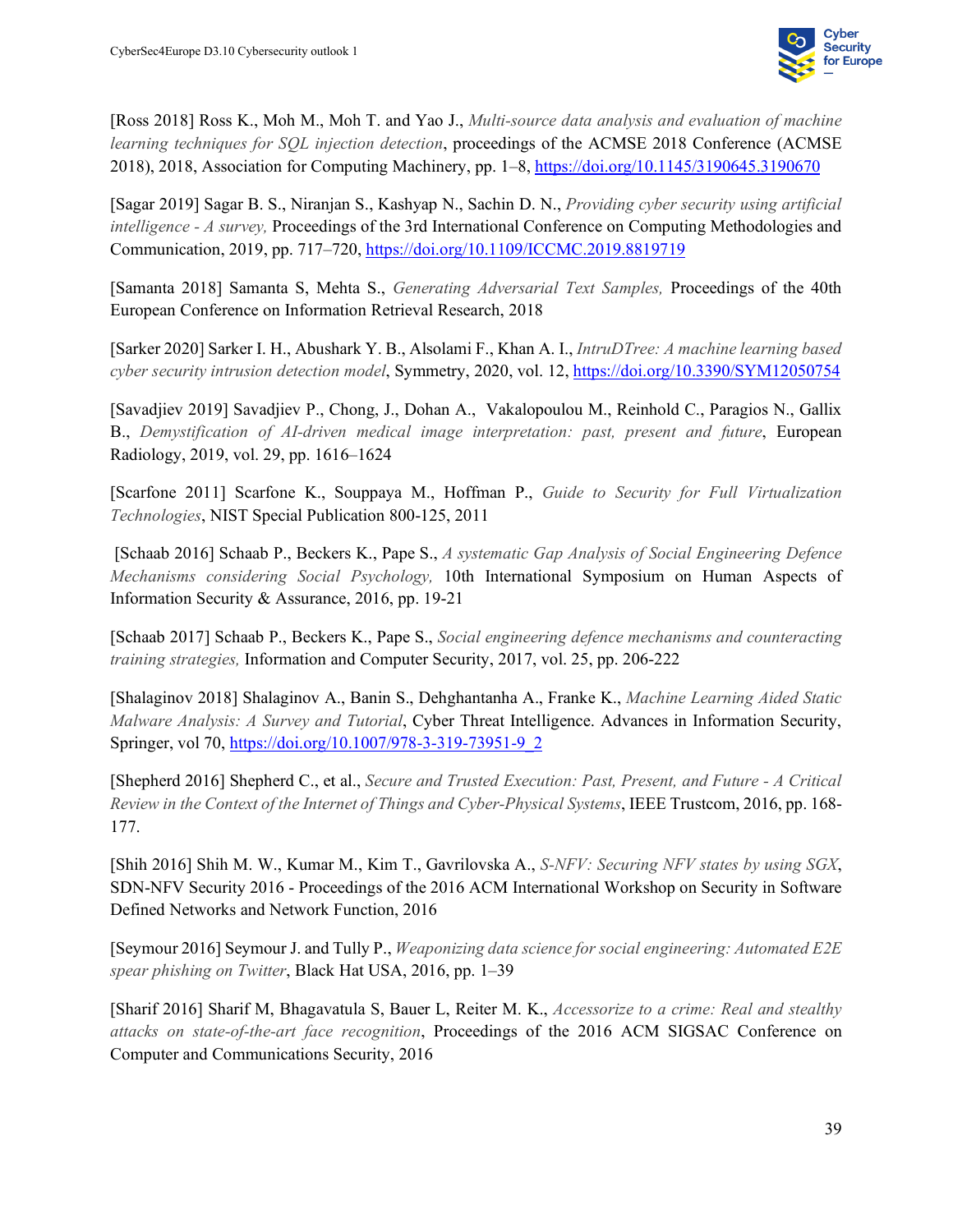

[Shen 2020] Shen Y., Gu J., Tang X., Zhou B., *Interpreting the latent space of gans for semantic face editing*, Proceedings of the IEEE/CVF Conference on Computer Vision and Pattern Recognition, 2020, pp. 9243–9252

[Szeles 2020] Szeles J.G., Condor R.A., *Loading DLLs for illicit profit. A story about a Metamorfo distribution campaign*, Bitdefender, 2020, [https://www.bitdefender.com/files/News/CaseStudies/study/333/Bitdefender-PR-Whitepaper-Metamorfo](https://www.bitdefender.com/files/News/CaseStudies/study/333/Bitdefender-PR-Whitepaper-Metamorfo-creat4500-en-EN-GenericUse.pdf)[creat4500-en-EN-GenericUse.pdf](https://www.bitdefender.com/files/News/CaseStudies/study/333/Bitdefender-PR-Whitepaper-Metamorfo-creat4500-en-EN-GenericUse.pdf)

[Tang 2019] Tang F., Kawamoto Y., Kato N., Liu J., *Future Intelligent and Secure Vehicular Network Toward 6G: Machine-Learning Approaches*, Proceedings of the IEEE, vol. 108, pp. 292–307, <https://doi.org/10.1109/JPROC.2019.2954595>

[Telephone 1991] *Telephone Consumer Protection Act of 1991* (TCPA), 47 U.S.C. § 227

[Tesfay 2016] Tesfay W. B., Serna, J., Pape S., *Challenges in Detecting Privacy Revealing Information in Unstructured Text*, Workshop on Society, Privacy and the Semantic Web - Policy and Technology PrivOn 2016 at the International Semantic Web Conference, 2016

[Visani 2020] Visani G., Bagli E., Chesani F., Poluzzi A., Capuzzo D., *Statistical stability indices for LIME: obtaining reliable explanations for Machine Learning models*, arXiv preprint, 2020, <https://arxiv.org/abs/2001.11757>

[Wanga 2019] Wanga X., Li J., Kuang X., Tan Y., Li J., *The security of machine learning in an adversarial setting: A survey*, Journal of Parallel and Distributed Computing, 2019, vol. 30

[Weis 2014] Weis S., *Trusted Computing & OpenStack*, PrivateCore, 2014, <https://pdfs.semanticscholar.org/presentation/762c/447a11ee258d313fb87c24dab0b5939cd14c.pdf>

[Wen 2019] Wen A., Fu S., Moon S., El Wazir M., Rosenbaum A., Kaggal V. C., Liu S., Sohn S., Liu H., Fannpj J., *Desiderata for delivering NLP to accelerate healthcare AI advancement and a Mayo Clinic NLPas-a-service implementation*, Digital Medicine, 2019, vol. 2

[Wu 2020] Wu Z., Wang J., Hu L., Zhang Z., Wu H., *A network intrusion detection method based on semantic Re-encoding and deep learning,* Journal of Network and Computer Applications, 2020, vol. 164, <https://doi.org/10.1016/j.jnca.2020.102688>

[Yan 2020] Yan Z., Govindaraju V., Zheng Q., Wang Y., *IEEE Access Special Section Editorial: Trusted Computing*, IEEE Access, 2020, vol. 8, pp. 25722-25726,<https://doi.org/10.1109/ACCESS.2020.2969768>

[Yang 2018] Yang M., Zhu T., Liu, B., Xiang Y., Zhou W., *Machine learning differential privacy with multifunctional aggregation in a fog computing architecture,* IEEE Access, 2018, vol. 6, pp. 17119-17129

[Yang 2019] Yang, Q., Liu, Y., Chen, T., & Tong, Y., *Federated machine learning: Concept and applications*, ACM Transactions on Intelligent Systems and Technology, 2019, ACM, vol. 10, pp. 1-19